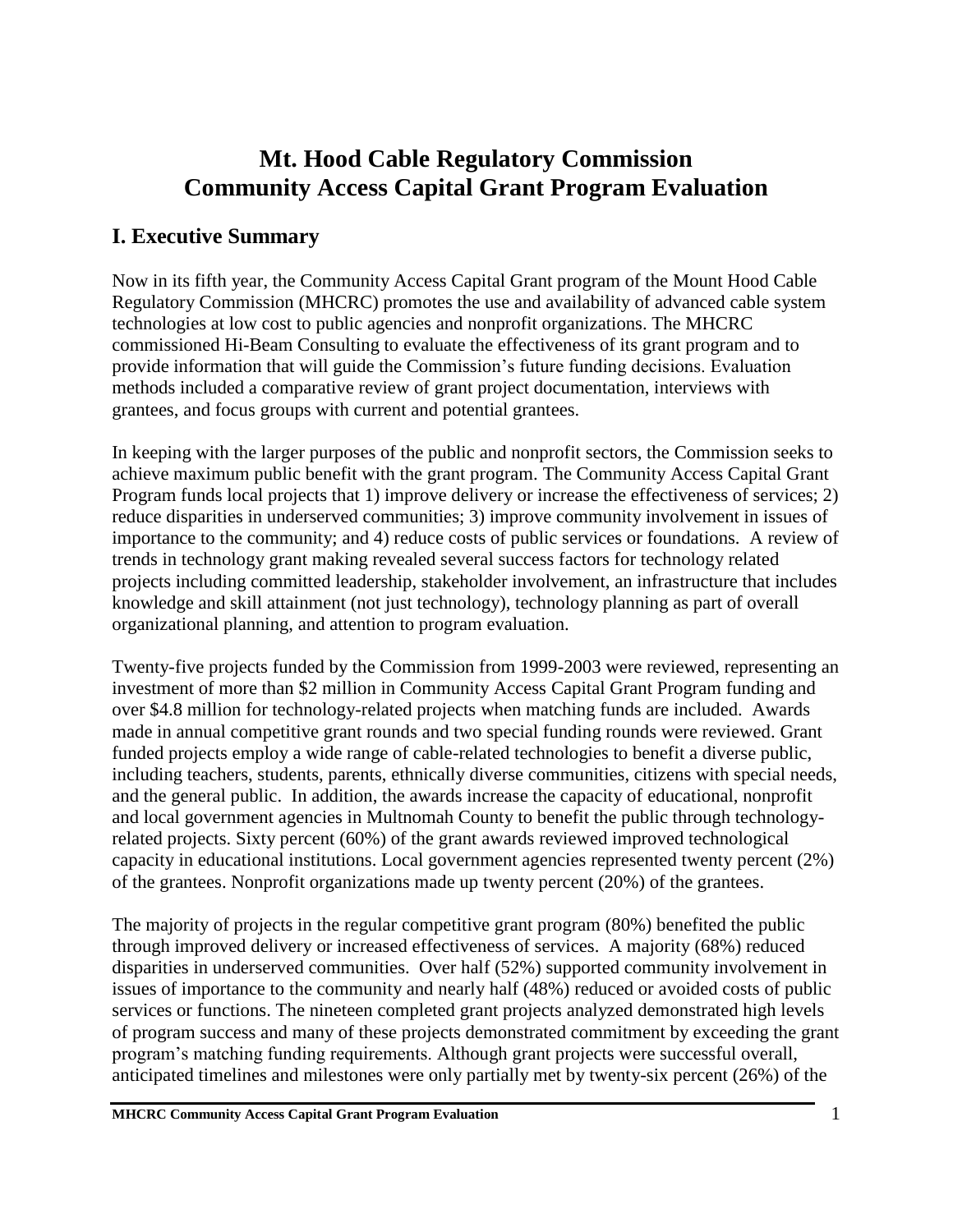completed projects in the annual competitive grant rounds. Although some delays were due to circumstances beyond the grantees' control, others resulted from factors that could have been addressed with more incremental and realistic planning for technology before the projects began.

Of the nineteen completed grant projects analyzed, most (89%) expect to continue beyond the funding period. Supporting factors contributing to grant project success included the cooperation of partners, grantees' ability to leverage additional resources, the vision and flexibility of the MHCRC staff and Commission, and political support. The main barriers for grantees were internal organizational issues, equipment issues, and problems with the cable provider and/or the cable system's technical capabilities. Approximately half of grantees reported that they leveraged their grant awards to generate new funding such as foundation grants, user fees, in-kind donations and government funding. The following major lessons learned were emphasized by grantees involved with completed projects: Be cautious with new (unproven) technology; take time to assess needs and involve stakeholders in project planning; build internal support; conduct research and provide for training and integration; and start small and build incrementally.

Grantees consistently reported that conversations with MHCRC staff were the most helpful aspect of the grant program's pre-application and application process. Although most grantees found the grant application to be clear, some found it daunting. Eighty-nine percent (89%) of the grantees met their proposed budgets. In many cases, the grantees reported more matching funds than proposed. Many grantees struggled with reporting and evaluation requirements. Some reported success with evaluation activities in team-building, meeting project milestones, and making program improvements. Evidence suggests that small organizations and many teachers are over-stretched and under-resourced, making it difficult for them to fulfil grant program requirements. Focus group participants with awareness of the issues facing some new immigrants highlighted the special challenges presented by the combination of cultural and language issues and little experience with communications technology.

Looking to the grant program's future, grantees emphasized several areas of need: *leading edge applications* that combine print, audio and moving image communications; *multilingual communications*, to serve diverse cultural and language groups; an interconnected, high capacity *regional communications infrastructure* in the tri-county area; *professional development for public servants*—for example through in-service training for teachers, government workers, healthcare and social service providers; and *technology upgrades and maintenance* to enable grantees to keep up with continual technological change.

Recommendations included the following: streamlining the grant program's reporting requirements and the reporting process; implementing a visibility plan for ethnically diverse and special needs populations; facilitating technical assistance for grantees, particularly with program evaluation; providing more customization of the grant program to address particular stakeholder needs; and fostering a learning community including expanded peer networking opportunities and an enriched website. The study also suggested that the MHCRC provide leadership in the tricounty area for strengthening regional infrastructure interconnectivity, and create a consortium of regional philanthropic organizations interested in technology funding. Such a consortium could supplement the capital funding available through the MHCRC grant program with flexible funding for planning, technical assistance, training, evaluation and convening activities.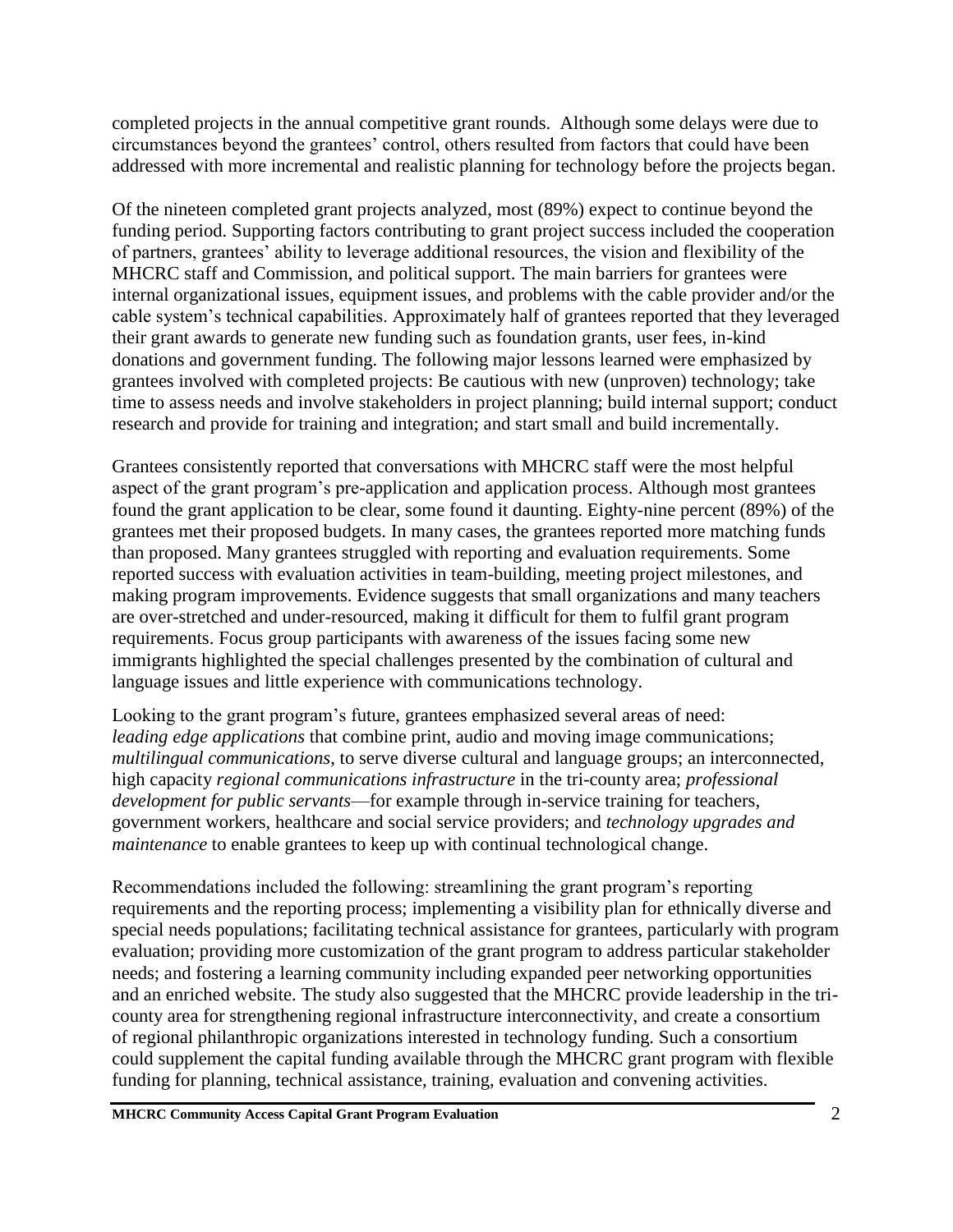## **II. Introduction**

The Community Access Capital Grant program of the Mount Hood Cable Regulatory Commission (MHCRC) promotes the use and availability of advanced cable system technologies at low cost to public agencies and nonprofit organizations. In keeping with the larger purposes of the public and nonprofit sectors, the Commission seeks to achieve maximum public benefit with the grant program. The Community Access Capital Grant Program funds local projects that 1) improve delivery or increase the effectiveness of services; 2) reduce disparities in underserved communities; 3) improve community involvement in issues of importance to the community; and 4) reduce costs of public services or foundations.

By providing grants for capital costs, the grant program supports the development of an interactive, multimedia information infrastructure through use of cable system technologies that are accessible to all community organizations, local governments, schools and citizens of Multnomah County, Oregon. Community Access Capital Grant program investments have, to date, supported distance learning, Public-Educational-Governmental (PEG) Access television operations, school and community-based video/multimedia production facilities, robotic equipment installations in government meeting rooms, and Institutional Network (I-Net) connectivity. In addition to annual competitive grant rounds, the Community Access Capital Grant Program has sponsored special funding rounds to explore effective uses of innovative technologies for the public benefit.

#### *Purpose of the Evaluation*

With the grant program now in its fifth year, MHCRC commissioned a study to evaluate the effectiveness of its grant program and to provide information that will guide the Commission's future funding decisions. In particular, the Commission sought to better understand the impact of the grant program on grant recipients, their constituencies, and other participating organizations—including gleaning lessons learned that will inform the evolution of the program for maximum community benefit. The scope of the evaluation includes an analysis of the grant program's funding patterns and grant-making processes.

#### *Capacity of the Evaluators*

Hi-Beam Consulting has been commissioned by the MHCRC to conduct the evaluation of its grant program. Hi-Beam is an information-based company in San Francisco that specializes in the evaluation of large-scale technology programs across the United States for nonprofit organizations and public agencies. Principal evaluators for the MHCRC Community Access Capital Grant Program Evaluation are Kathleen Tyner, Hi-Beam's CEO and president, and Paula Manley, a researcher and organization development consultant to the media arts fields who is based in Portland.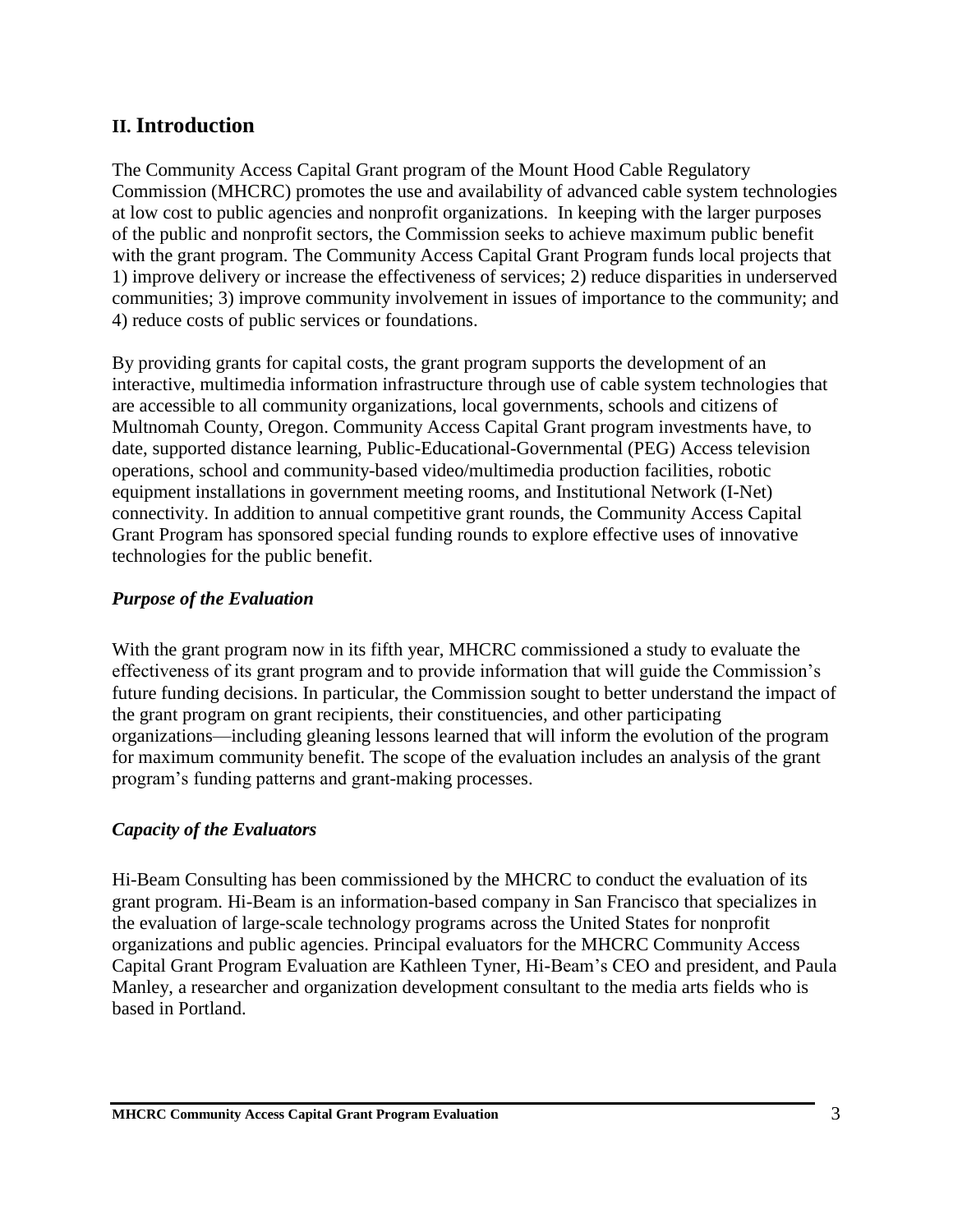#### *Report Organization*

The report begins with an *overview of trends in technology grant making* literature to contextualize the evaluation and a review of the evaluation's *methodology*. *Findings* are then presented in three parts: results of the documentation review, results of interviews with MHCRC grantees, and results of the focus groups with grantees and potential grantees. All findings are considered in the *discussion* portion of the study, with an emphasis on the grant program's funding patterns and impacts, lessons learned, grant making processes, and emerging issues. Finally, the report concludes with a series of *recommendations* for future grant making.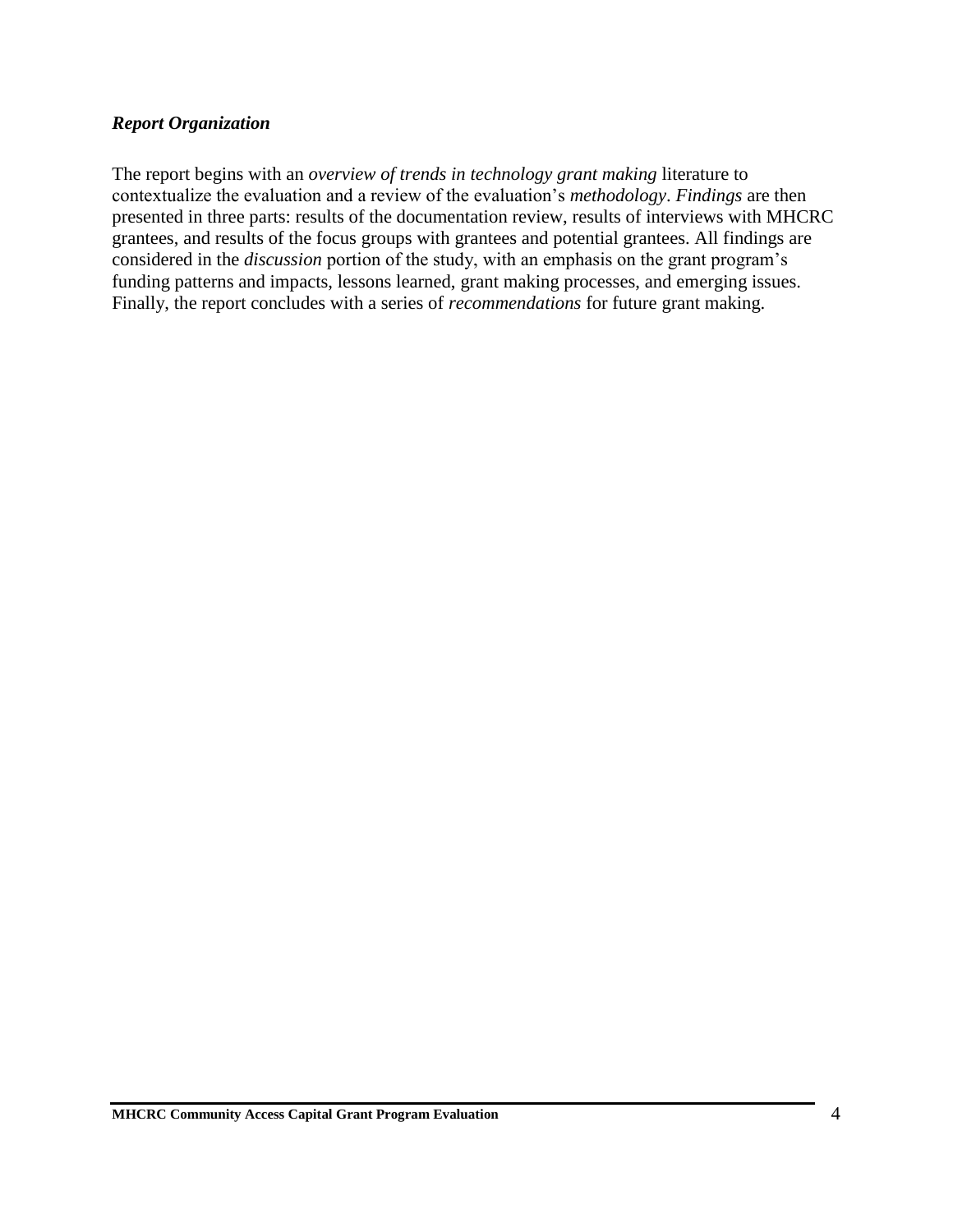# **III. Overview of Trends in Technology Grant Making**

## *Grant Making as a Vehicle for Furthering the Common Good*

The rationale for technology grant making is rooted in the larger purposes of the public and nonprofit sectors: serving the public interest and providing for the common good. Representative of many in the philanthropic community, the Funding Exchange (2003), a network of progressive foundations, articulates an underlying vision for grant making that:

- Builds community-based responses, not solutions that affect just a few individuals and leave the underlying social problems intact.
- Change attitudes, behaviors, laws, policies and institutions to better reflect the values of inclusion, fairness, diversity and opportunity.
- Insists on accountability and responsiveness among institutions, including the government, large corporations, universities and other entities whose policies and actions profoundly affect the living conditions of individuals and communities.
- Expands the meaning and practice of "democracy" by involving those closest to social problems in determining their solutions.

To what extent do grant making patterns currently reflect this vision? A recent poll of nearly 200 grant makers (Grantmakers for Effective Organizations, 2003, 8-9) suggests that while accountability is already emphasized within grant making, there are gaps between the current reality and desired future of grant making in other key areas. In particular, grant makers said they:

- Currently support *programs* and desire to provide more support for organizational *capacity building*
- Currently focus on *short-term needs* and desire to provide more support to *long-term solutions*
- Currently make *donor-driven decisions* and desire more *community-driven decision making*
- Currently support *short-term impact* and desire to more strongly support *lasting and systemic change*

## *Success Factors in Technology Funding*

Previous research suggests that grantees are most successful when technology-related funds are directed within a holistic context that includes six aspects:

• *Determined and committed leadership*

A study of 70 nonprofit organizations found that in addition to staff leadership, nonprofit board involvement in technology decisions had a significant positive influence. The existence of a board technology committee was highly correlated with best practices in technology management (Forster, 2003, 11-12). A steering committee with decision-making authority was also associated with successful projects (Gamble-Risely, 2003, 12).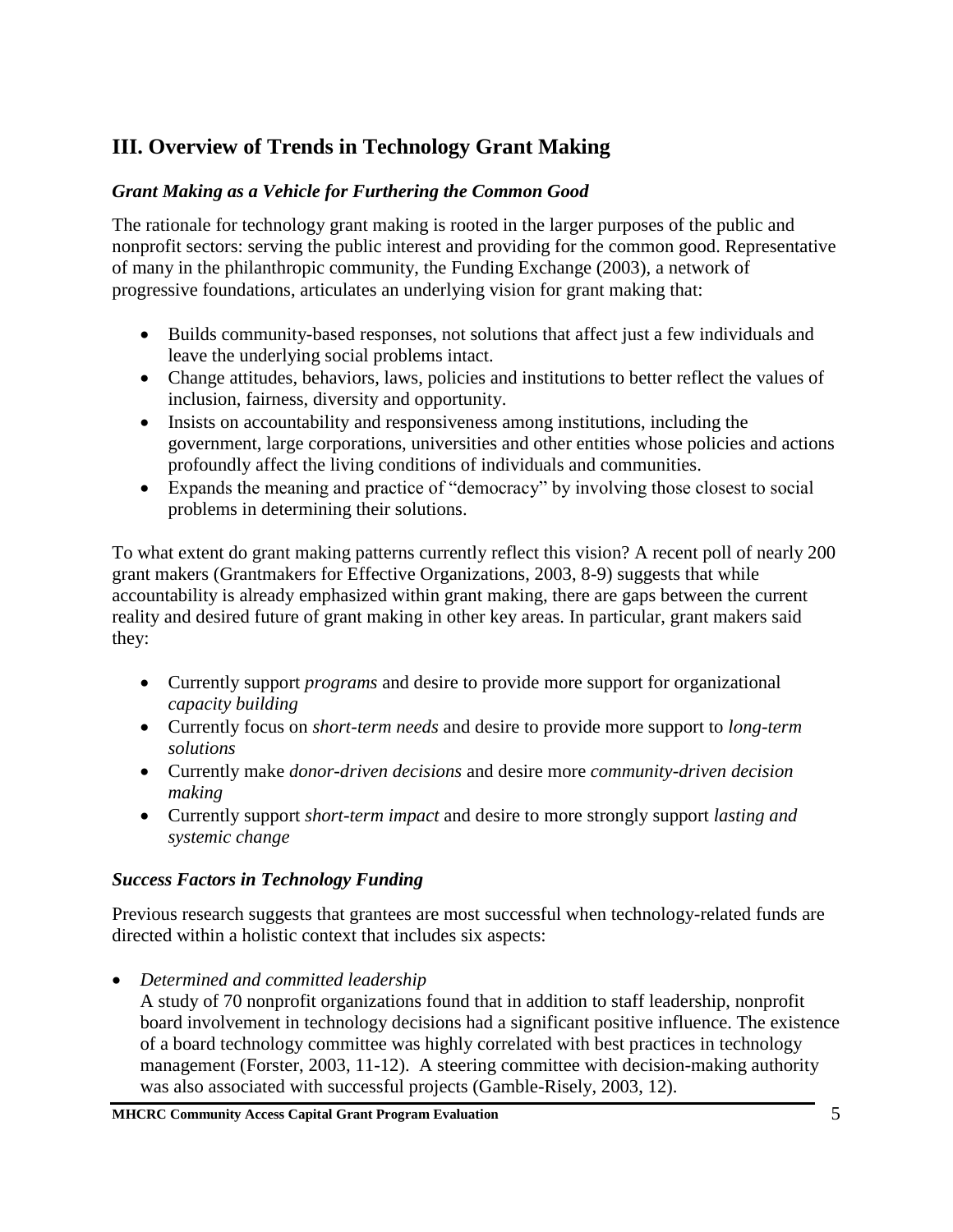- *A strong, involved consortium of mission-driven stakeholders*
- Most studies suggest that collaboration with diverse, outside partners builds momentum. Funders' invitations of proposals from collaborative groups have the potential to serve more organizations (Osten, Smith & Stuart, 2003). Collaborative projects often increase efficiency and reduce expenses, while helping to coordinate the project and leverage financial, technical and human resources. Evidence suggests that effective partnerships require that leaders' have positive outlooks about collaboration and that partners maintain ongoing communication (Gamble-Risley, 1-6).
- *An infrastructure that includes people, knowledge and skill attainment, as well as integrated technology networks*

Adequate training for technology-use, including the ability to retrieve and make sense of information, contributes to successful outcomes. This includes the need for technical support intermediaries who are not merely "accidental techies" with aptitude and interest, but who also have a formal, dedicated support role in the technology implementation process (Forster, 7, 10-11). Studies consistently recommend that funders increase community capacity for technical support (Osten et. al., 2; Chan, et. al, 2001, viii). In addition to technical training, research has shown that technology alone cannot deliver public benefit the without corresponding 21<sup>st</sup> Century literacy skills necessary to access and make use of information (Partnership for 21<sup>st</sup> Century Literacy Skills, 2003, 4-5).

- *Adequate technology planning within an integrated, organizational planning process*  One study noted that although technology planning is a vital ingredient for effective uses of technology, fewer than half of the nonprofits sampled plan strategically for technology function. Organizations with more than 20 employees were more likely to plan (Forster, 6). Another study recommends that funders consider evidence of adequate planning before grants are awarded, while balancing this with "meeting grantees where they are" (Osten, et. al., 28).
- *An incremental approach that maintains flexibility for change* A study of award-winning government technology projects found that successful projects designed and built their systems incrementally with enough flexibility for change (Gamble-Risley, 14). Projects were built up from a small scale, or with an initial pilot project, and made use of teams that learned to compromise on the process at the right time to meet deadlines (16, 24).
- *Evaluation and assessment strategies that inform implementation and program improvement*  Researchers note that "most technology-related grant making has not been adequately evaluated to determine its impact" (Osten et. al, 7). Funders are often reluctant to fund assessment and evaluation activities. "At least one reason given for this is a fear of appearing too punitive to grantees…The irony is that funders [and grantees] will only be more willing to support advanced technology when both understand its role in achieving programmatic outcomes and organizational effectiveness" (15). Numerous studies and demonstration projects suggest evaluation as a required program improvement strategy to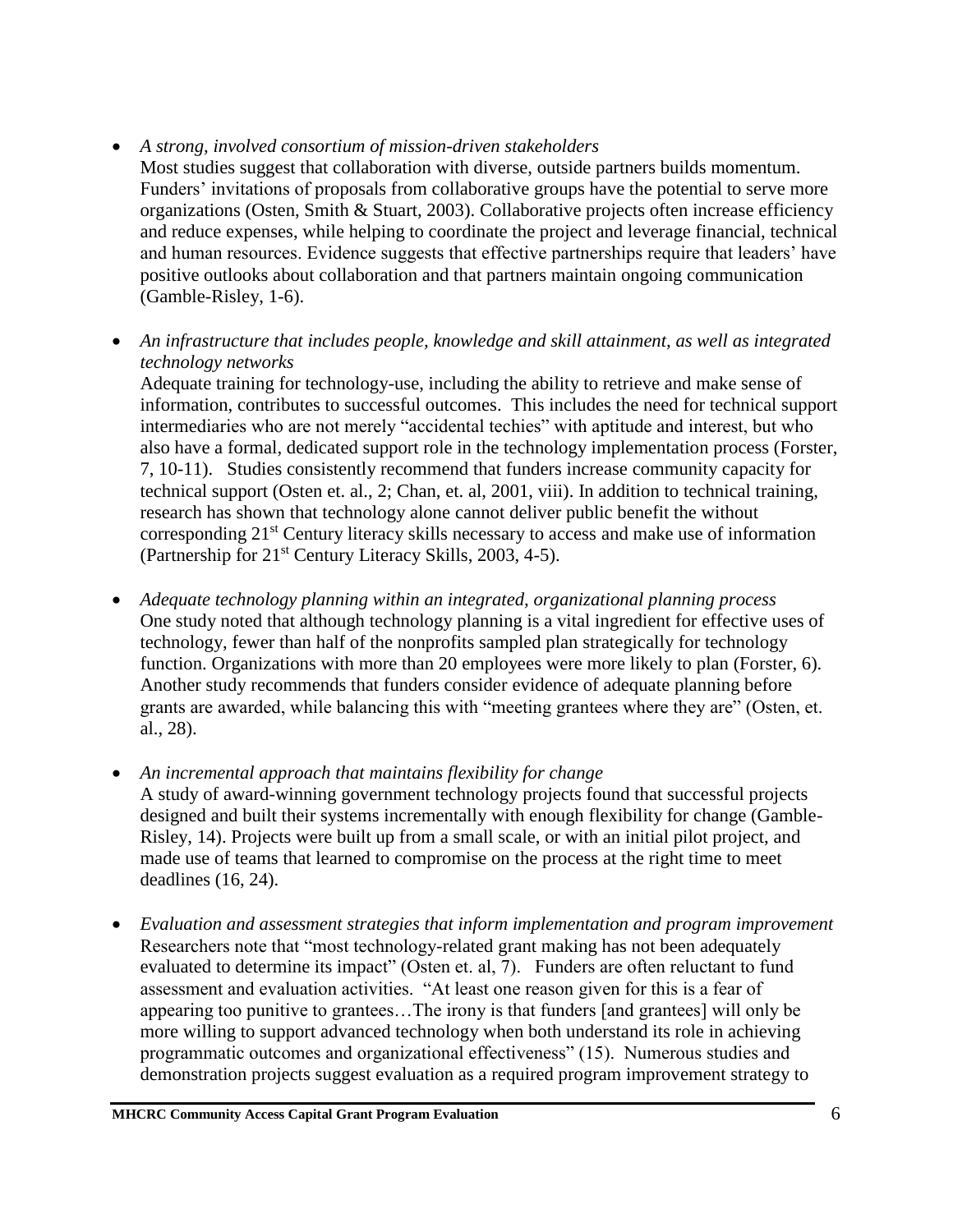identify opportunities for collaboration, collect lessons learned, and help funders and grantees to make the most of limited resources (16). Suggestions to strengthen assessment and evaluation within technology grant making include developing tools and clearinghouses; providing technical assistance; convening grantees and disseminating lessons learned.

#### *Challenges in Technology Grantmaking*

Research on technology grant making has identified several recurring challenges:

• *Funding, staffing, and integration*

When asked to report their biggest challenge with technology, nonprofits reported funding, time constraints, staffing, and maintaining integrated databases of information about stakeholders, programs and services (Forster, 23).

• *Hardware and training needs*

Different-sized organizations find the barrier to better technology use in different places. Larger organizations report that they need minor hardware improvements and major training improvements. Small organizations report the reverse: major hardware needs and minor training improvements. "Just as in human survival, there is a hierarchy of needs. If users don't have adequate computers, training them to use them is not a pressing issue" (Forster, 22).

• *Rigid eligibility criteria and red tape*

One study notes that while there are some resources available to assist in obtaining technology, particularly in the governmental sector, "these resources do not always adequately meet community needs." The study sites numerous anecdotes documenting rigid eligibility criteria, "lengthy delays, and bureaucratic hassles" (Chan, et.al., 17).

• *Single year funding for multi-year projects*

The preponderance of single-year, instead of multi-year support is challenging to some grantees. They cite restrictions "to making single year grants though most technologyrelated projects take two or more years to develop, deploy and evaluate and reach full potential" (Bayer, 7).

• *Under resourced grantee organizations*

Although researchers recommend 6% of overall annual spending for technology, one study reported that organizations spend only 1 to 4 % (Forster, 11). A study of 38 foundations concluded that while technology investments have resulted in successes, there still is not *widespread, strategic* adoption and integration of technology in the nonprofit sector (Osten et. al, 2). "Most nonprofits still see technology as an efficiency or productivity booster and continue to misunderstand the total cost of technology ownership. As a result, nonprofits request grants for technology, but fail to include line items for planning, training and support" (10).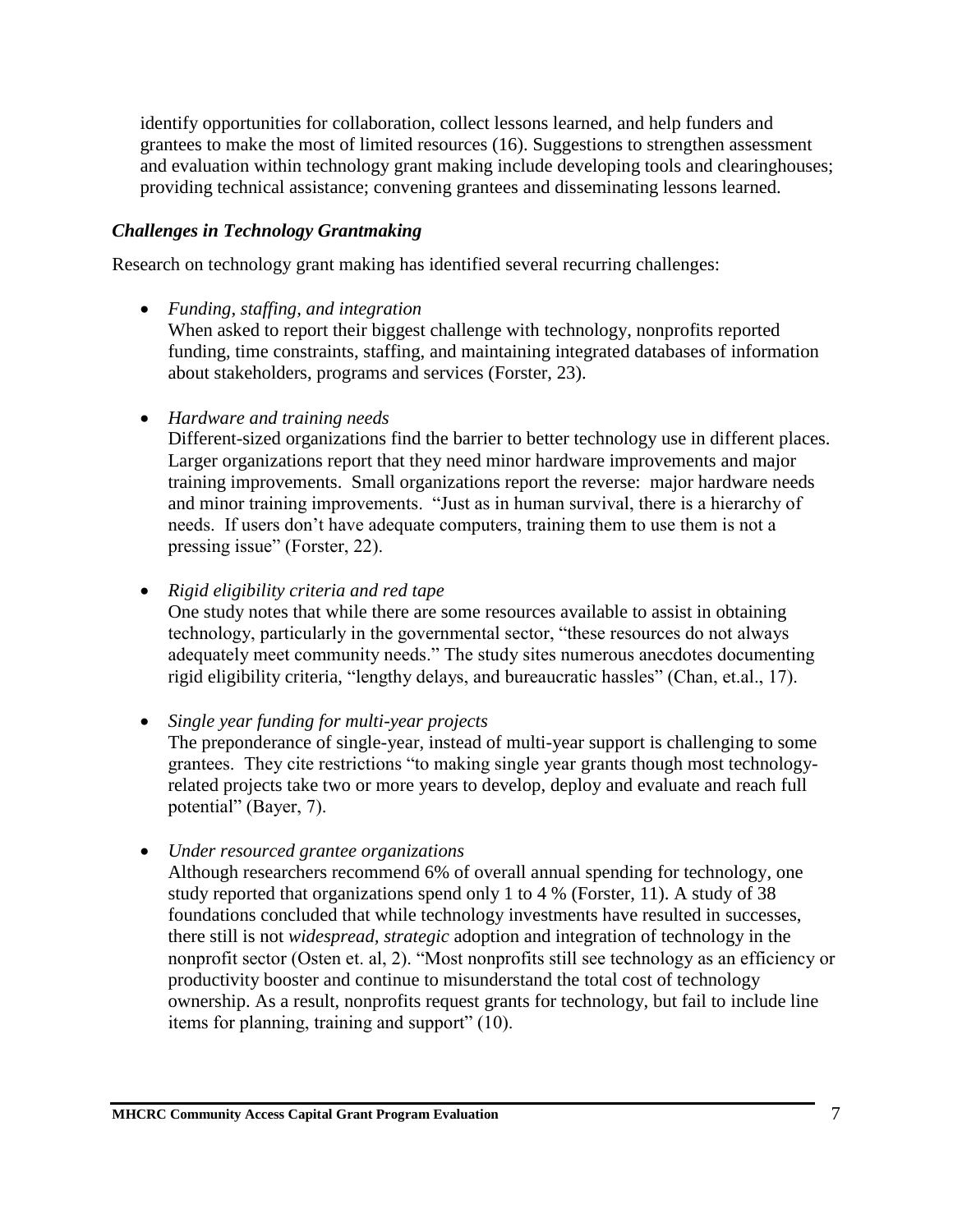# **IV. Methodology**

Evaluators gathered quantitative and qualitative evidence related to the effectiveness and impact of the MHCRC Community Access Capital Grant Program. Analysis of the data provides indicators of effectiveness and lessons learned that will inform the Commission's future grant making activities.

#### *Evaluation Design*

The evaluation plan incorporates the MHCRC's four major evaluation goals, each of which addresses a series of related research questions: 1) evaluation of impact of the Community Access Capital Grant investments for participating organizations, communities and individuals serviced by the projects; 2) examination of grant-funded project accomplishments, effectiveness and lessons learned; 3) analysis of MHCRC funding patterns and grant-making processes; and 4) assessment to assist the Commission in defining its funding strategy for future grants.

#### *Evaluation Activities*

Three major data-gathering activities were conducted between May and September 2003, including: a review of legacy documents related to grant activity, site visits and interviews with grantees, and two focus groups with grantees and potential grantees. Preliminary data was presented to the MHCRC Grant Program Committee on July 31, 2003 for review and feedback. The Committee worked with evaluators to refine indicators for the review of the Commission's grant making activities and to develop protocols for use in grantee interviews and focus groups with stakeholders. The summative evaluation report reflects the Committee's response to formative data.

*Review of Legacy Documents.*Evaluators worked with MHCRC staff to gather and organize document sets for twenty-five projects funded by the Community Access Capital Grant Program. These included nineteen completed projects from the regular competitive grant rounds, one active special project for residential broadband connectivity, and five completed projects of the I-Net Connectivity Capital Grant Program. All available documents were reviewed and analyzed. The projects' final reports and the MHCRC grant closure notices were used as the standards for scoring compliance issues and financial data.

Evaluators designed an instrument to score each project according to the following indicators: institution type, communities served, technologies used, public benefit impact, programmatic compliance, reporting compliance and financial compliance. The instrument is located in *Appendix C*. Scores related to compliance indicators were reported as yes, no and partially. When document sets were incomplete, or when projects were active, indicators were reported as unknown. Results of the documentation review for individual projects are located in *Appendix F*. Results were by tabulated by frequency using an Excel spreadsheet.

*Interviews.* Fourteen MHCRC grantees were interviewed representing sixteen of nineteen completed projects from the Commission's regular annual competitive grant rounds and one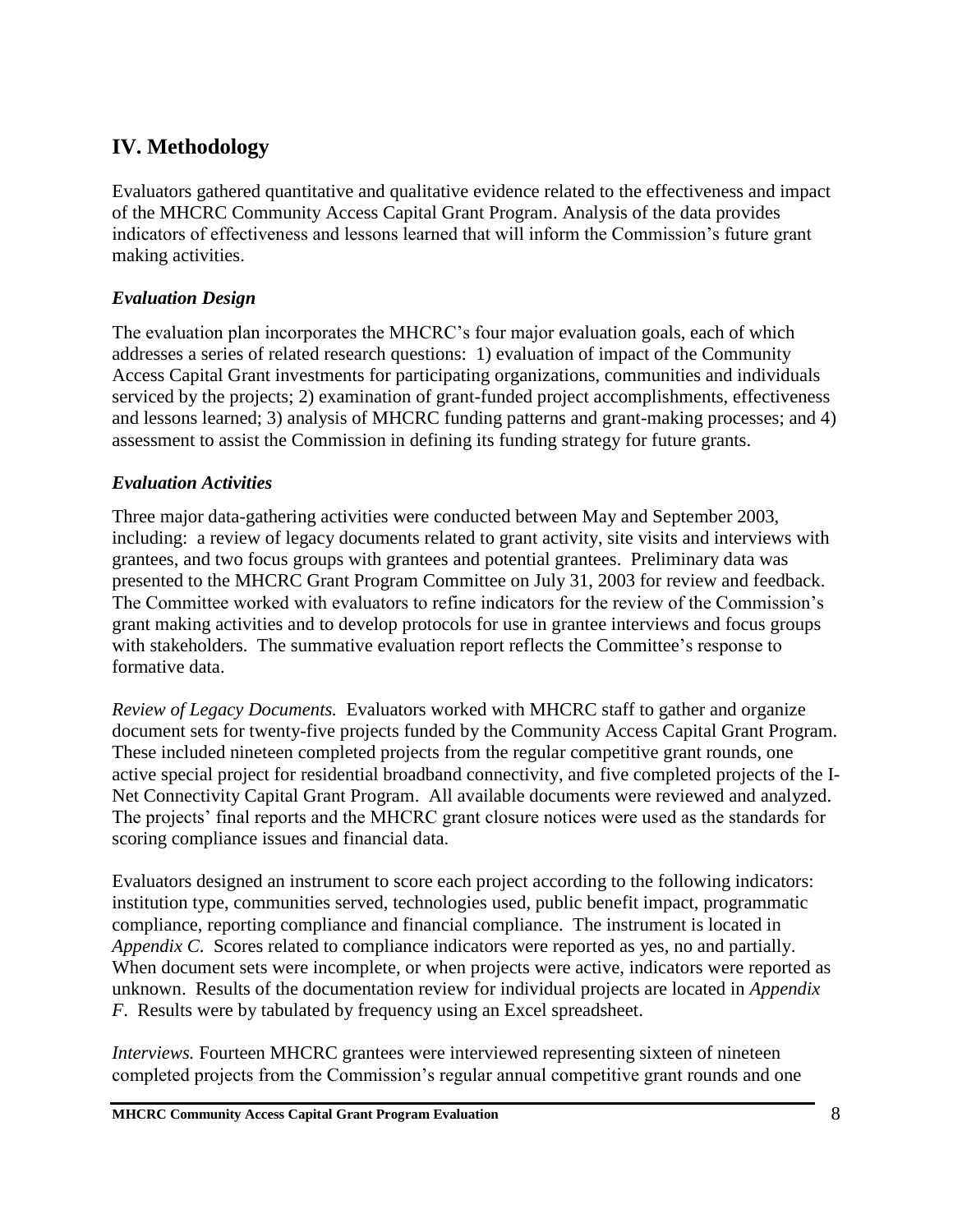special initiative project. Interviews with grantees built on the data gleaned through the legacy document review to learn more about the impact of grant investments, barriers and supporting factors, and lessons learned. The interviews also inquired into grantees' experiences with MHCRC's grant-making processes and explored emerging needs that could be addressed by communications technology. The interview protocol (located in *Appendix D*) was developed in consultation with the MHCRC grant program staff and the Commission's Grant Committee. Interviews were conducted via telephone and in person, including site visits, the last two weeks of July of 2003.

*Focus Groups.* Two focus groups with a total of seventeen educators and representatives of nonprofit organizations were conducted August 22 and August 27, 2003. Focus group participants were selected in consultation with the MHCRC staff to include a cross section of grantees from educational and nonprofit organizations, plus prospective grantees representing small and grassroots groups that have not to date been funded by the grant program. The purpose of the focus groups was two-fold: To explore how communications technologies may be used to support nonprofit and educational institutions in addressing community and education needs; and to identify real world barriers and challenges associated with the use of communications technology by nonprofit groups and education institutions. The focus group protocol is located in *Appendix E*.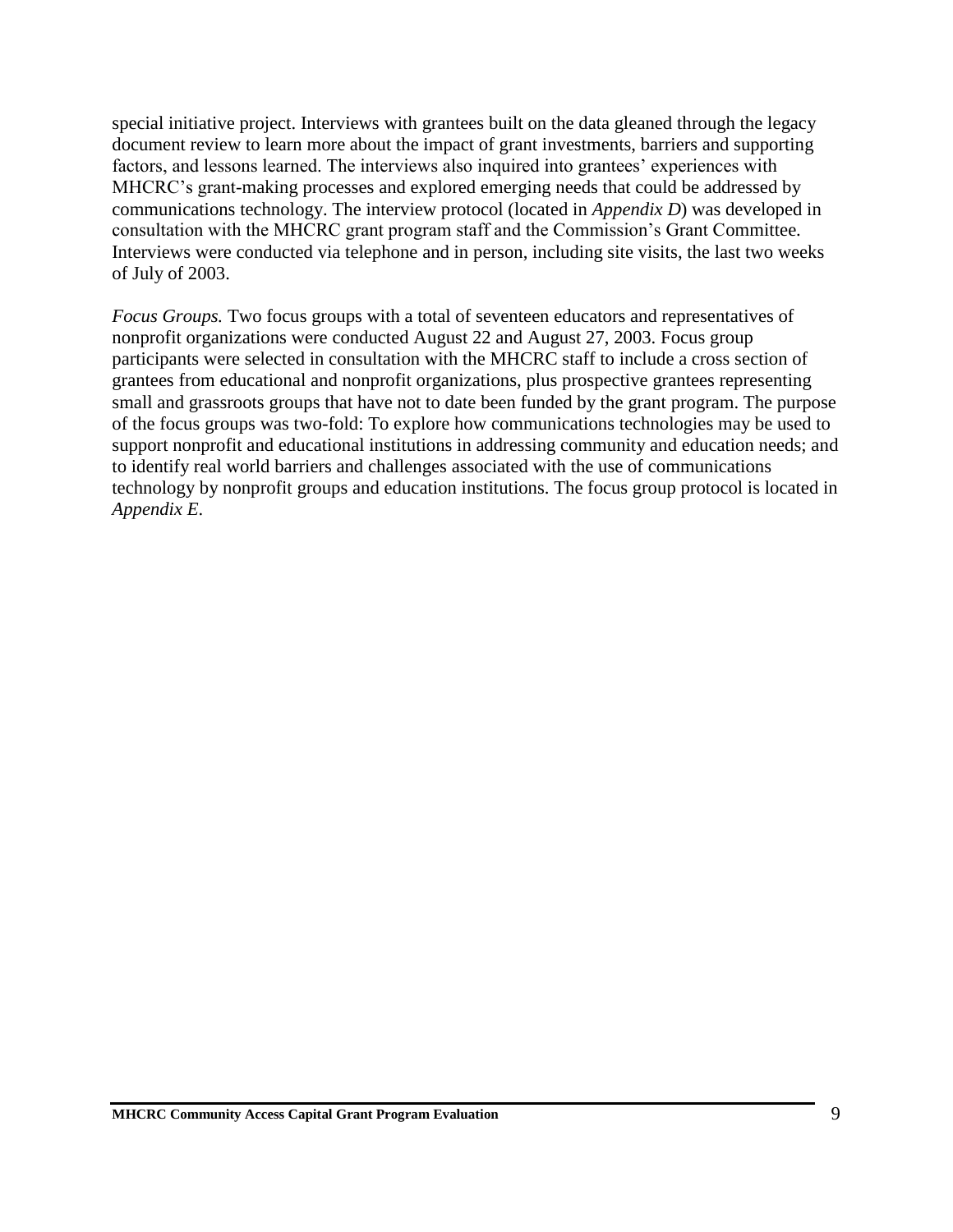# **V. Findings**

#### **A. Review of MHCRC Community Access Capital Grant Documentation**

The documentation review findings present an overview of past grant making activities by institution type, technology type, communities served, public benefit, range of funding, and allocation of funding. In addition, the review offers an insight into impact through grantees' sustainability, feasibility, innovation, and other programmatic factors related to the project's implementation. Finally, the review provides insight into support factors related to grantee accountability and compliance.

### *Grant Making by Institution Type*

The Community Access Capital Grant Program funds are awarded to educational, nonprofit and local government agencies. Evaluators analyzed the awards by institution type in three ways: a) for the nineteen completed projects in the annual competitive round and one active project in the special funding initiative; b) for the I-Net Connectivity Capital Grant Program; and c) for all twenty-five projects reviewed.

The types of institutions funded by projects from the annual competitive grant round and the special funding initiative are displayed in Table 1. For these projects, the majority of funding was awarded to public educational institutions (65%). Five organizations were nonprofit (25%). PEG Access providers represent two of the nonprofit grantees. One of the other nonprofit grantees is an active project from the special funding rounds. Local government agencies made up 10 percent of the Capital Grant Program grantees in the two funding categories. Table 1 displays the results.

| <b>Public Institution Type</b>   | by Frequency | Number $(n=20)$ |
|----------------------------------|--------------|-----------------|
| Educational                      | 65%          |                 |
| Nonprofit Organizations          | 25%          |                 |
| <b>Local Government Agencies</b> | 10%          |                 |

#### **Table 1: Institution Types for Capital Grant Program Annual Competitive and Special Funding Rounds (n=20)**

Evaluators also analyzed five completed projects of the MHCRC I-Net Connectivity Capital Grant Program, a special initiative to support I-Net connectivity capital expenses. Phase 1 funding was awarded to Portland Public Schools, Multnomah Education Service District (MESD), the City of Gresham, Multnomah County, and the City of Portland. With the exception of PEG access providers, nonprofits were not eligible for funding in the I-Net Connectivity Program. I-Net Connectivity grants were designed for institutions that already had some capacity, but wanted to ramp up their ability to access lower-cost or enhanced communications services through the I-Net/IRNE interconnection. The I-Net Connectivity Capital Grant Program specifically supports connectivity costs and edge devices for interactive data services.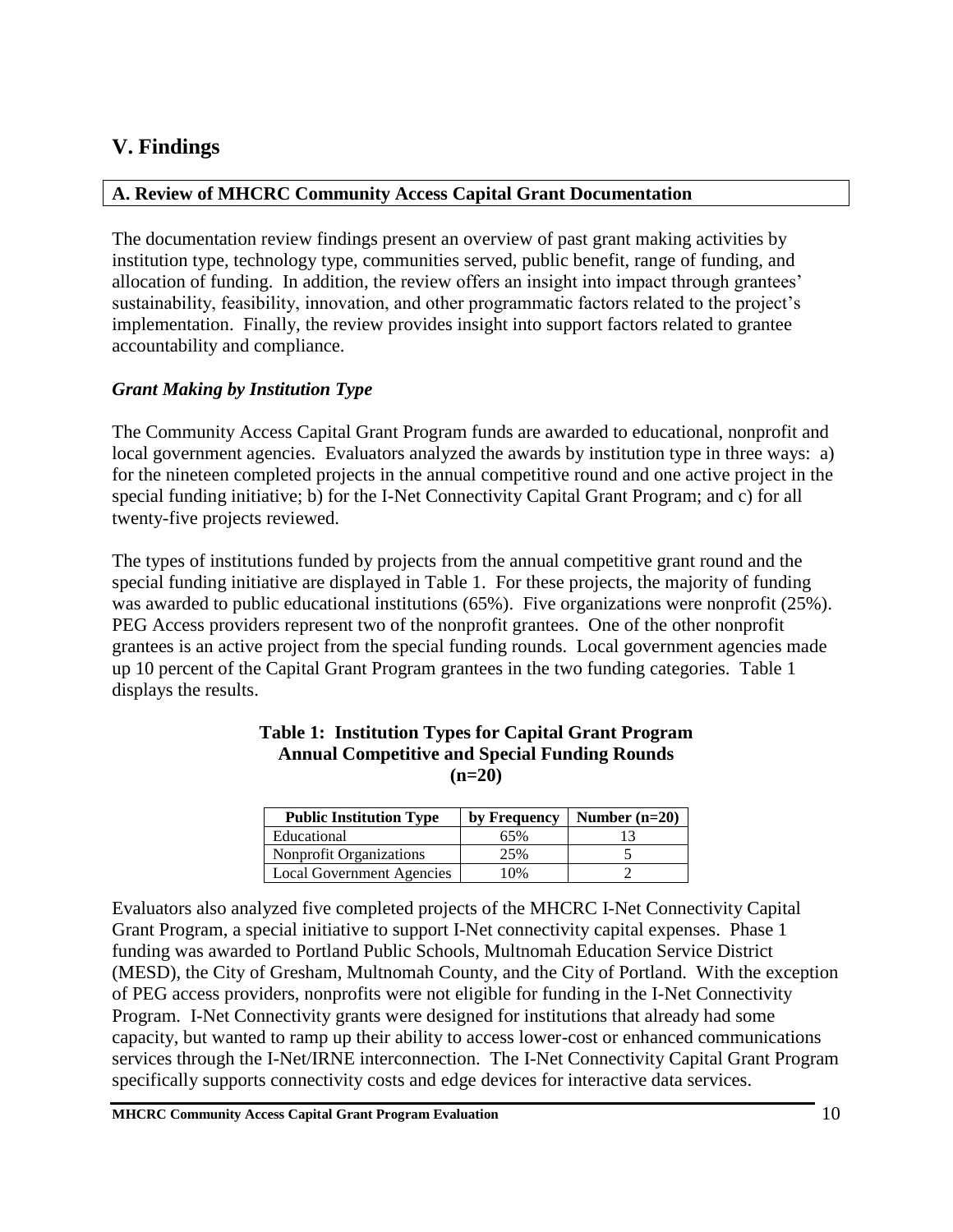Completed I-Net Connectivity Capital Grant Program projects benefited five public institutions displayed in Table 2.

| Table 2: Institution Types for I-Net Connectivity Capital Grant Program |
|-------------------------------------------------------------------------|
| $(n=5)$                                                                 |

| <b>I-Net Connectivity</b><br><b>Capital Grant Program</b><br><b>Public Institution Type</b> | by Frequency | Number $(n=5)$ |
|---------------------------------------------------------------------------------------------|--------------|----------------|
| Educational                                                                                 | 40%          |                |
| Local Government Agencies                                                                   | 60%          |                |

The five I-Net Connectivity grant awards benefited 134 institutional sites affiliated with these public institutions. An institutional breakdown of completed projects includes ninety-one public schools, twelve municipal agencies, fourteen health and social services agencies, six firehouses, six libraries, two police stations, two courts, and one transportation agency. The total awards by institution type for all twenty-five projects reviewed in the annual competitive grant rounds, the I-Net Connectivity Capital Grant Program, and the special funding program are displayed in Table 3.

#### **Table 3: Institution Types All Community Access Capital Grant Projects (n=25)**

| <b>All Public Institution Type</b> | by Frequency | Number $(n=25)$ |  |
|------------------------------------|--------------|-----------------|--|
| Educational                        | 60%          |                 |  |
| Nonprofit Organizations*           | 20%          |                 |  |
| <b>Local Government Agencies</b>   | 20%          |                 |  |

\* Nonprofit category includes PEG access providers

The majority of assistance from the Community Access Capital Grant Program is awarded to educational institutions (60%), followed by local government agencies (20%) and nonprofit organizations (20%).

Funding allocations for awards by institution type were analyzed by actual funds expended for nineteen completed projects in the annual competitive grant rounds, five completed projects in the I-Net Connectivity Capital Grant Program and one active project in the special funding initiative. MHCRC Community Access Capital Grant funds supported these projects with a total of \$2,027,565 in technology-related grant funding. Table 4 displays results of grant funding allocations by institution type for the twenty-five projects reviewed.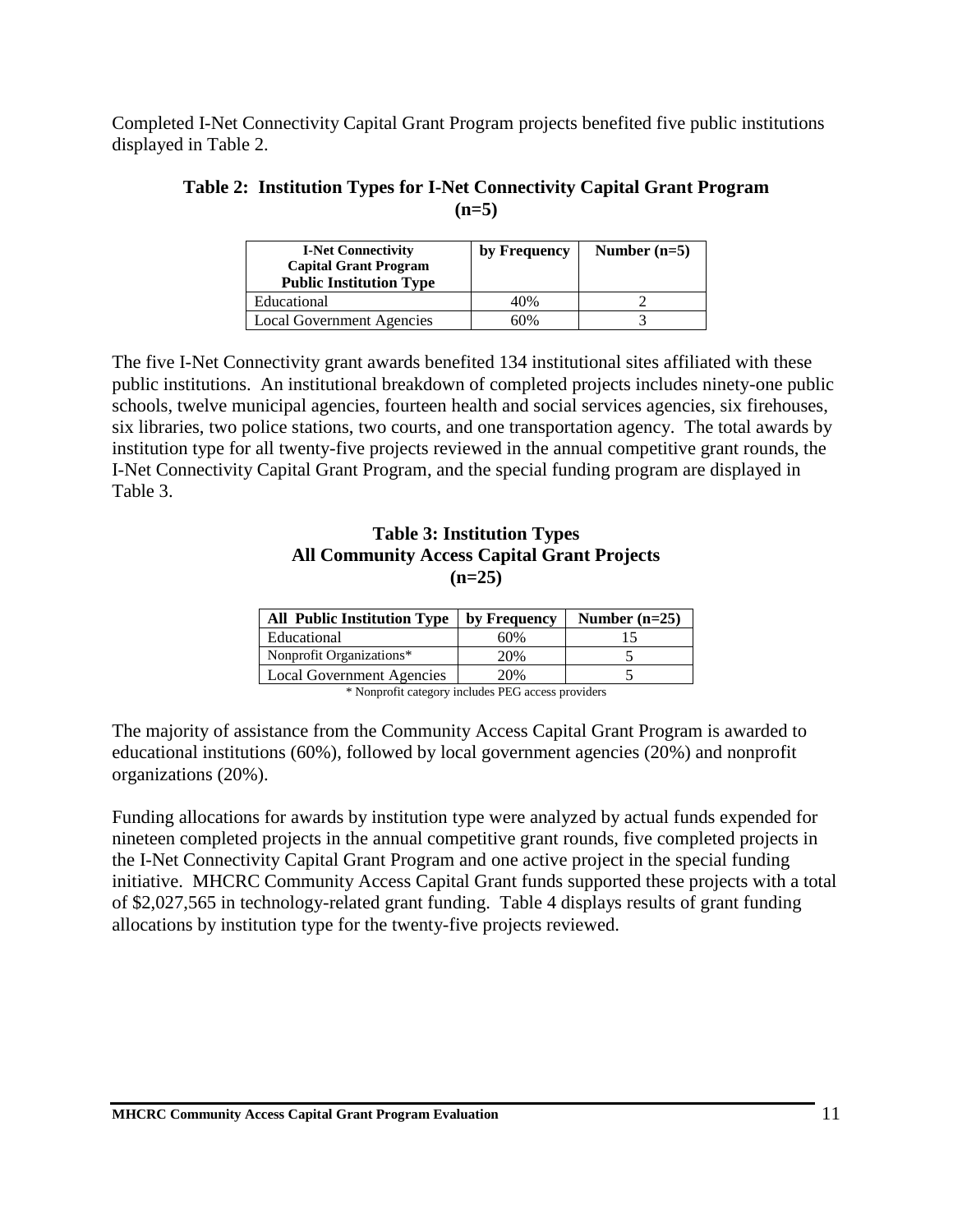|                                | <b>Allocation of Community Access</b><br><b>Capital Grant Funding</b><br>by Institution Type $(n=25)$ |                                 |  |
|--------------------------------|-------------------------------------------------------------------------------------------------------|---------------------------------|--|
| <b>Institution Type</b>        | Actual<br>Grant<br><b>Expenses</b>                                                                    | % of Total<br><b>Allocation</b> |  |
| <b>Public Educational</b>      | \$1,291,037                                                                                           | 64%                             |  |
| <b>Local Government</b>        | \$405,696                                                                                             | 16%                             |  |
| <b>Nonprofit Organizations</b> | \$330,832                                                                                             | 20%                             |  |
| <b>Total All Institutions</b>  | \$2,027,565                                                                                           | 100%                            |  |

#### **Table 4: Allocation of Community Access Capital Grant Funding by Institution Type (n=25)**

Table 5 factors in combined grant and matching expenditures. With the exception of the I-Net connectivity grant projects, grantees were required to provide matching resources. The remaining twenty projects reported \$2,819,230 in matching expenditures, with many grantees exceeding the match requirement. Due to a large match of \$1,032,788 provided by the special initiative project, nonprofit organizations appear to provide the greatest percentage of the total "pot" of matching funds. However, educational institutions provided 37 percent of the total matching resources consistently across more projects.

|                                                            | Allocation of Funds for Completed Projects in the Regular Competitive<br>Grant Round and the Special Funding Initiative (n=20) |                                 |                                 |                                                                         |
|------------------------------------------------------------|--------------------------------------------------------------------------------------------------------------------------------|---------------------------------|---------------------------------|-------------------------------------------------------------------------|
|                                                            | Actual                                                                                                                         | Actual                          | % of Total<br><b>Matching</b>   |                                                                         |
| Institution Type $(n=20)$                                  | Grant<br><b>Expenses</b>                                                                                                       | <b>Match</b><br><b>Expenses</b> | <b>Funds</b><br><b>Supplied</b> | <b>Total Expenditures</b>                                               |
| Educational                                                | \$1,005,426                                                                                                                    | \$1,039,838                     | 37%                             | \$2,045,264                                                             |
| <b>Local Government</b>                                    | \$284,287                                                                                                                      | \$585,308                       | 21%                             | \$869,595                                                               |
| <b>Nonprofit Organizations</b>                             | \$330,832                                                                                                                      | \$1,194,084                     | 42%                             | \$1,376,191                                                             |
| Total Expenditures $(n=20)$                                | \$1,620,545                                                                                                                    | \$2,819,230                     |                                 | \$4,439,775                                                             |
| I-Net Institutions $(n=5)$                                 |                                                                                                                                |                                 |                                 | <b>I-Net Connectivity Grant Program Funding (No Match Required/n=5)</b> |
| Educational                                                | \$285,611                                                                                                                      | $\Omega$                        | 0%                              | \$285,611                                                               |
| <b>Local Government</b>                                    | \$121,409                                                                                                                      | $\Omega$                        | 0%                              | \$121,409                                                               |
| <b>Total Capital Expenditures All</b><br>Projects $(n=25)$ | \$2,027,565                                                                                                                    | \$2,819,230                     |                                 | \$4,846,795                                                             |

## **Table 5: Allocation of Community Access Capital Funding and Matching Funds by Institution Type**

When all reported expenditures from the twenty-five projects are considered, public education benefited from nearly \$1.3 million in grant funds and nearly \$2.3 million for technology-related projects when matching funds are included. Because there were numerous awards in the educational sector, funding can be analyzed in two categories: smaller grants below \$75,000 and larger grants above \$75,000. In the under-\$75,000 category, grants ranged from a \$3,395 grant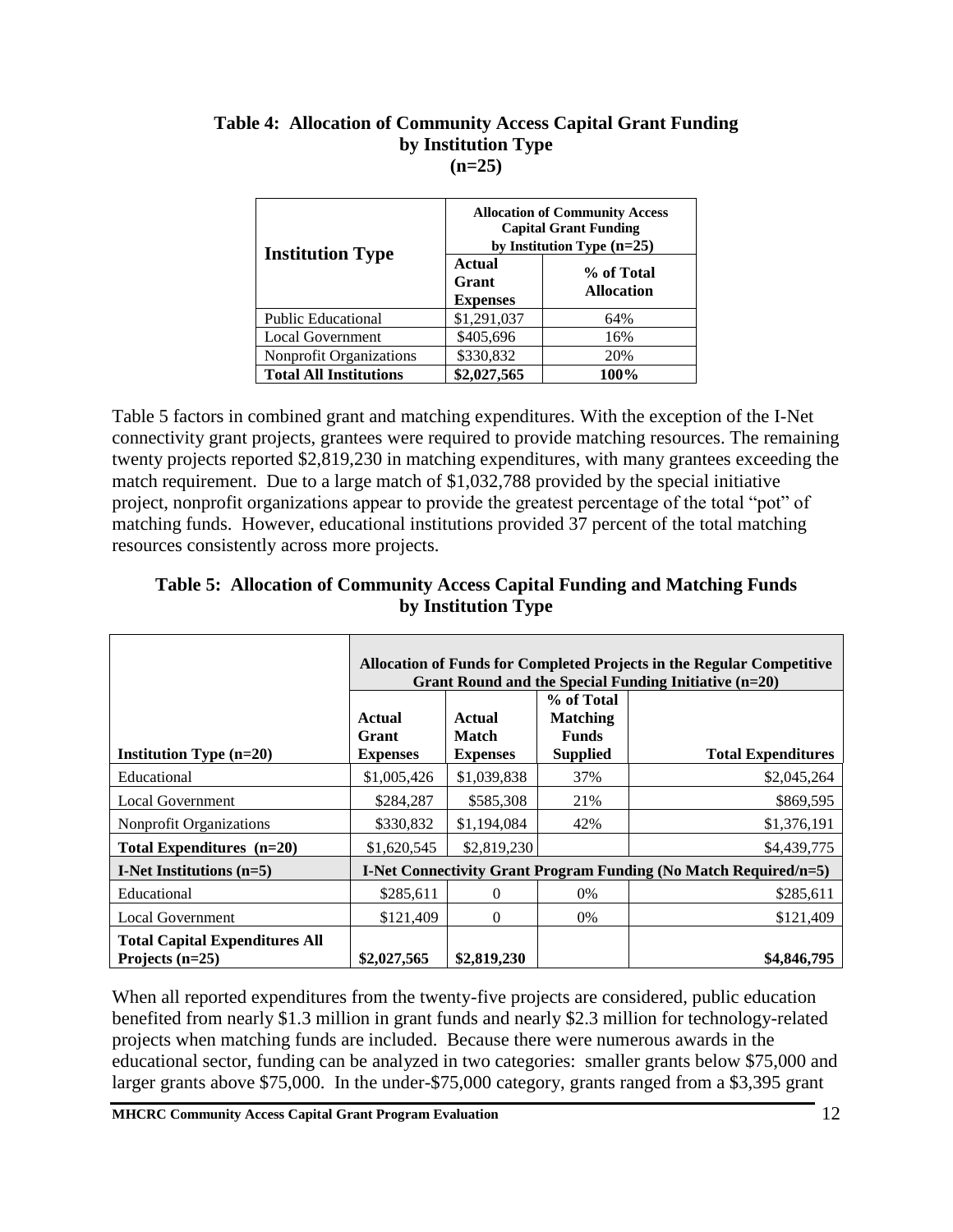to Portland Public Schools for satellite dish upgrades to a \$58,600 grant to Parkrose School District for an editing system. Grants in the over-\$75,000 category ranged from a \$102,518 award to Portland Community College for digital video production equipment to a \$195,458 grant to Portland Public Schools for the Moshi Moshi/Hola Hola distance education project. The majority of grants over \$75,000 were awarded to higher education institutions.

The MHCRC Capital Grant Program benefited local government agencies with over \$400,000 in grant funding and over \$991,000 in total expenditures for technology-related projects when matching funds are included. The smallest award of \$3,307 went to the City of Portland Auditor's Office for an encoder to provided closed captioning services for the hearing impaired. The largest award in the government agency category, \$280,980, was awarded to the City of Portland ComNet project for wide area connectivity for I-Net users to an Internet portal.

The nonprofit sector received nearly \$331,000 in grant funds from the grant program. The six nonprofit organizations studied benefited from over \$1.3 in expenditures for technology-related projects when matching funds are considered. Grants in the under-\$75,000 category ranged from a \$13,434 grant to Portland Cable Access for a mobile public address system to a \$62,080 to Multnomah Community Television for an auto-camera system to provide enhanced local government meeting coverage. The largest grant in the nonprofit sector for a completed project was for \$76,810 to Portland Cable Access for a digital editing/voice-over suite. The largest award for the active project in the nonprofit category was \$148,725 for the special initiative by Innovation Partners; this project involves access to and use of AT&T's residential broadband Internet service to increase community involvement.

## *Grant Making by Technology Type*

The Capital Grant Program's annual competitive grant rounds fund a diverse range of cablerelated information communication technologies. In contrast to the annual competitive rounds of funding, special funding initiatives and the I-Net Connectivity Capital Grant Program are more narrowly designated for specific technology types.

Technologies for the regular competitive grants and the five I-Net Connectivity grants were analyzed in six categories. Explanations for each category are as follows:

*Digital Video Production Equipment* refers to cameras, editing devices, and other digital video production equipment.

*Production Equipment* refers to other non-video technologies that may be used for audio or special needs communications (e.g. an encoder for closed captioning).

*Downstream Video Technologies* are transport systems that provide one-way access to distributed content.

*Interactive Video* is defined as two-way communication via video technologies.

*Upstream Video Technologies* are transport systems that provide access to oneway, locally-originated content.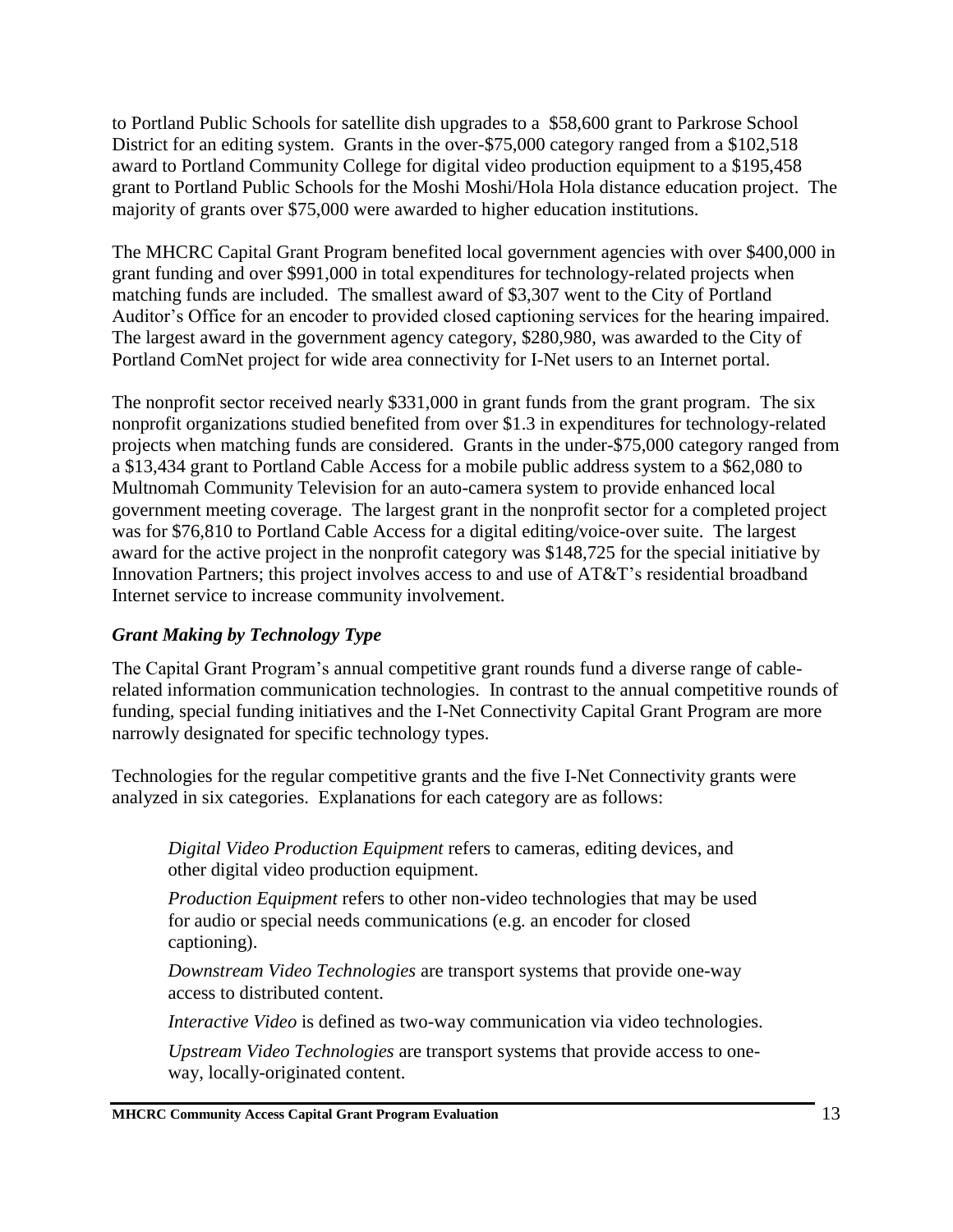*Interactive Data* refers to projects that use two-way, non-video data streams. This category includes projects funded for site connectivity to I-Net/IRNE service in the I-Net Connectivity Capital Grant Program.

Results of the review of technologies funded by the Community Access Capital Grant Program include nineteen completed projects in the annual competitive grant rounds and the five completed projects in the I-Net Connectivity Capital Grant Program.

#### **Table 6: Technologies Funded by Community Access Capital Grant Program Awards Annual Competitive Round and I-Net Connectivity Capital Grant Program (n=24)**

| <b>Technologies Funded</b>         | by Frequency | Number $(n=24)$ |
|------------------------------------|--------------|-----------------|
| Digital Video Production Equipment | 38%          |                 |
| Production Equipment -- Other      | 13%          |                 |
| Downstream Video Technology        | 13%          |                 |
| Interactive Video                  | 8%           |                 |
| <b>Upstream Video Technology</b>   | 4%           |                 |
| Interactive Data                   | 25%          |                 |

The majority of projects in the competitive grant cycle support digital video production equipment (38%). Projects related to the use of digital video equipment include distance education production equipment at Portland Community College, digital cameras and editing systems at public schools, and cameras for the Northwest Film Center's project serving Latino youth.

Twenty-five percent of the projects were for interactive data. The five completed projects in Phase I of the I-Net Connectivity Capital Grant Program are included in this category. Also included is the City of Portland ComNet's project providing regional, two-way data transport using I-Net connectivity.

Thirteen percent of the awards went toward other kinds of production equipment, such as a voice-over suite and a mobile public address system at Portland Cable Access, or the City of Portland's purchase of special needs equipment for the hearing impaired.

The study differentiates between upstream and downstream video transport systems. Thirteen percent of the systems funded by the grant program are downstream systems. Examples can be seen in Portland Public Schools' satellite dish upgrade for the delivery of educational content, and in the equipment purchased to enable broadcast of live language instruction programs (Moshi Moshi/Hola Hola) to elementary schools. Upstream video technology was used in one project (4%): Multnomah Community Television's East Metro Auto Cam cablecasts public meetings originating from the Troutdale City Hall and Multnomah County Board Room.

The use of two-way interactive video is represented by 8% of the grantees. An example of interactive video is the distance education program at Mt. Hood Community College.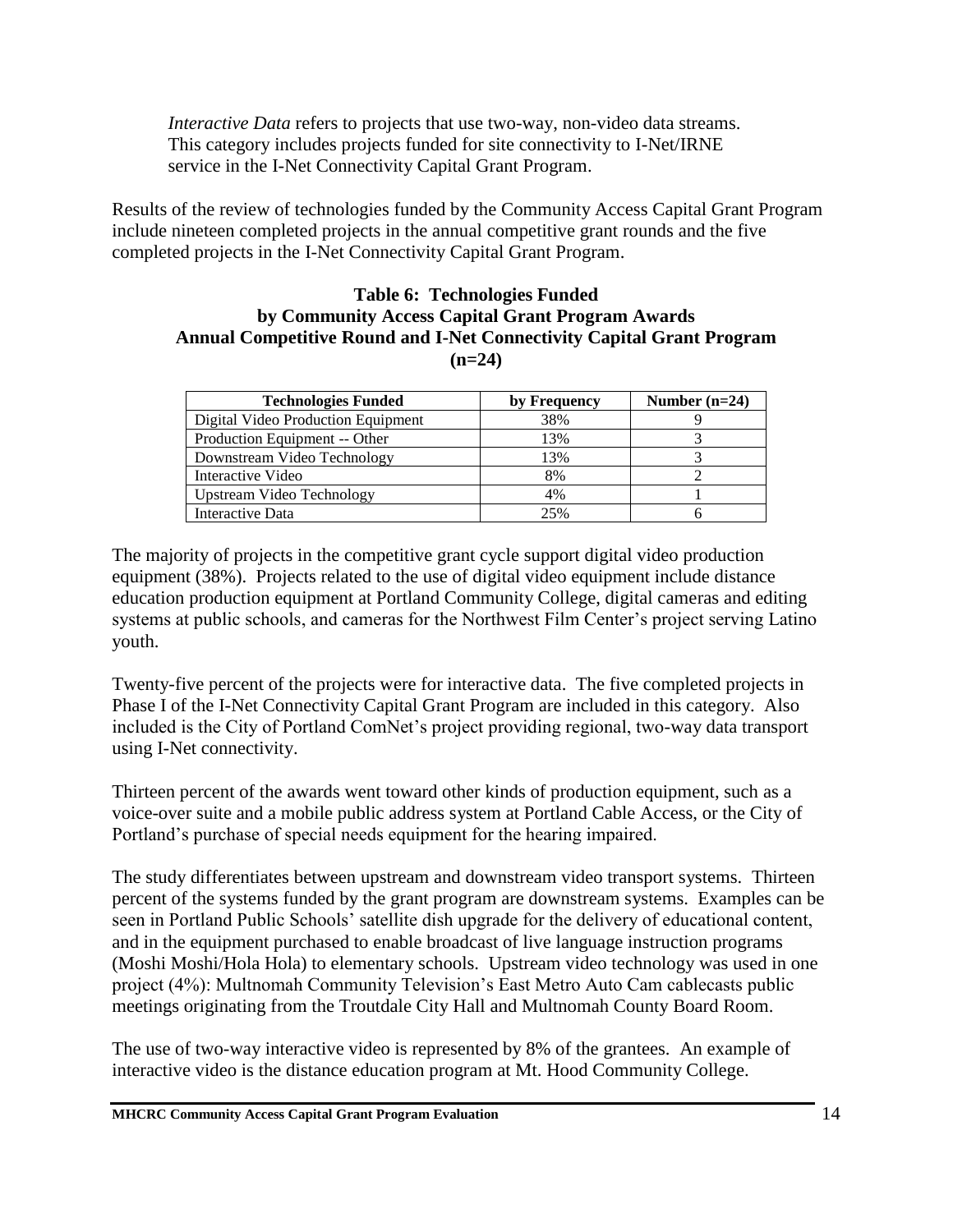Evaluators used grant closure notices to review financial data related to technology type for the nineteen completed projects in the regular competitive grant round and the five completed projects in the I-Net connectivity grant round. The special funding initiative is an active project and therefore was not included in the analysis. Because the interactive data category includes over \$407,000 for all I-Net connectivity projects, it is the largest category, followed by digital video production equipment. Funding allocations by technology type range from \$3,395 awarded to Portland Public Schools for a downstream video project to upgrade satellite dishes to a \$280,980 grant to the City of Portland for the ComNet interactive data project.

| <b>Technologies Funded</b>            | <b>Allocation of Grant Funds for</b><br><b>Completed Projects in the Annual</b><br>Competitive Round & I-Net<br><b>Connectivity Capital Grant Programs</b><br>$(n=24)$ |                                   |
|---------------------------------------|------------------------------------------------------------------------------------------------------------------------------------------------------------------------|-----------------------------------|
|                                       | <b>Actual Grant</b><br><b>Expenses</b>                                                                                                                                 | % of Grant<br><b>Expenditures</b> |
| Digital Video Production<br>Equipment | \$388,248                                                                                                                                                              | 21\%                              |
| Production Equipment--<br>Other       | \$<br>93,551                                                                                                                                                           | 5%                                |
| Downstream Video<br>Technology        | \$363,750                                                                                                                                                              | 19%                               |
| Upstream Video<br>Technology          | \$<br>62,080                                                                                                                                                           | 3%                                |
| Interactive Video                     | \$283,211                                                                                                                                                              | 15%                               |
| <b>Interactive Data</b>               | \$688,000                                                                                                                                                              | 37%                               |

#### **Table 7: Allocation of Community Access Capital Grant Funding by Technology Type (n=24)**

In addition to the I-Net Connectivity Capital Grant Program funding of \$407,020 one other large grant is represented in the in the interactive data category. An award of \$280,980 to the City of Portland ComNet for wide area connectivity to an Internet portal resulted in .grant funding of \$688,000 for interactive data technologies and total expenditures of almost \$1.1 million when \$411,170 in matching fund expenditures are factored in.

Digital video production equipment was the second largest funding category, providing nine projects with approximately \$388,248 in Capital Grant program funds and over \$900,000 in total expenditures when matching funding is considered. Seven of the digital video production equipment grants consisted of grants under \$75,000 for public school projects. The eighth was for a nonprofit educational program at the Northwest Film Center for Latino youth for \$29,783. The only digital video production grant over \$75,000 was a \$102,500 award to Portland Community College for production equipment for programs on a cable access channel.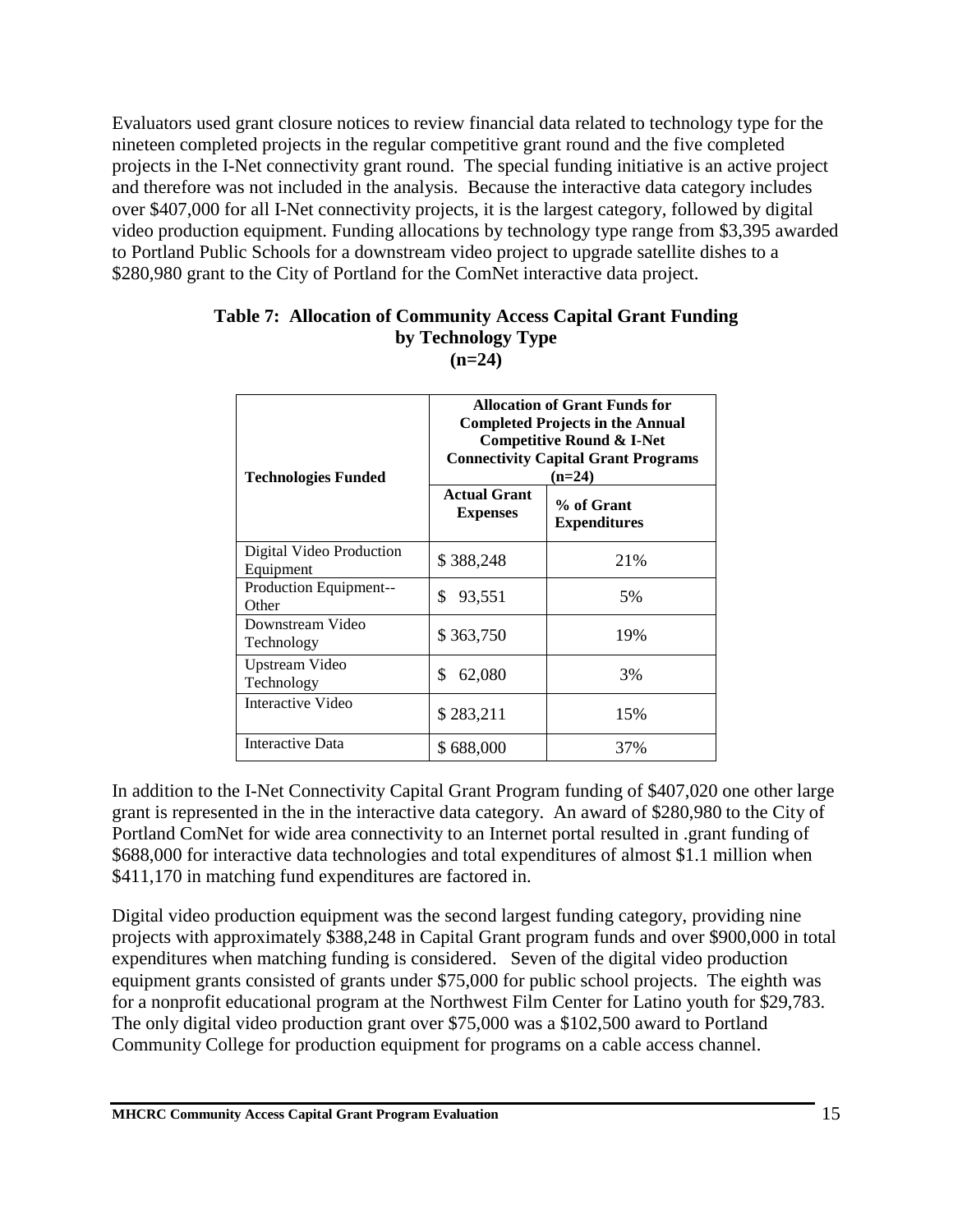Two secondary and one higher education projects were awarded \$363,750 to utilize downstream video technology systems to distribute teaching and learning resources resulting in a total capital expenditure of \$526,007. Two community colleges received \$283,211 for interactive video system, resulting in a total of \$710,270 in grant and matching funds for interactive distance learning systems.

The "Production—Other" category was a catch-all for non-video production equipment awards such as a two audio projects, including a voice-over suite and a mobile public address system, and special communication devices for the hearing impaired. These projects received \$93,551 in MHCRC Community Access Capital Grant program awards, resulting in a total of \$312,217 in grant and matching funds.

The upstream video technology category is represented by one project. Multnomah Community Television was awarded \$62,080 to install a robotic camera system so that meetings in the Troutdale City Council Chamber and Multnomah County Board Room could be cablecast to citizens. This award resulted in a total of \$110,076 including grant and matching funds.

### *Public Benefit of the Community Access Capital Grant Program*

The Community Access Capital Grant program requires that grantees commit to one or more of the following public benefit areas: 1) reduce disparities of underserved communities; 2) support and encourage improved community involvement in issues of importance to the community; 3) provide non-for-profit or public services or functions less expensively than traditional means; and 4) to improve the delivery or increase the effectiveness of public or nonprofit services to the general public or to targeted individuals, groups or organizations. For many grantees, more than one public benefit area was identified, resulting in multiple responses in Table 8.

#### **Table 8: Public Benefit provided by by Community Access Capital Grant Program Awards (n=25)**

| <b>Public Benefit Area All Projects</b>                                  | by Frequency | $(n=25)$ |
|--------------------------------------------------------------------------|--------------|----------|
| <b>Improved delivery or increased effectiveness</b><br>of services       | 80%          | 20       |
| Reduced disparities in underserved<br>communities                        | 68%          | 17       |
| Improved community involvement in issues of<br>importance to a community | 52%          | 13       |
| Reduced costs of public services or functions                            | 48%          | 12       |

**\* Due to multiple responses and rounding, results do not total 100%**

The majority of projects (80%) benefited the public through improved delivery or increased effectiveness of services. A majority (68%) reduced disparities in underserved communities. Over half (52%) supported community involvement in issues of importance to the community and nearly half (48%) reduced or avoided costs of public services or functions.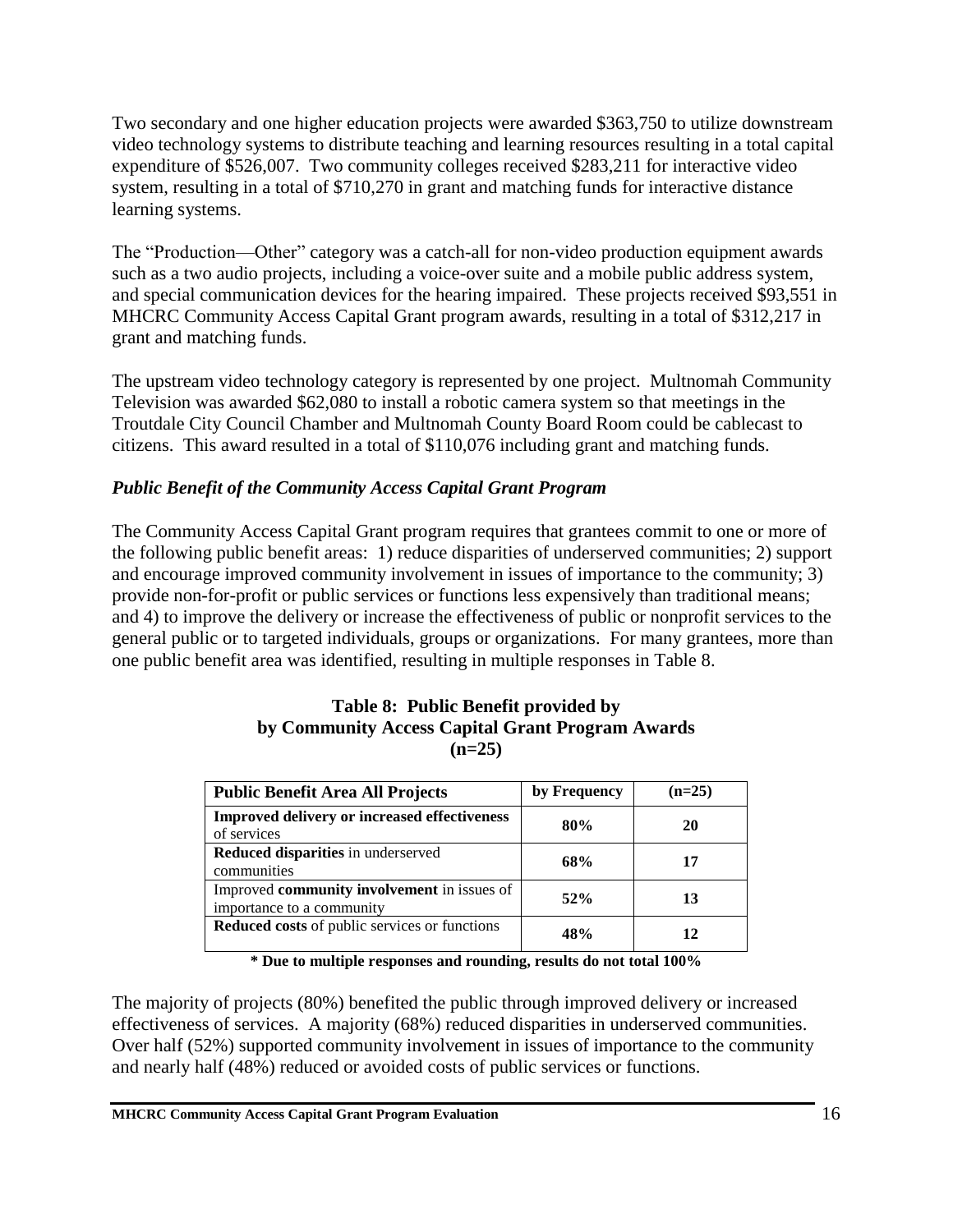In addition to broad public benefit, the Community Access Capital Grant Program provided benefit to specific communities. Evaluators identified six communities specified in the 25 projects reviewed. Many projects reported benefit to more than on community. Table 9 displays the number and frequency of projects serving each of the eight communities.

| <b>Communities Served</b>                 | by Frequency | $(n=25)$ |
|-------------------------------------------|--------------|----------|
| Educational                               | 76%          | 19       |
| General Public                            | 48%          | 12       |
| Governmental Agencies                     | 32%          |          |
| <b>Clients of Nonprofit Organizations</b> | 16%          |          |
| <b>Ethnically Diverse/Special Needs</b>   | 12%          |          |
| Video Producers/Audiences                 | 8%           |          |

#### **Table 9: Communities Served by Community Access Capital Grant Program Awards Regular Competitive Program and Special Funding Initiative**

**\* Due to multiple responses and rounding, results do not total 100%**

Public benefit accrued to a number of sectors of the community. The educational sector, which includes teachers, students, parents and schools, was the largest beneficiary (76%). Government agencies (32%) were represented in the regular competitive grant round and the I-Net Connectivity Capital Grant Program, including I-Net connectivity grants to Multnomah County, the City of Gresham, and the City of Portland. These awards supported libraries, health and social services, transportation, fire and police. As a result, they also indirectly and directly provided benefit to the general public (48%).

Clients of community-based nonprofit organizations were served by 16 percent of the projects. Fifteen percent (15%) of the projects reported that they served citizens with special needs and ethnically diverse communities, including a nonprofit project targeted to Latino youth and a governmental project for hearing impaired citizens. Ethnically diverse groups are also included in the general public category. Because of the high percentage of digital video equipment awards, video producers and their audiences were a direct beneficiary of the Community Access Capital Grant Program (8%).

#### *Grantee Implementation of Capital Development Grant Program Awards*

Evaluators used a documentation review instrument to analyze five broad implementation topics that are central to the MHCRC Community Access Capital Grant Program: 1) outcomes and barriers, 2) feasibility, 3) innovation, 4) replicability, and 5) sustainability. Nine indicators of success were identified for the topics, and projects were scored based on the information presented in their final reports. These were then compared with the grantees' original grant proposals. Table 10 displays results for of the nineteen completed projects evaluated from the annual competitive grant rounds.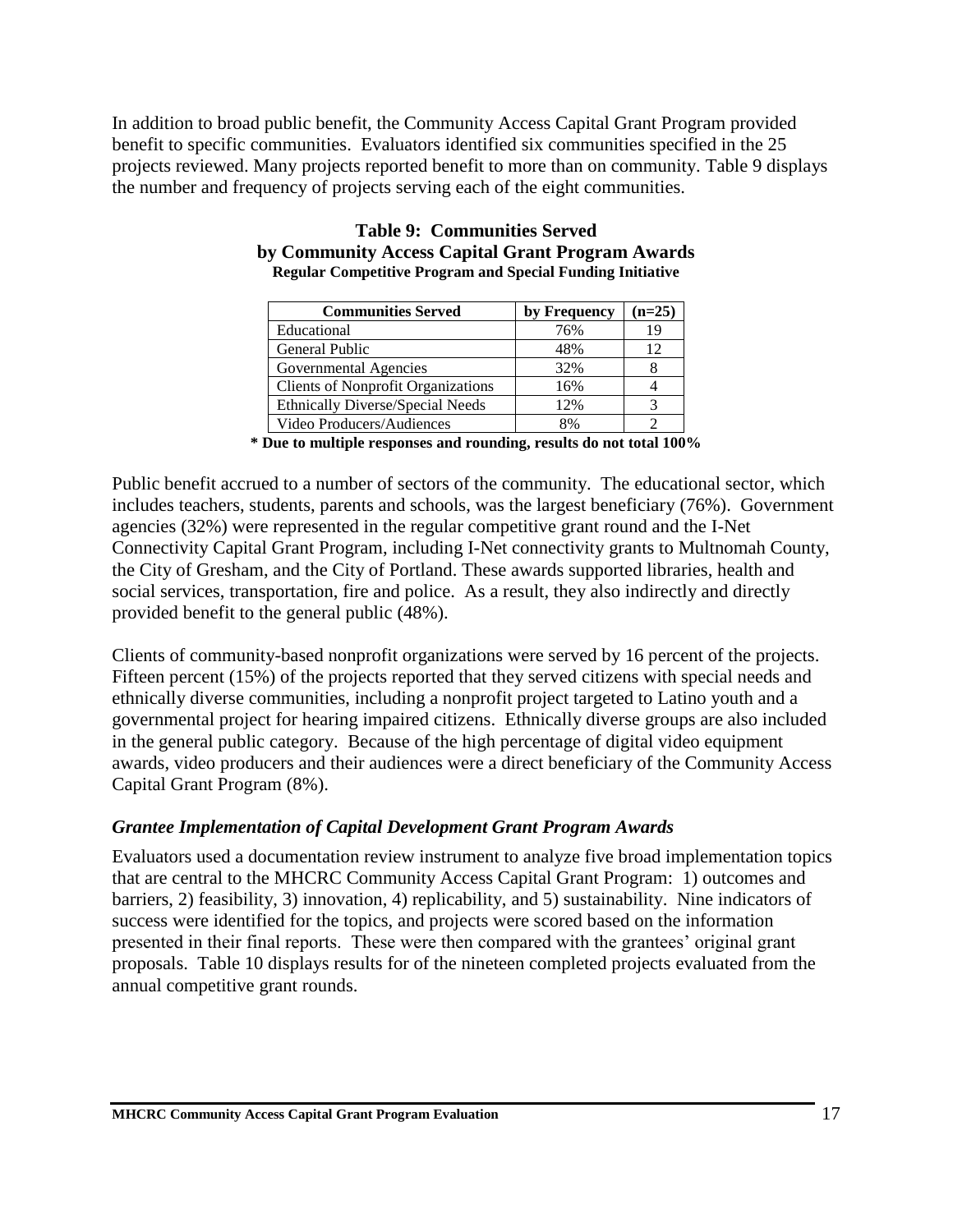| <b>Outcomes and</b><br><b>Barriers</b>                    | YES  | NO.            | <b>PARTIALLY</b> | <b>UNKNOWN **</b> |
|-----------------------------------------------------------|------|----------------|------------------|-------------------|
| Proposed Outcomes Met                                     | 84%  | 0%             | 16%              | $0\%$             |
| <b>Unanticipated Positive</b><br><b>Outcomes Reported</b> | 47%  | 53%            | 0%               | $0\%$             |
| <b>Barriers to Success</b><br>Reported ***                | 53%  | 47%            | 0%               | $0\%$             |
| <b>Feasibility</b>                                        | YES  | N <sub>O</sub> | <b>PARTIALLY</b> | <b>UNKNOWN</b>    |
| Timelines & Milestones                                    | 73%  | 0%             | 26%              | $0\%$             |
| Adequacy of Proposed<br><b>Budget</b>                     | 89%  | 0%             | 11%              | $0\%$             |
| <b>Innovation</b>                                         | YES  | NO.            | <b>PARTIALLY</b> | <b>UNKNOWN</b>    |
| Innovation                                                | 84%  | 16%            | $0\%$            | 0%                |
| <b>Replicability</b>                                      | YES  | NO             | <b>PARTIALLY</b> | <b>UNKNOWN</b>    |
| Replicability                                             | 100% | 0%             | 0%               | $0\%$             |
| <b>Sustainability</b>                                     | YES  | N <sub>O</sub> | <b>PARTIALLY</b> | <b>UNKNOWN</b>    |
| Will continue beyond<br>the funding period                | 89%  | 0%             | 0%               | 11%               |
| New Funding Leveraged                                     | 47%  | 37%            | $0\%$            | 16%               |

#### **Table 10: Program Implementation Indicators By Frequency (n=19) \***

\* Due to rounding, results may not total 100%

\*\* Reports cite unknown or pending factors related to budget projections and grant proposals. \*\*\*Barriers include limitations outside grantees' control related to costs, staffing, timelines, etc.

**Outcomes and Barriers.** The majority (84%) of grantees met or exceeded the outcomes that they proposed in their original grant proposals. Nearly half (47%) derived unanticipated positive outcomes, such as the formation of new partnerships and the ability to leverage new funding. Over half (53%) identified barriers to success that could be used as lessons learned for program improvement and troubleshooting.

In three cases (16%), grantees partially met their proposed outcomes and records show that they communicated with MHCRC staff early and often in an attempt to trouble-shoot and overcome barriers. For example, Jefferson High School met three out of four outcomes related to the installation of its edit system. Barriers were identified including delays due to equipment unavailability, loss of access to I-Net and school reconstitution. In the case of the Mt. Hood Community College distance learning project, one outcome was unrealized, some were partially realized, and one was fully realized. Barriers for this project were identified, including the loss of partners, college restructuring and personnel change, the state budget crisis, and I-Net installation delays and technical system capability issues. Finally, in the case of Portland Cable Access digital editing/voice-over suite, the potential to facilitate optimal projected levels of programming was realized. However, the actual programming per year increases did not meet the original expectations.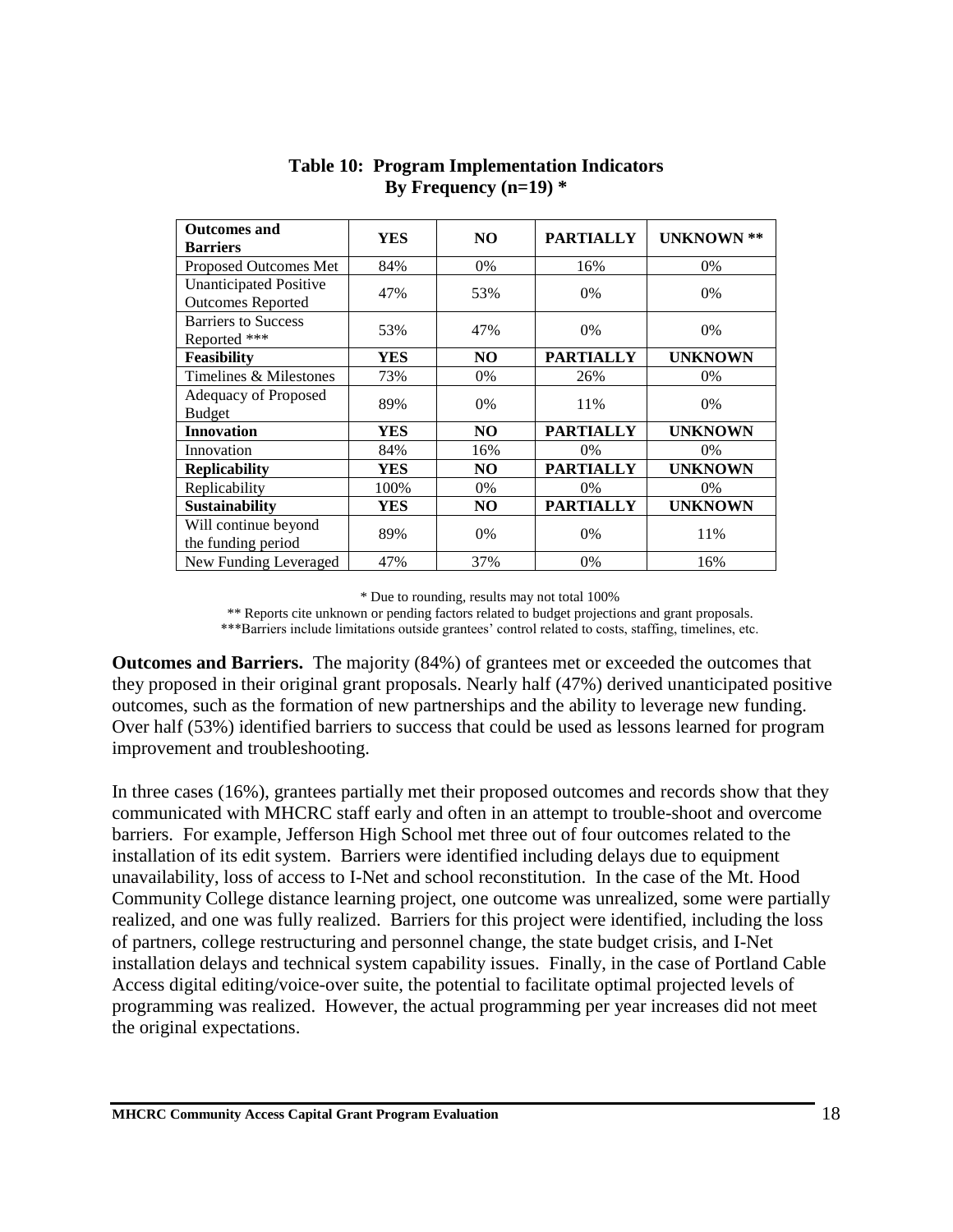**Feasibility**. Evaluators reviewed two factors related to the feasibility of the projects: 1) the projects adherence to proposed timelines and milestones and 2) the adequacy of their proposed budgets.

Most projects adhered to their proposed timelines and milestones (73%). One project for the City of Portland Auditor's Office was implemented prior to the timeline stated in the proposal. Twenty-six percent of the grantees partially followed their proposed work plans. They reported delays due to technical aspects of the project, quality of service issues, staffing problems and other issues outside the control of the grantee. In some cases, the timelines were revised with the assistance of MHCRC staff. For example, after the pilot class, a Portland Community College distance education project delayed further implementation of classes due to I-Net technical problems.

Proposed project budgets were also reviewed and compared with final expenditures for adequacy. Eighty-nine percent (89%) of projects proposed an adequate budget. Two project budgets were partially adequate, both due to the need for additional matching funds. The City of Portland ComNet's Regional I-Net project exceeded matching funds by over \$50,000 due to system changes and timeline delays. The Portland Community College distance learning project exceeded matching funds due to additional personnel, fringe benefit and equipment costs.

One project contributed lower matching funds than proposed due to lower equipment costs than anticipated for Portland Public Schools satellite dish project. In this case, the grantee contribution was still well within the matching requirement.

**Innovation and Replicability.** Innovation and the ability to replicate and spread the lessons learned in these technology-related projects are an important aspect of the MHCRC Community Access Capital Grant Program. The majority of grantees (84%) reported that their projects were innovative. Those who did not (16%) were using technologies that already had a long record of use and testing in the field, such as video cameras. All nineteen of the completed grants analyzed (100%) were replicable.

**Sustainability**. Sustainability was reviewed based on two indicators: 1) the ability of the project to continue beyond the funding period and 2) the ability of the project to leverage new funds. Eighty-nine percent of the projects reported that they would continue beyond the grant period. Two were uncertain. For example, the City of Portland Auditor's Office project providing closed captioning for hearing impaired citizens is contingent upon future city-allocated funding. The Reynolds High School Cameras and Equipment Project also reported uncertainty about its future. Nearly half of the grantees (47%) reported that they were able to leverage new funding to sustain their projects.

### *Grantee Financial Accountability and Reporting Compliance*

Evaluators analyzed document sets from nineteen completed projects in the annual competitive grant rounds to assess the timeliness, adequacy and accuracy of required program reports and evaluation reports. These documents included interim reports, final reports, financial reports, memos and notes. As can be seen in Table 11, reporting and evaluation compliance are uneven.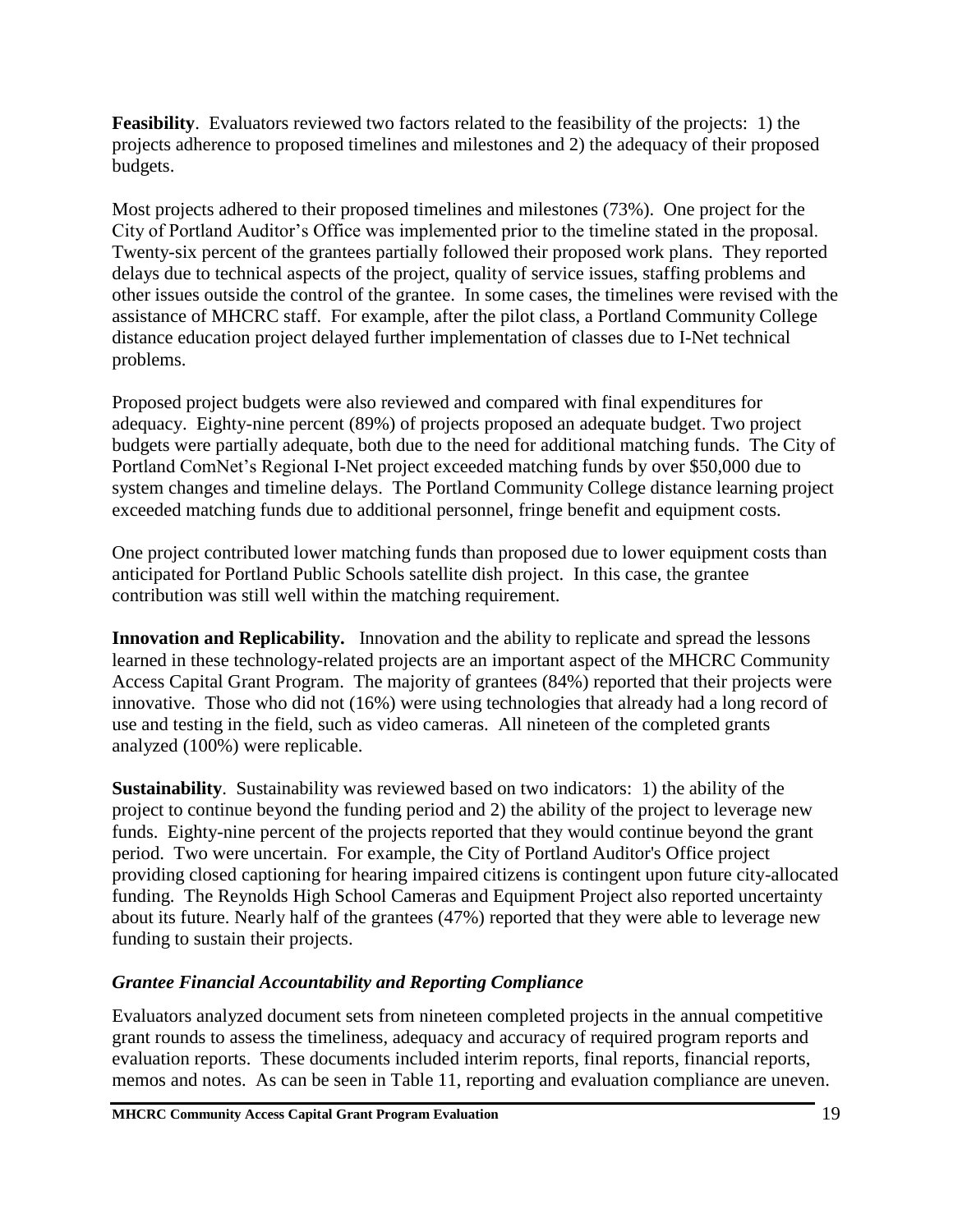| <b>Reporting Compliance</b><br><b>Indicators</b> | YES | NO. | <b>PARTIALLY</b> |
|--------------------------------------------------|-----|-----|------------------|
| Interim Report                                   | 37% | 11% | 53%              |
| Deadlines Met                                    |     |     |                  |
| <b>Final Report Deadlines</b>                    | 48% | 26% | 26%              |
| Met                                              |     |     |                  |
| Adequate Financial                               |     |     |                  |
| Reporting (e.g., Clear                           | 74% | 5%  | 21%              |
| and Accurate)                                    |     |     |                  |
| <b>Evaluation Implemented</b>                    | 47% | 26% | 26%              |

#### **Table 11: Reporting Compliance Indicators By Frequency (n=19)**

**\* Due to rounding, results may not total 100%**

**Interim Reports**. Grantees were required to submit several interim reports. Thirty-seven percent of the grantees met the interim reporting deadlines. Over half (53%) partially met the deadlines, by submitting two or more reports past the deadline. Records indicate that eleven percent of the grantees missed the deadline for interim reporting, sometimes by months. Others in the "no" category submitted incomplete reports.

**Final Reports.** Nearly half (48%) of the projects submitted timely final reports. Several submitted reports slightly beyond the deadline (26%), or submitted their reports in piecemeal fashion, such as when a financial report lagged behind the narrative report. Twenty-six percent seriously missed the deadline for their final reports, some by several months. Three of these were educational institutions and one was a governmental agency.

**Financial Reports.** Evaluators looked at the adequacy of financial reports as a grant management issue. The majority of grantees provided clear and accurate financial reports (74%). Twenty-one percent (21%) provided partially adequate financial reports. The partial reports included reports with did not use the MHCRC recommended reporting forms, did not include all invoices and receipts, or produced only invoices and receipts. One education project (5%) filed an inadequate report with unresolved and unexplained financial discrepancies.

**Evaluation Reports.** In final reports, forty-seven percent of the grantees reported that they implemented their original evaluation plans. Twenty-six percent (26%) of grantees either stated that they did not conduct proposed evaluation activities or provided no evidence of evaluation findings in the final report. Another twenty-six percent (26%) referenced evaluation findings to various degrees, indicating that they partially implemented their original evaluation plans. Some of the grantees who partially implemented their evaluation plans stated in final reports that their plans were scaled down. The reasons cited for not conducting the proposed evaluation plan, or for partially conducting it, were inadequacies of staff, time or budget.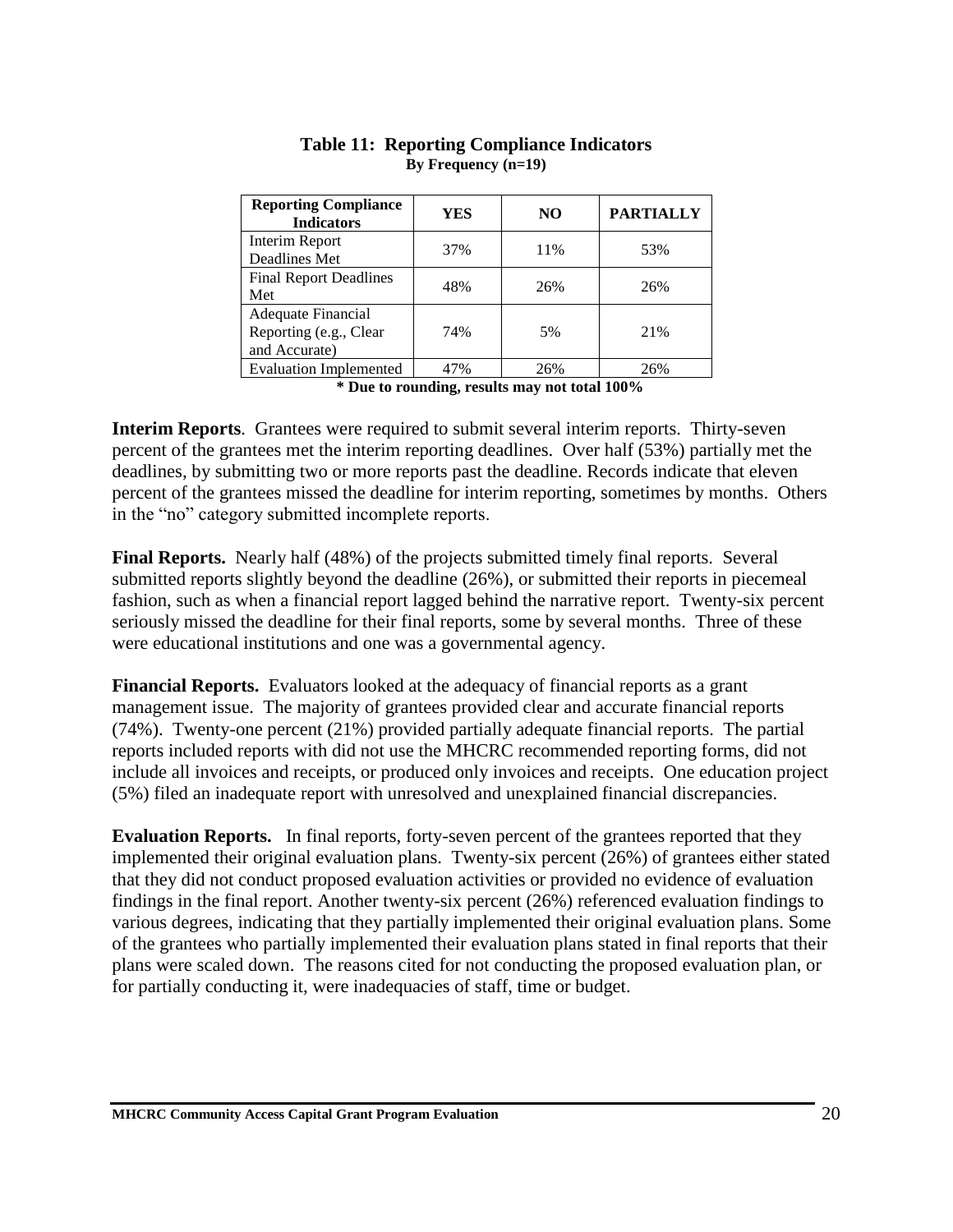#### **B. Findings from Interviews with MHCRC Capital Grant Program Grantees**

Fourteen MHCRC grantees were interviewed representing sixteen of nineteen completed projects evaluated from the Commission's regular annual competitive grant rounds and one special initiative project. Building on the data gleaned through the review of MHCRC grantee documents, individual interviews with grantees were conducted to learn more about the impact of grant investments, and the key barriers, supports, and lessons learned in the accomplishment of projects. The interviews also inquired into grantees' experiences with MHCRC's grantmaking processes including the pre-application and application process, project budgeting, evaluation and reporting. Finally, grantees were asked about emerging needs in their communities that could be addressed by communications technology.

### **Impact of Grant Investments**

Interviewees reported a variety of community and organizational impacts resulting from their grant-funded projects. A partial list follows:

- *Improved community access to local government* resulted from grant projects that provided closed captioning of Portland City Council meetings for the hearing impaired population, improved government meeting coverage using multi-cam robotic systems, and enhanced citizen access to government information through broadband Internet service and web-based tools.
- *Enhanced access to higher education* was furthered by grant projects that provided interactive distance learning infrastructure and a pilot class, more varied classroom sizes to accommodate more distance education students, and expanded access to community college for those who were not previously being served.
- *Second language instruction in elementary schools* was made possible in part due to the seed money provided by the MHCRC grant program. 23,000 students are taking part in a sequenced program to build language skills as part of the core curriculum in elementary schools throughout the school district. Student learning assessments are positive.
- *Affordable, high-speed, countywide network connectivity for public agencies* is the result of grant investments that made wide area network connectivity available at a very low price for I-Net users.
- *Enhanced media education opportunities for high school and community college students*  have resulted from grant investments in digital equipment for high school media studies and media production classes and a college level video internship program.
- *Youth development* has been supported with grant investments in a multi-year, communitybased, training and video production project involving Latino youth. Due to its initial success, the project has expanded to include several partners and additional community resources. According to the grantee, "The project has challenged us to think not just in small increments, but to think broadly about longer term impact we want to have, to identify a clear need and think of other resources that can be brought together."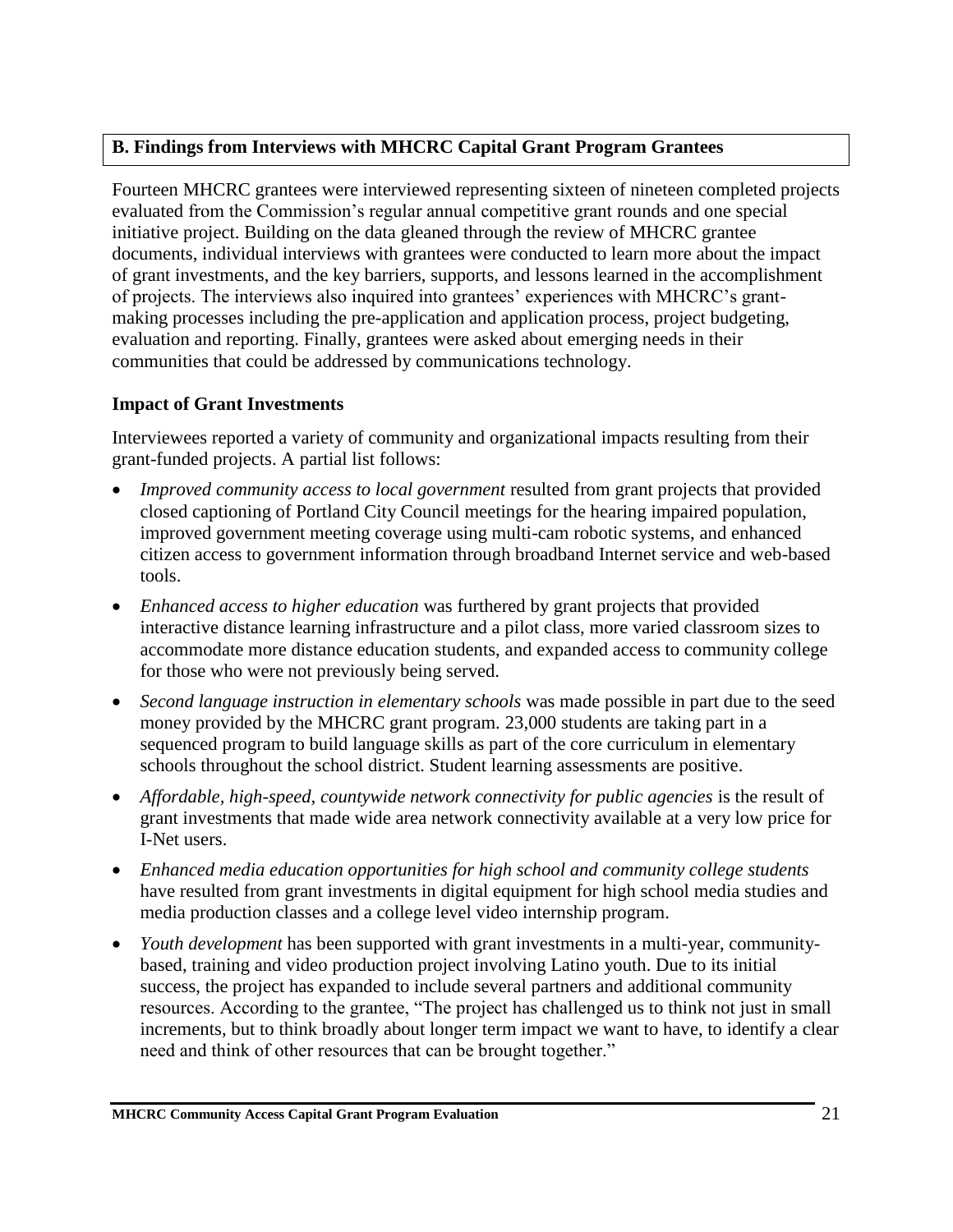• *Improved signal quality and an increased number of educational and public service productions* are available on PEG access channels as a result of grant support for satellite and production equipment. Productions include local documentaries, community event coverage, and satellite offerings such as Chinese language programming and Annenburg educational programming.

#### **Key Supports**

The most important supporting factors in the accomplishment of grant-funded projects were reported by interviewees as follows: cooperation of partners (cited 8 times); ability to leverage other resources (cited 4 times); political support (cited 2 times); and the vision and flexibility of the MHCRC in light of changing circumstances and needs (cited 2 times). The following are specific examples of factors that supported the accomplishment of their projects as relayed by interviewees:

#### *Cooperation of Partners*

- Cooperation among City of Portland agencies involved in an ad hoc project team.
- Collaboration among I-Net stakeholders during the project.
- Cooperation of local government partners.
- Partnership with the Oregon Council on Hispanic Advancement.
- Partnership with Portland Cable Access, which gave the students a venue to share their videos, a connection with the larger community, and access to a studio environment and additional equipment.
- Partnership with Multnomah Community Television, providing students with training, technical support, and tools for evaluating student video stories.
- Relationship of project partners (PSU and PCC) that developed through the project, and the joint learning and trouble-shooting.

#### *Ability to Leverage Other Resources*

- Other project funding that was leveraged based on grant resources.
- Access to federal vocational dollars to upgrade the equipment purchased with grant funds.
- Support from teachers on special assignment, who provided in-kind time to develop programming.
- In-kind engineering support to examine the I-Net infrastructure.

#### *Political Support*

- Strong and vocal support for the project from the superintendent.
- Political will on the part of the City of Portland to establish IRNE (the City's fiber network).

#### *Vision and Flexibility of MHCRC*

- The vision of the Commission and the collaborative style of the Cable Office staff: "When we approached MHCRC, this project was out of the scope of what was anticipated for the grant program."
- The flexibility of the Commission staff in recognizing project difficulties and extending the timeframe for project completion.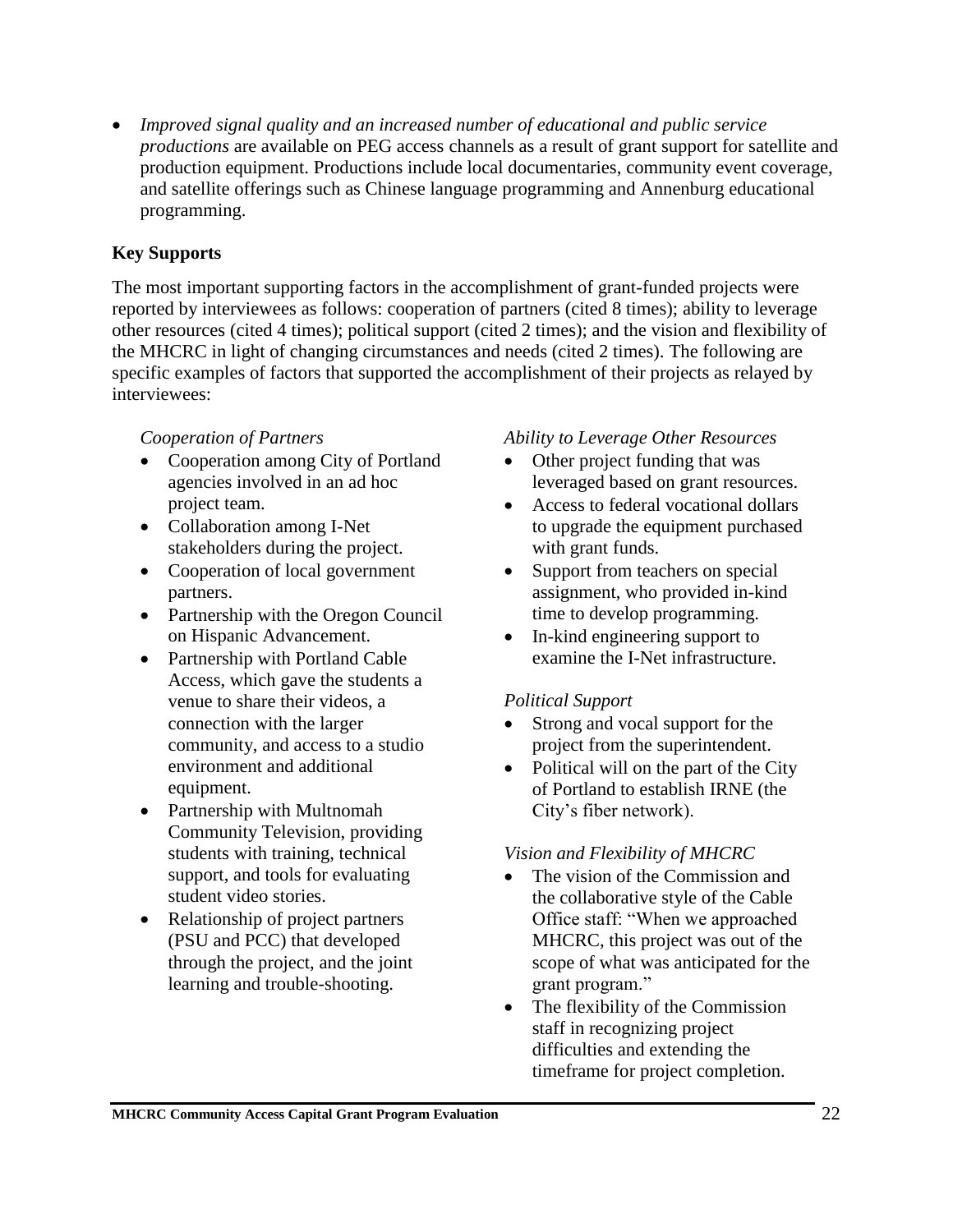#### **Key Barriers**

Interviewees reported encountering the following key barriers in their accomplishment of grant-funded projects: internal organizational issues (cited 12 times); equipment related issues (cited 7 times); and problems with the cable operator and/or cable system capability (cited 5 times). Other barriers included the recession and state budget crisis (cited 3 times) and socio-economic issues (cited 3 times). Interviewees representing three (3) projects said they experienced no barriers.

*Internal organizational issues* included restructuring; changes in school principals and a college president; inadequate transitioning of grant project knowledge during management turnovers; college departments operating as silos rather than working together; a lack of advance planning regarding integration of equipment systems within existing operations; and a cumbersome institutional accounting system, which made financial reporting difficult. Interviewees involved with school projects also highlighted the lack of understanding or appreciation for technology among administrators and teachers, and inadequate technical and project management support for the teachers responsible for implementation.

*Equipment-related issues* included late deliveries, problems with equipment operation (system crashes), inadequate storage capacity for video files, and a computer virus problem. In one instance, production gear for a classroom-based grant project arrived six to eight weeks into the school year due to the timing of the grant cycle and the lead-time needed for ordering equipment. In most cases equipment issues were resolved satisfactorily and project deadlines were readjusted as needed in cooperation with the MHCRC staff.

*Problems with the cable provider and system capability* included substantial delays with I-Net installation and technical problems with the bi-directional capability of the system, which led to scaling back the scope of distance education projects and adjusting timelines in concert with the MHCRC staff. Another barrier was AT&T's opposition to establishing an I-Net connection with the IRNE fiber loop, which was addressed with strong political support from the City of Portland and the fortuitous timing of the transfer of ownership of AT&T to Comcast.

Barriers related to the *recession and state budget crisis* were identified by interviewees including one instance in which a key industry project partner (Fujitsu) closed shop and other examples in which education budget reductions squeezed the capacity of educational institutions through staffing cutbacks and continual restructuring. In most cases grantees worked closely with the MHCRC staff to readjust project deliverables and deadlines.

*Socio-economic issues* included barriers to participation by youth with family obligations, such as needing to care for younger children or work in the family restaurant; and a lack of computer access for low income project participants. Grantees initiated creative solutions to these barriers, including providing paid childcare for project participants, and involving a project partner who provided donated computers to low income households.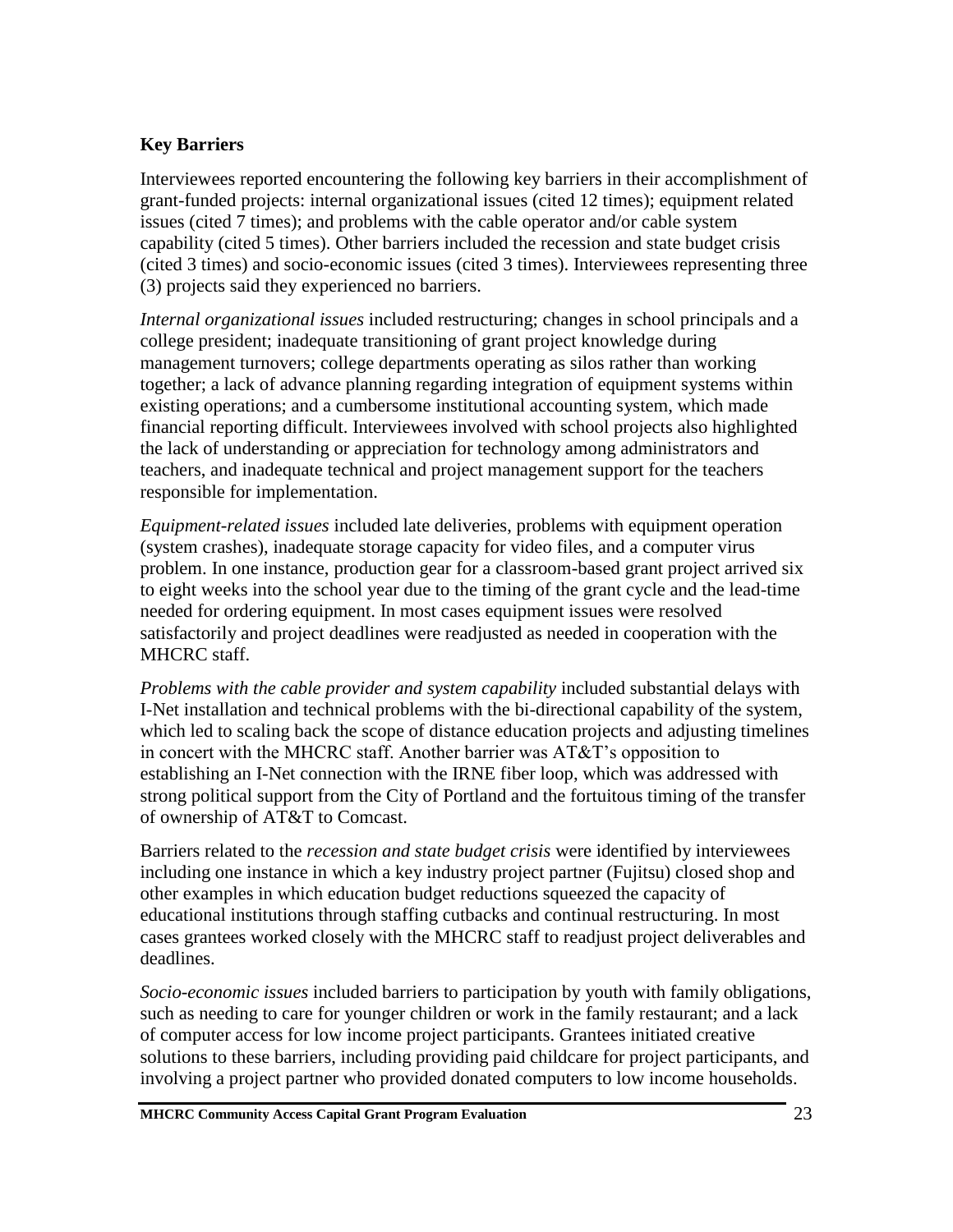#### **Major Lessons Learned**

When asked if they would do anything differently if they had the opportunity to re-do their grant-funded projects, interviewees representing twelve projects responded that they would make changes, while five said they would not make changes. Responses from grantees who reported they *would* make changes emphasized the following lessons learned: Be cautious with new (unproven) technology; take time to assess needs and involve stakeholders in project planning; build internal support; conduct research and provide for training and integration; and start small and build incrementally.

*Be cautious with new (unproven) technology.* Grantees working with emerging technology and unproven technology reported that they have learned to be more cautious. Two grantees commented based on their experiences with projects that were challenged by installation delays and technical problems with the bi-directional capability of the I-Net. One said: "In the future I would not tie a project to specific technology [I-Net] unless that technology was tested." The other commented, "I would never again write a grant to use a system [I-Net] that did not yet exist. I would not be on the edge again." A grantee involved in a digital equipment project echoed a similar refrain: "The [digital production] technology emerged as this project emerged. I would do more research and postpone technology purchases to assure that bugs are worked out and that the technology will be relevant for a few years."

*Take time to assess needs and involve stakenholder in project planning*. One grantee said, "In hindsight I would have done more work up-front to identify the strengths and needs of each of the institutional partners—what each partner needs and is uniquely qualified to provide." Several grantees said they had learned the importance of increasing partner and stakeholder involvement earlier in their projects. One said that future projects should "build in outreach and marketing from the beginning rather than using a 'build it and they will come' approach." Another grantee commented, "I would focus more on partnerships and programming and less on technology."

*Build internal support.* The importance of generating internal support earlier in projects was emphasized by grantees involved in education. One said, "I would have communicated with teachers and administrators earlier in the process to get their support," while another commented on the need to "do more work up front to nurture faculty connections and have [shared goals concerning] the curriculum as more of a driver of the project."

*Conduct research and provide for training and integration.* Some grantees noted that in the future they would devote more time to researching equipment options and planning for integration of equipment within their operations. One grantee specified that more research would most likely have led to different camera purchases. Two grantees emphasized the need to plan for staff training as part of integrating new equipment within operations.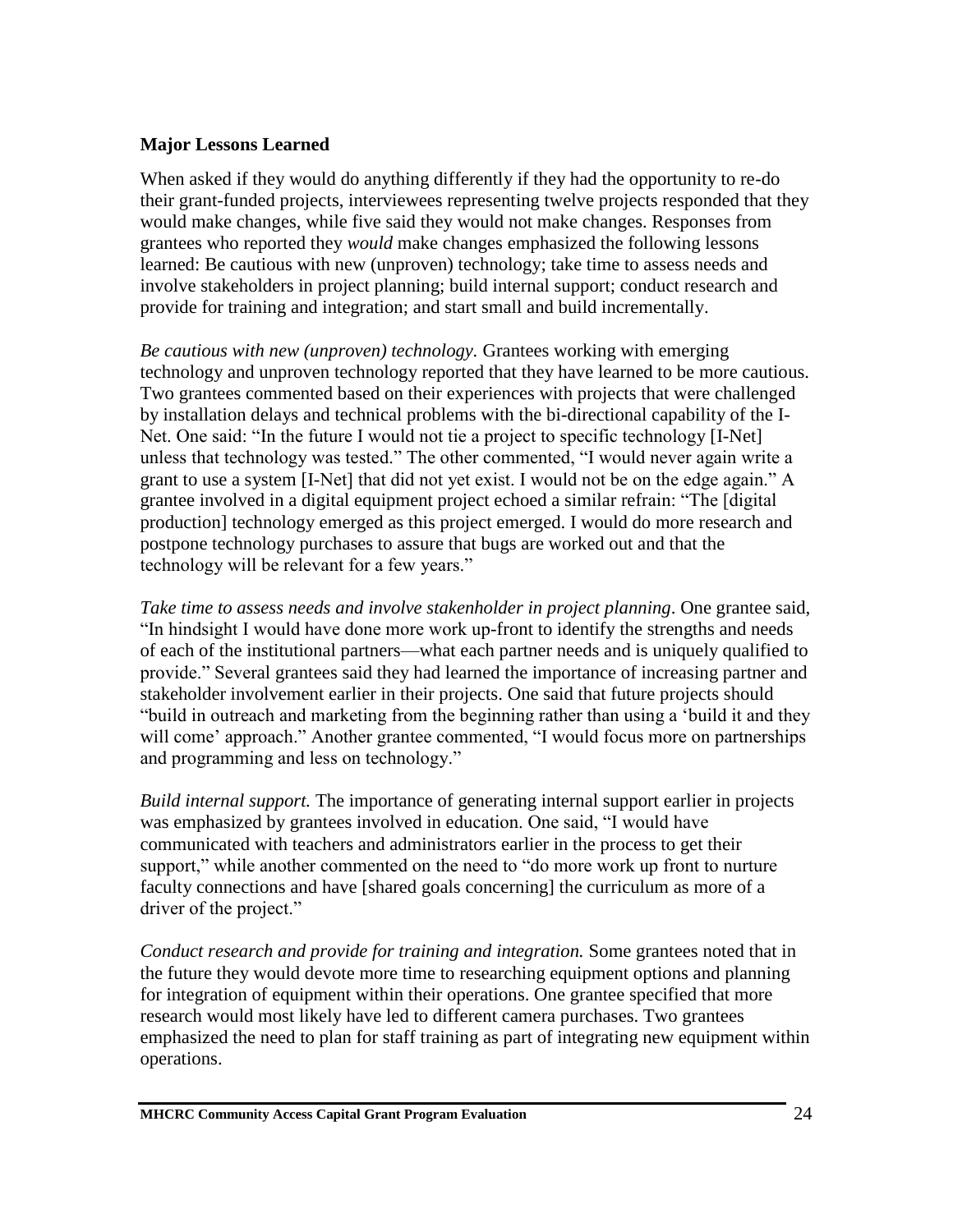*Start small and build incrementally.* A grantee involved in a large project with several partners said that in the future he would "break the project into pieces rather than taking on such a large effort." Another grantee suggestion was to build a project based on an initial pilot project.

## **Dissemination**

Interviewees cited eleven examples in which they have shared what they have learned internally and twelve examples involving disseminating project information with other organizations. One grantee indicated that the project did not involve sharing lessons learned.

Examples of *external* dissemination included:

- Technical specifications and teaching principles were shared with colleagues in other school districts including Woodburn and Hillsboro (OR) and Evergreen (WA).
- Student presentations were made to parents and school groups.
- Project was featured in publications including journal articles (in the U.S. and Japan), Internet newsletter, and a new book, *Model Early Foreign Language Programs.*
- The technical and staffing aspects of automated production systems were shared with peer organizations (locally, regionally and nationally).
- Conference presentations were made to media center directors of the Northwest.
- I-Net stakeholders conducted joint trouble-shooting on technical issues.
- 10,000 kits were distributed (including a compilation of student videos and a program guide) to schools, libraries, and youth organizations statewide. Each kit included a response card to find out who is using the materials and how they are being used.

• Projects were shared through students' participation in the Community Media Roundtable.

Examples of *internal* dissemination included:

- Grants office used lessons learned to improve financial tracking and reporting systems.
- Grantee took part in meetings and made presentations to gain the support of principals.
- Project implementation involved cross-departmental learning and trouble-shooting (e.g. Computer Services and Distance Education departments).
- Team members analyzed the process and difficulties encountered in the project—a major learning experience.
- Project was shared as part of planning for the addition of a new class within the media studies curriculum.
- City of Portland departments had deep learning through the involvement of staff in project committees.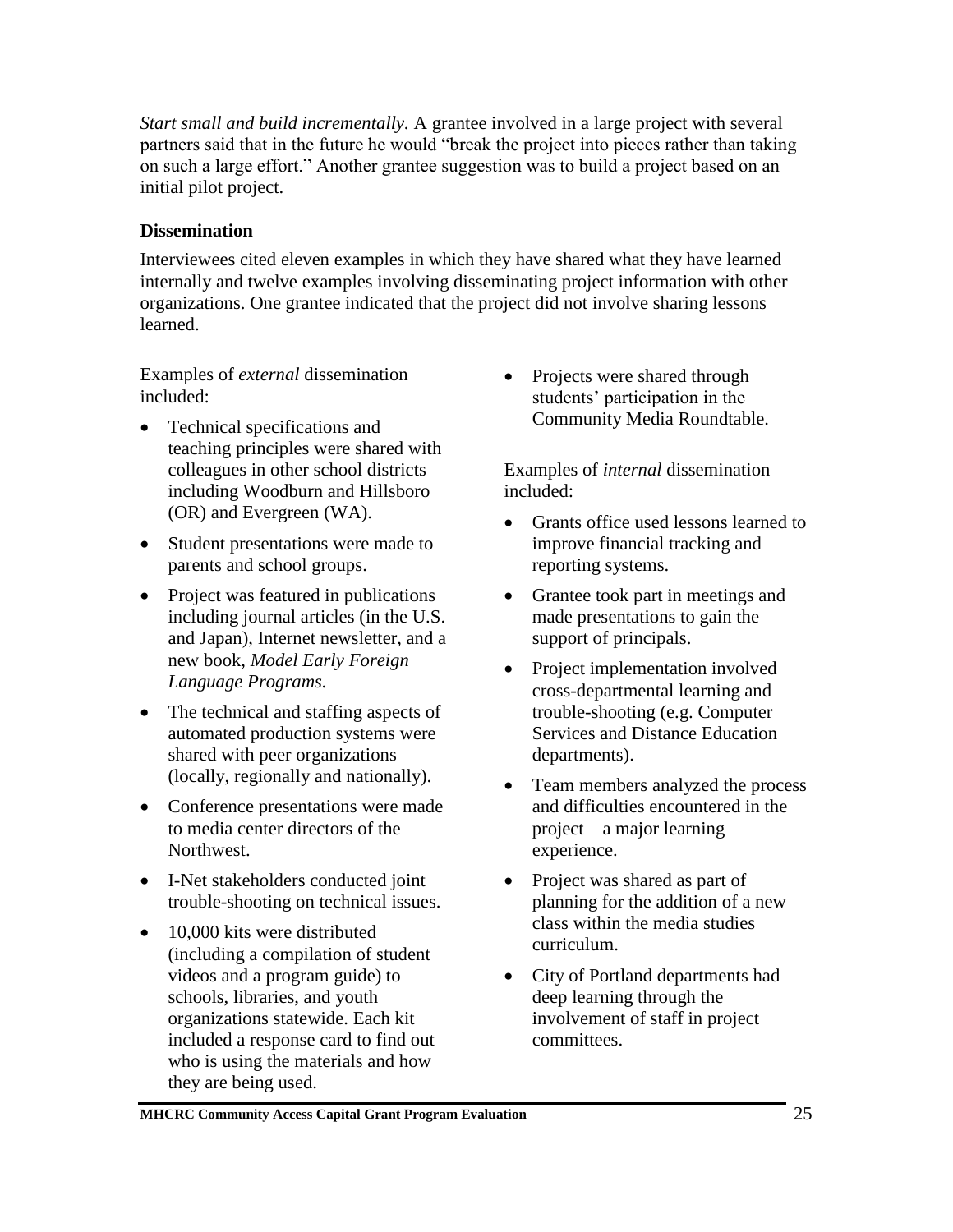## **Project Sustainability**

Interviewees representing seventeen grant-funded projects reported that fourteen of these projects are continuing fully, two are continuing in part (e.g. technology is maintained and used by the institution, but not for the original grant purpose) and one project has not continued. Three interviewees noted inadequate resources for equipment/software upgrades and maintenance.

Interviewees identified fifteen examples of additional resources leveraged by grant investments including funding and in-kind resources.

| <b>Funding:</b>                               |  |
|-----------------------------------------------|--|
| City of Portland general funds                |  |
| City of Portland Police Bureau funds          |  |
| Foundation grants                             |  |
| Federal vocational funding                    |  |
| Oregon Dept. of Education funding             |  |
| Distance learning grant funding               |  |
| Small amount of individual donations          |  |
| Project funds from other college departments  |  |
| National Endowment for the Humanities grant   |  |
| Institutional dollars for technology upgrades |  |
| Federal funds for additional equipment        |  |
| User fees (cited twice)                       |  |
|                                               |  |
| In-Kind:                                      |  |
| Software donated from Microsoft               |  |
| New software from institution                 |  |
| Staff technical expertise                     |  |

## **MHCRC Grant Making Processes**

### *Pre-Application and Application Processes*

Interviewees reported that they learned about the MHCRC grant program through colleagues (cited 5 times), through their involvement or awareness of cable franchising and the work of the MHCRC (cited 5 times), or through mail or email outreach notices (cited 2 times). One grantee learned about the grant program through a blurb in the Oregonian and another learned of the program indirectly from a parent who was looking for resources for the school.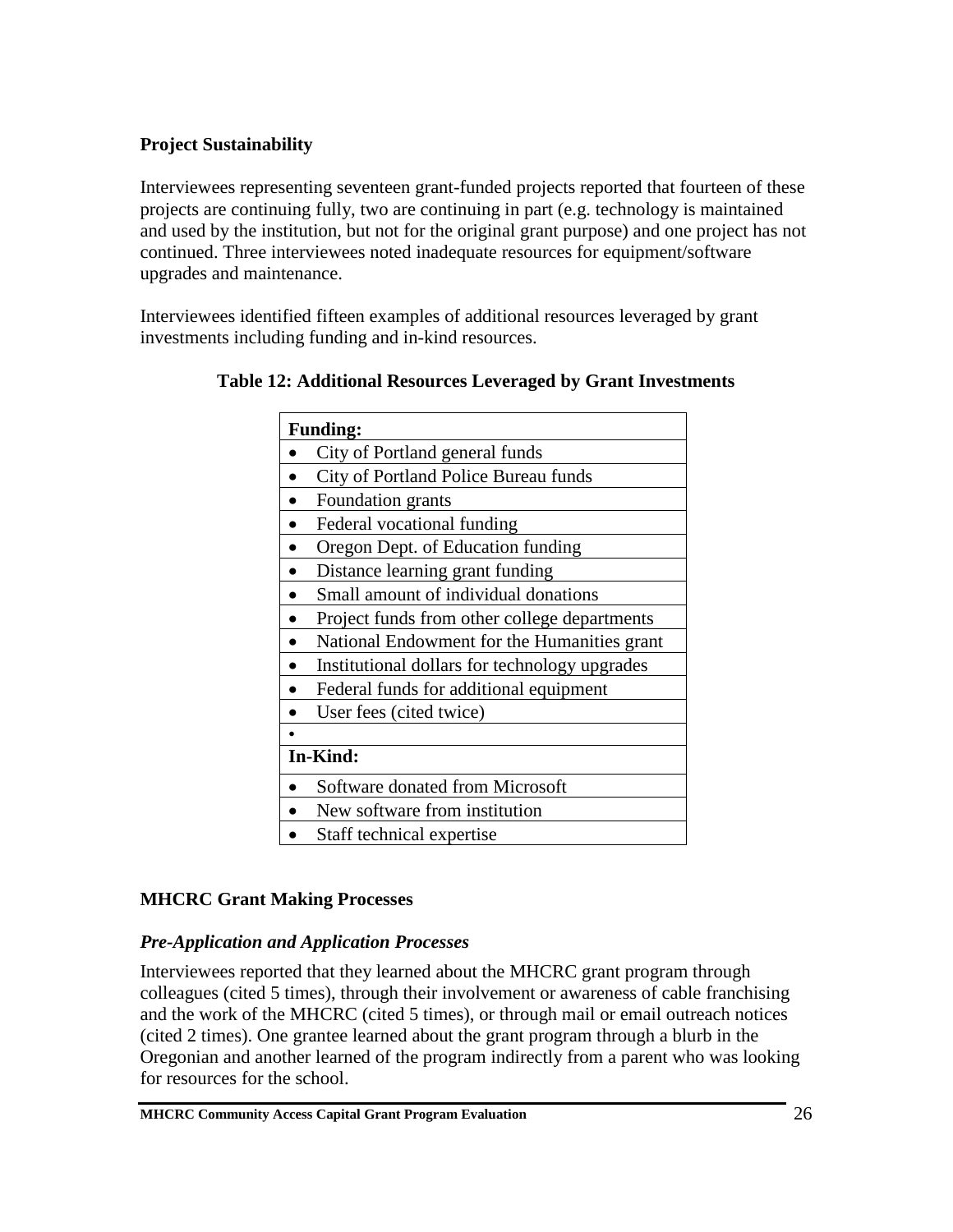Twelve of the interviewees reported that the pre-application and application process was clear. However, three of the twelve found the process "daunting" or "overwhelming" and two others reported being confused by the funding criteria and budget section of the application.

Interviewees reported that conversations with staff were the most helpful aspects of the process (cited 10 times), followed by the informational meetings for prospective grantees (cited 4 times), the thorough and detailed information packet (cited 3 times). One grantee reported that hiring a grantwriter was the most helpful aspect of the process, while another cited the pre and post award meetings with staff. Almost all interviewees reported that they talked with staff prior to submitting an application and all but one was aware of the informational meeting for prospective grantees.

## *Project Budgets*

Interviewees reported that fourteen project budgets were realistic and three were not. However, when prompted, interviewees also noted ten instances in which matching resources were not fully reported. Comments from interviewees concerning project budgets that turned out to be unrealistic follow:

- Some of what we budgeted involved guessing due to changing technology. Some items ended up being cheaper and some ended up being more expensive. It took twice as much staff time as anticipated.
- Our big overage was equipment costs. AT&T changed its design mid-stream and we had to spend more on equipment than planned. This was covered by another [MHCRC] grant cycle, which made edge devices available to stakeholders; this allowed them to get on the network faster, generating user revenues faster.
- The budget included guesswork because we didn't know what the actual costs would be. We were not ready for all the money that was allocated to us through the grant [Note: A smaller amount was spent than the allocated amount].

Comments from interviewees concerning underreported match resources follow:

- It took more staff time than reported. We reported staff time minimally to show that we met the match requirement.
- We put more staff time to put it together than anticipated and some of the engineering time was not included in the report.
- The project required considerably more staff time than we reported to address equipment crashes and to train staff.
- We had more staff time and more equipment upgrades than were reported.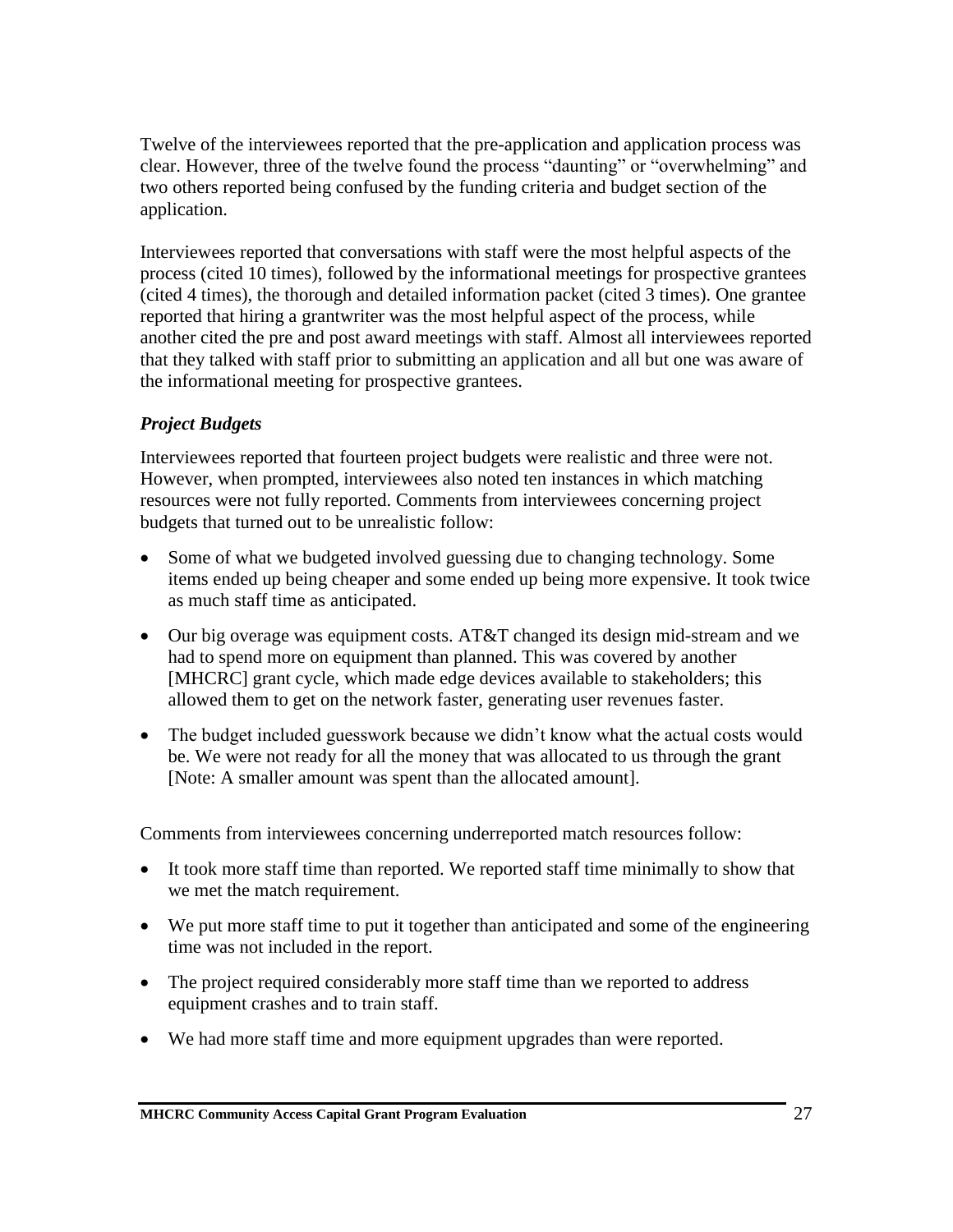• The match was fully reported other than IT staff project management time which was not anticipated and not reported.

#### *Reporting*

Nine interviewees said the reporting process was not helpful to them for "problemsolving, trouble-shooting or program improvement," while five reported that it was helpful. While some grantees found the reports "onerous," others said they were useful for project documentation and keeping teams focused and on task. Some grantees questioned the value of reports in promoting program improvements. One typical comment was, "By the time we wrote the reports, we had already made improvements as needed."

### *Evaluation Plans*

Most interviewees reported that their evaluation plans changed during the course of project implementation. Of the seventeen projects represented by interviewees, one evaluation plan was dropped, eight were scaled back or modified, and four were completed largely as envisioned. For four projects, interviewees said they were not sufficiently involved with developing or implementing evaluation plans to comment.

Several grantees reported that evaluation was a helpful aspect of grant projects. One said, "It was useful for us and a good process. Hiring an external evaluator was valuable. It would have been more valuable to bring the evaluator in earlier." Another grantee reported, "The evaluation plan was a worthwhile part of the project. We made sure to make it as realistic as possible. After we got the grant, we had staff changes and equipment arrival date changed so we adjusted it, in consultation with cable office staff, based on reality. The evaluation plan helped us stay on schedule and it helped our team cohesiveness."

Several grantees reported struggling with their evaluation plans. One said, "What was contemplated in the application was too ambitions. We didn't have the resources to complete it." Another commented, "It was hard, which says as much about me as the process. I'm very hands-on. We overstated what was possible to do with evaluation. I have many responsibilities and as a teacher it is difficult to get release time."

Other grantees reported that their evaluation plans turned out to be worthwhile, despite unanticipated changes in their projects. "It turned out to be useful to create some evaluative tools," one grantee said, noting that "the expected outcomes materialized with the exception that one planned evaluation measure became irrelevant due to equipment changes." Another grantee found that "there were so many changes in the project beyond our control that the original evaluation plan was not implemented. We did learn from the experience the final evaluation was valuable."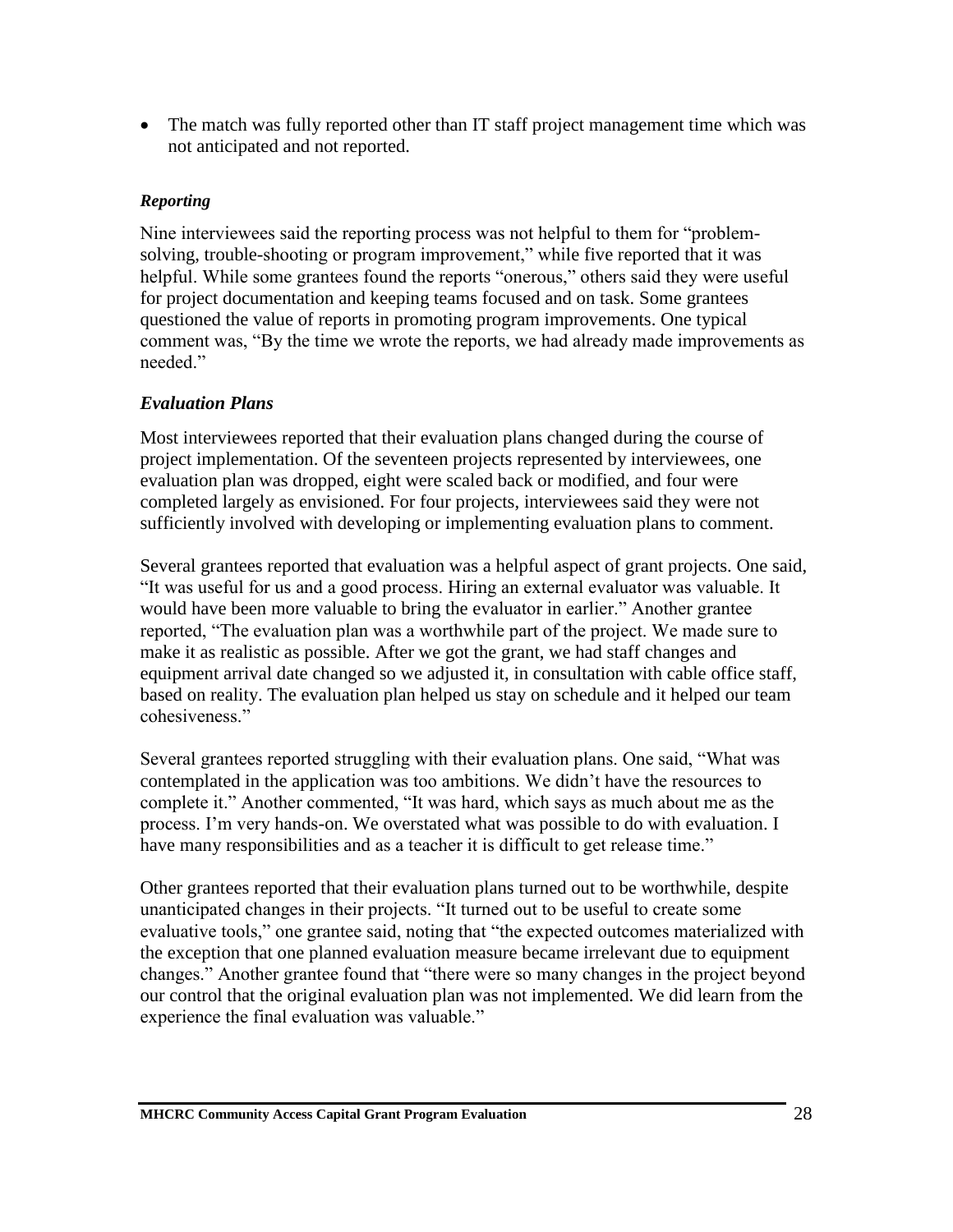#### *Staff Support and Process Improvements*

Interviewees overwhelmingly reported that MHCRC staff members are supportive partners in problem-solving, trouble shooting and making program improvements. One grantee said the issue of staff support was not relevant due to the simple, straight-forward nature of the project. Typical comments about staff support included: "They are responsive, supportive, knowledgeable and helpful," and "They are terrific and responsive. I have the highest regard for the staff."

Interviewees' comments and suggestions to improve MHCRC's grant making processes included: Simplify and customize the granting system; provide opportunities for grantees to learn from each other and from the MHCRC; streamline reporting; and provide technical assistance. Specific grantee suggestions follow.

#### *Simplify and Customize the Granting System*

- Simplify the application categories.
- Create a two-tiered granting system with reduced application and reporting requirements for small projects under \$20,000.
- To promote involvement of more schools and teachers, create a package that provides equipment, teacher training and support from technical professionals (like MCTV).

### *Provide Opportunities for Grantees to Learn from Each Other and from the MHCRC*

- Make use of the community media roundtable to identify common needs and help set up potential partners for the grant program.
- Consider a semi-annual meeting for grantees as a group to learn from each other and talk about where we're going with the grant program in the next five years. Help people see how they fit and use group meetings as a vehicle for ongoing community needs assessment and idea exchange.
- Open up the panel review process (open meetings) to enable grantees and prospective grantees to learn from that part of the process.

#### *Streamline Reporting*

- Lower the bar on reporting requirements to assure accountability without so much paper work.
- Simplify reporting. Create more "templated" reporting.
- Clarify the financial reporting requirements (e.g. provide a rationale for why itemized equipment lists are needed).
- Set up a system with less reporting requirements for simpler, lower dollar projects.

#### *Provide Technical Assistance*

• Consider funding evaluation as part of the grants.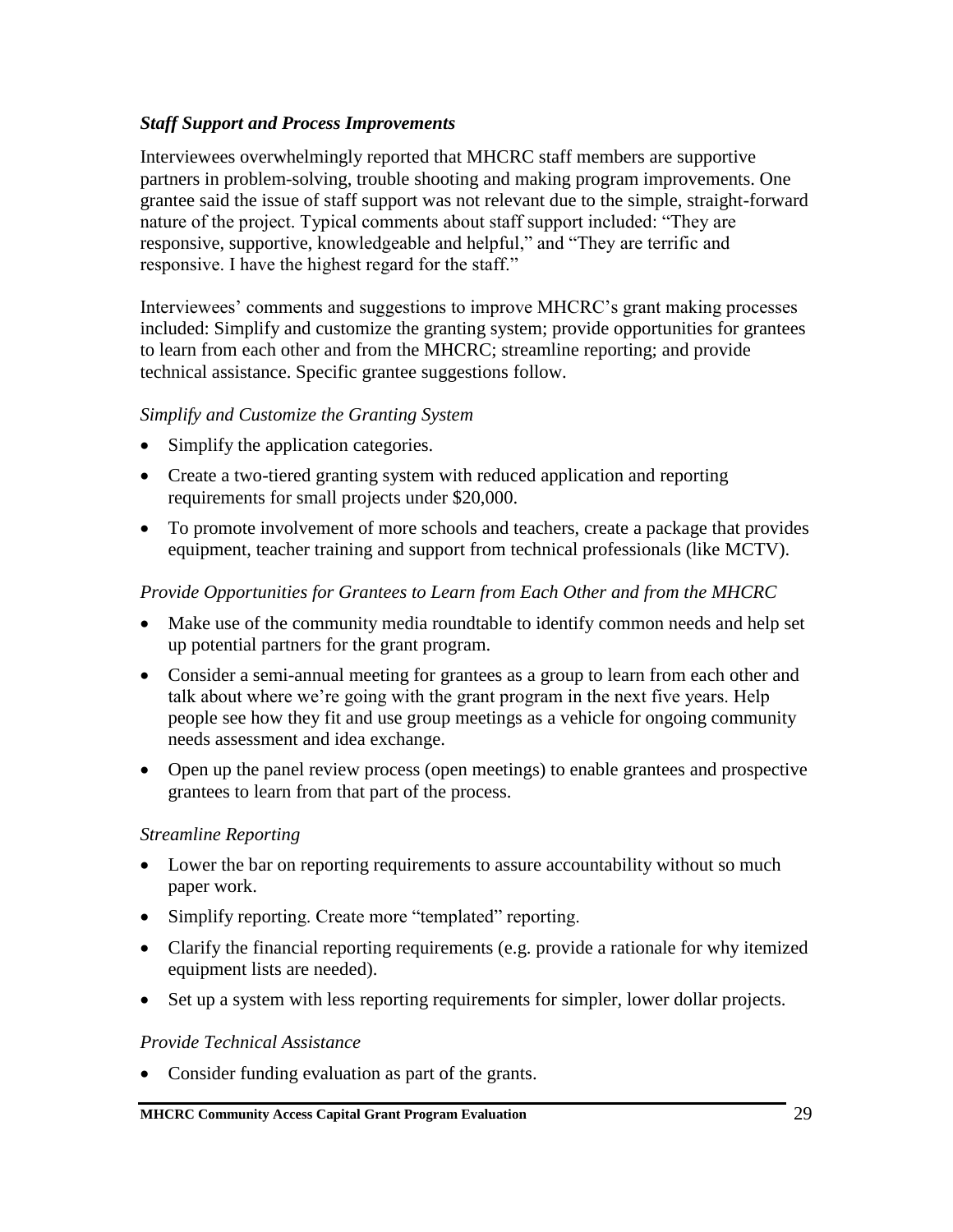• For I-Net projects, assure that grantees have adequate project management support (e.g. provide a "telecom project manager" or technical assistance).

### *Other*

- Rethink the definition of "capital" to expand the range of opportunities, especially regarding funding for (1) staff training, and (2) community needs for assessment and planning processes that could strengthen the design and viability of projects. There is a tendency to "go for equipment" rather than to start with a clear community need.
- Assure that website is totally up to date.

### **Emerging Areas of Need**

Interviewees were asked how technology could help address needs in the communities they serve, and what advice they would give to a technology grant maker about emerging areas of need. Their responses follow:

#### *Leading Edge Applications*

- Expand the realm of qualified activities beyond traditional cable TV applications. Look at the Internet hauling capabilities of the cable system….Think of the cable system more as a network capable of carrying a wide variety of info, and less as a cable TV system.
- Support projects that are future-focused. The future will not involve "video" as we know it today, but a digital stream that includes print, moving image and audio program information—multiple streams.
- There is a need to link classroom distance learning with web-based training (e.g. getting supplemental materials and extension activities on the web for students).

### *Multilingual Communications*

- With the population becoming more diverse (one school in the district has children with 11 different dialects), there is a need for multilingual channels of communication. Explore how to serve non-English speaking constituents.
- Support non-English speakers in communicating among themselves.
- Our project area includes 23 different languages. Language is a barrier, including assuring accurate translation on the telephone and computer.

### *Regional Communications Infrastructure*

• The crying need in the metro area is for a regional infrastructure that is tied together in a high capacity network and not confined to the cable system area. Think regionally. The fundamental need is access to wide area networks for transmission of video throughout the region rather than to "islands."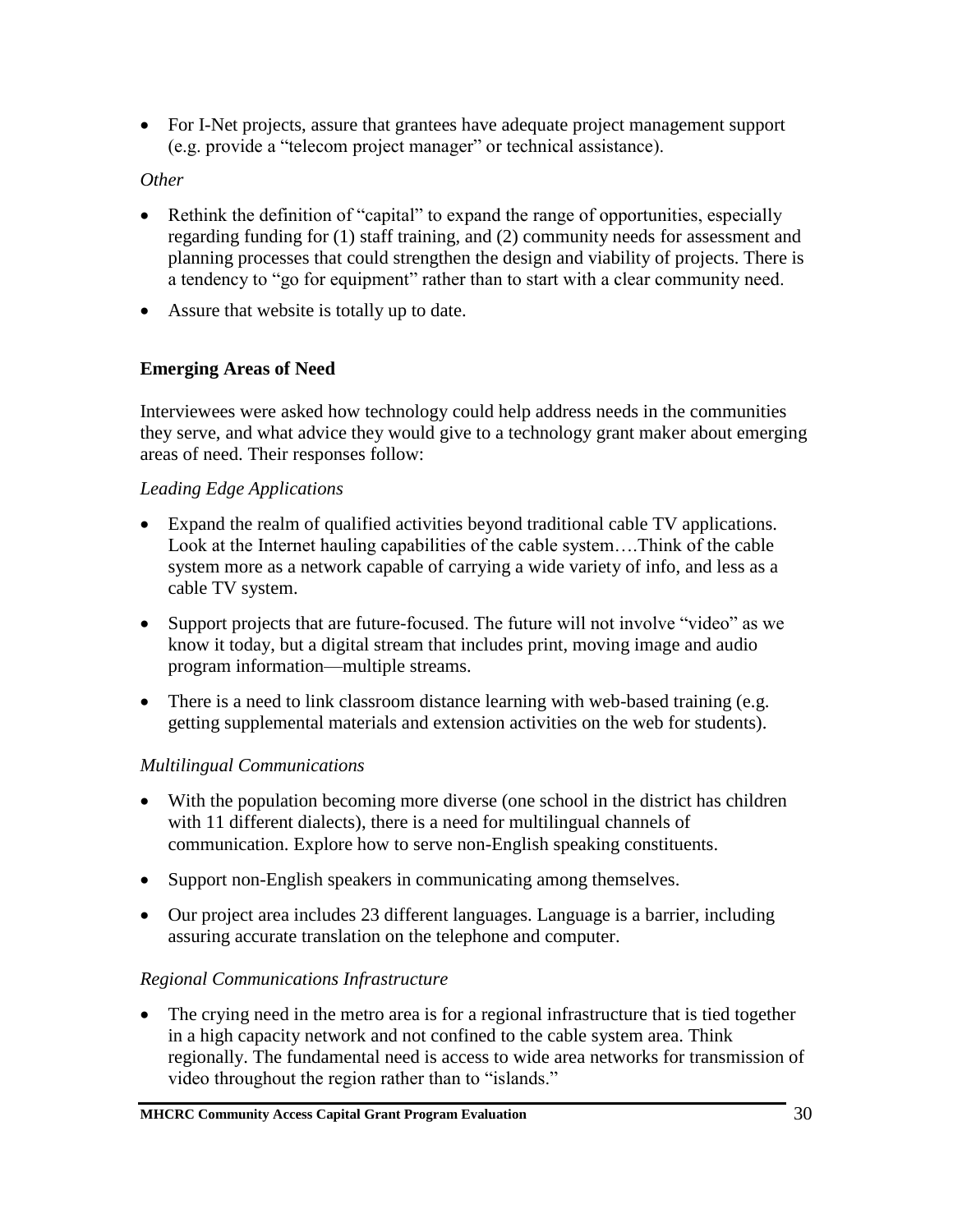• Work towards a tri-county wired region. Be less "cable-centric" and more in the universe of public sector technologists. Articulate a strategic vision for the I-Net and review it before each grant cycle. This would help align the I-Net with regional providers and could leverage other funds.

#### *Professional Development for Public Servants*

- Professional development is a huge need for teachers (e.g. computer-based professional development with video clips to reach more teachers on their own schedules).
- There is a need to make in-service training more accessible for teachers, government service providers, health care workers, and social service providers.

#### *IT Upgrades and Maintenance*

• There are so many changes in technology—even in the time from proposal writing to the implementation stages of a project. Be sure to ask grantees, how are you going to maintain and upgrade the technology? Software upgrades need to be built in from the start. Perhaps have some mechanism to fund upgrades through the grant program if certain criteria are met.

#### *Other Emerging Issues and Needs*

- Promote increased information sharing in communities based on interests and issues (rather than geography). Having the capacity to conference in groups will be important.
- Promote small, localized projects—especially those that enable students to develop their creativity.
- Support the availability of localized information in the event of disaster or other emergencies.
- Funding the community access provider (PCA) is important because that is part of the infrastructure our school depends on.
- Reach out to educators. For the foreseeable future schools will not be able to fund those things considered "extras" such as media production gear. Students can benefit from these tools to learn story telling, critical viewing, and to help develop their voice instead of looking to media solely as consumers or to be entertained…. Be more proactive about pulling teachers in and helping them see the possibilities.
- Oregon's budget crisis gives us an opportunity to actively explore how our institutions can leverage resources, share audiences and share technology…Consider giving additional weight to collaborative efforts.
- Keep the core values that have driven the grant program: benefiting people not technology for technology's sake, democratic participation and voice, a functional social structure, better communities, civility and understanding of cultural differences.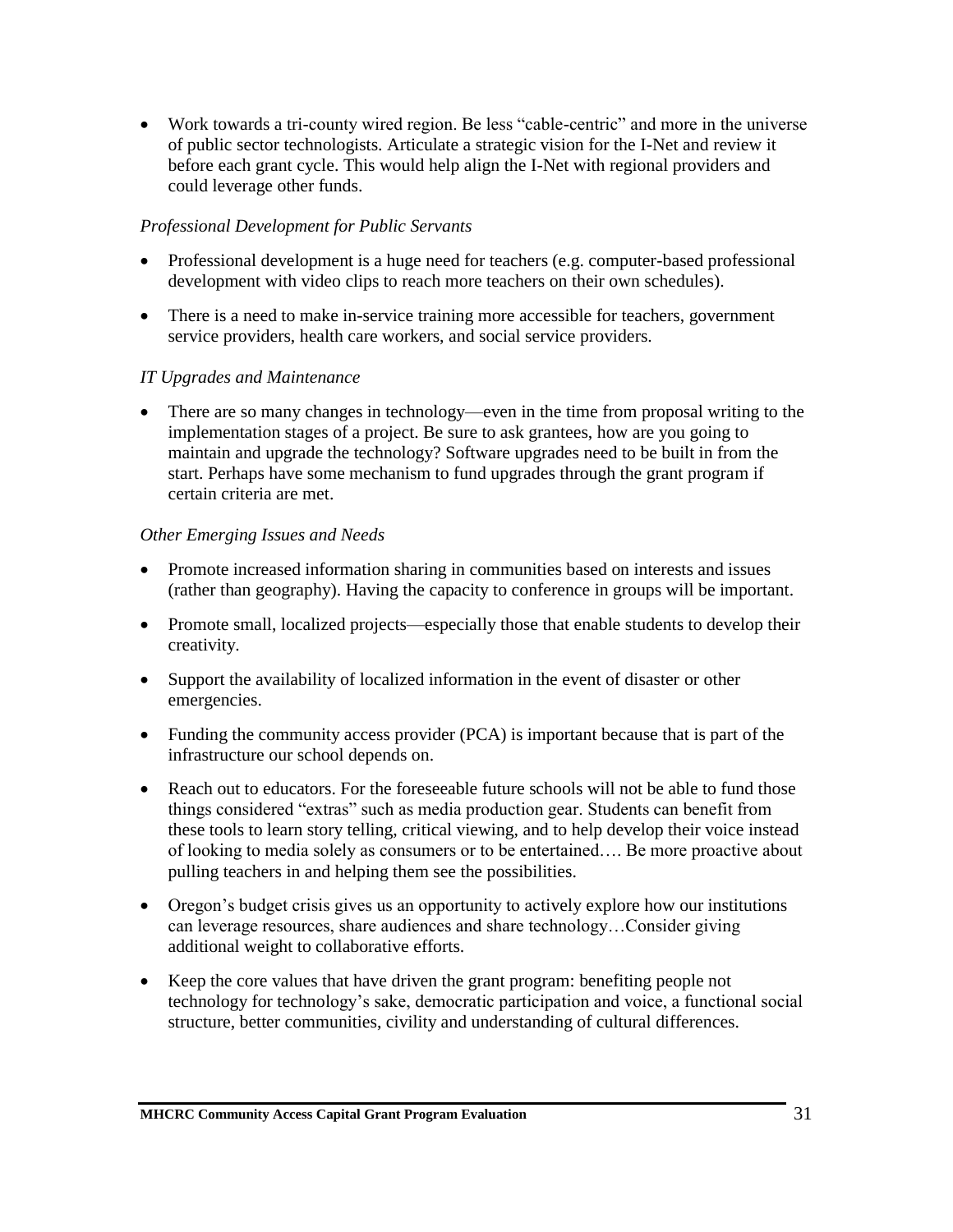### **C. Findings from Focus Groups with Current and Potential MHCRC Grantees**

Representatives of seventeen educational and nonprofit organizations participated in two focus groups to help identify real world barriers and challenges associated with the use of communications technology, and to explore emerging needs that could be addressed with communications technologies. Nonprofits participating included a grassroots immigrant group, arts and cultural organizations, PEG access providers, and an association of minority entrepreneurs and small business owners. Educational entities participating included a community college, school district, charter school and educational service district. Focus group participants included MHCRC grantees and potential grantees.

### *Barriers Associated with the Use of Communications Technology*

Educators and nonprofit organizations both emphasized the challenges of funding technology—including hardware, software, staffing, and training. Adequate, up-to-date technology for teachers, schools and students is lacking, focus group participants said, noting inequities in technology—school-by-school and within student homes.

Representatives from nonprofit groups said they are over-stretched and under-resourced, making it difficult to provide adequate staffing and training for using and maintaining communications technology. Nonprofits said they lack in-house technical support with software and engineering. They agreed that "nonprofits need more training and help with technology planning—not just the availability of technology." One participant commented, "There is often a perception that technology will solve anything, but it does not—internal education is needed addition to technology." There is often pressure on smaller organizations to have new technology available, one attendee noted, yet many funders of nonprofit organizations will not fund capital costs.

Grassroots groups—particularly those working with new immigrants—have very basic needs with regard to technology, one focus group participant reported. For example, many new immigrants have never seen a website and do not know how email works. Language and cultural barriers exacerbate other technical and learning barriers.

Educators said that technology skills and awareness among administrators and teachers are lagging, and that students know more about technology than their instructors. "The pyramid of knowledge has been reversed," one focus group commented, with administrators at the bottom, teachers in the middle, and students are on top. Another participant noted that administrators are not knowledgeable enough about communications technology to make good technology decisions or appropriately support teachers in using technology in the classroom. Educators also noted a gender gap with few girls getting involved in using communications technology. They said current efforts to involve girls with using technology are falling short. Finally, educators highlighted the importance of bringing "techies" and content developers together to work as codevelopers to determine: "What is the need?" and "What can this technology provide?"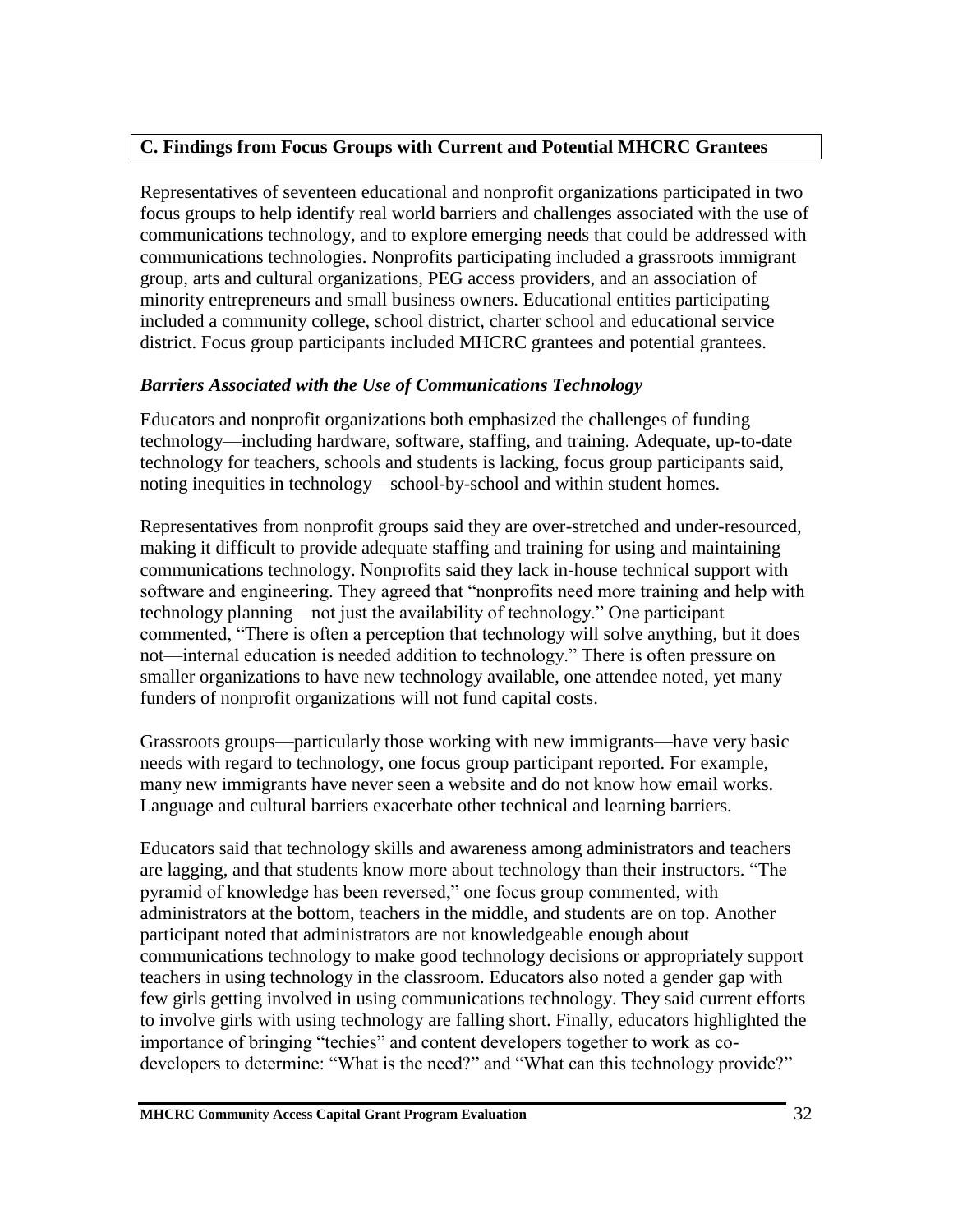Other challenges and barriers associated with the use of communications technology highlighted by focus group attendees included institutional silos that make internal planning difficult, and the lack of cable system interconnection with Washington County.

#### *Suggestions for Addressing Emerging Needs and Issues*

Looking to the future, educators and nonprofit group taking part in focus groups discussed how communications technology could help address community needs and support the work of their organizations. Their ideas included:

- Provide targeted support to constituencies that are falling behind in their use of communications technology such as new immigrants and girls.
- Support efforts to provide curriculum at a distance via communications technology.
- Provide nonprofit organizations with access to IRNE (the City or Portland's fiber loop), the gateway to the I-Net, making low cost voice, video and data applications possible for nonprofits as well as public agencies.
- Support educational and cultural institutions in "remaining firmly in the public, notfor-profit sector" rather than becoming "privatized and homogenized based on the preferences of corporate funders."

Focus group participants also offered specific suggestions relating to the future of the MHCRC grant program:

- Share lessons learned among grantees. Provide opportunities to exchange best practices.
- Establish a community needs agenda by bringing stakeholders together for dialogue. This includes encouraging partnerships on small projects and using these as "small wins"—a basis for getting people working together on broader and longer-term goals.
- Provide a mechanism for funding small projects in a timely fashion, particularly project-based learning opportunities (e.g. through the schools) that often have a short amount of lead-time.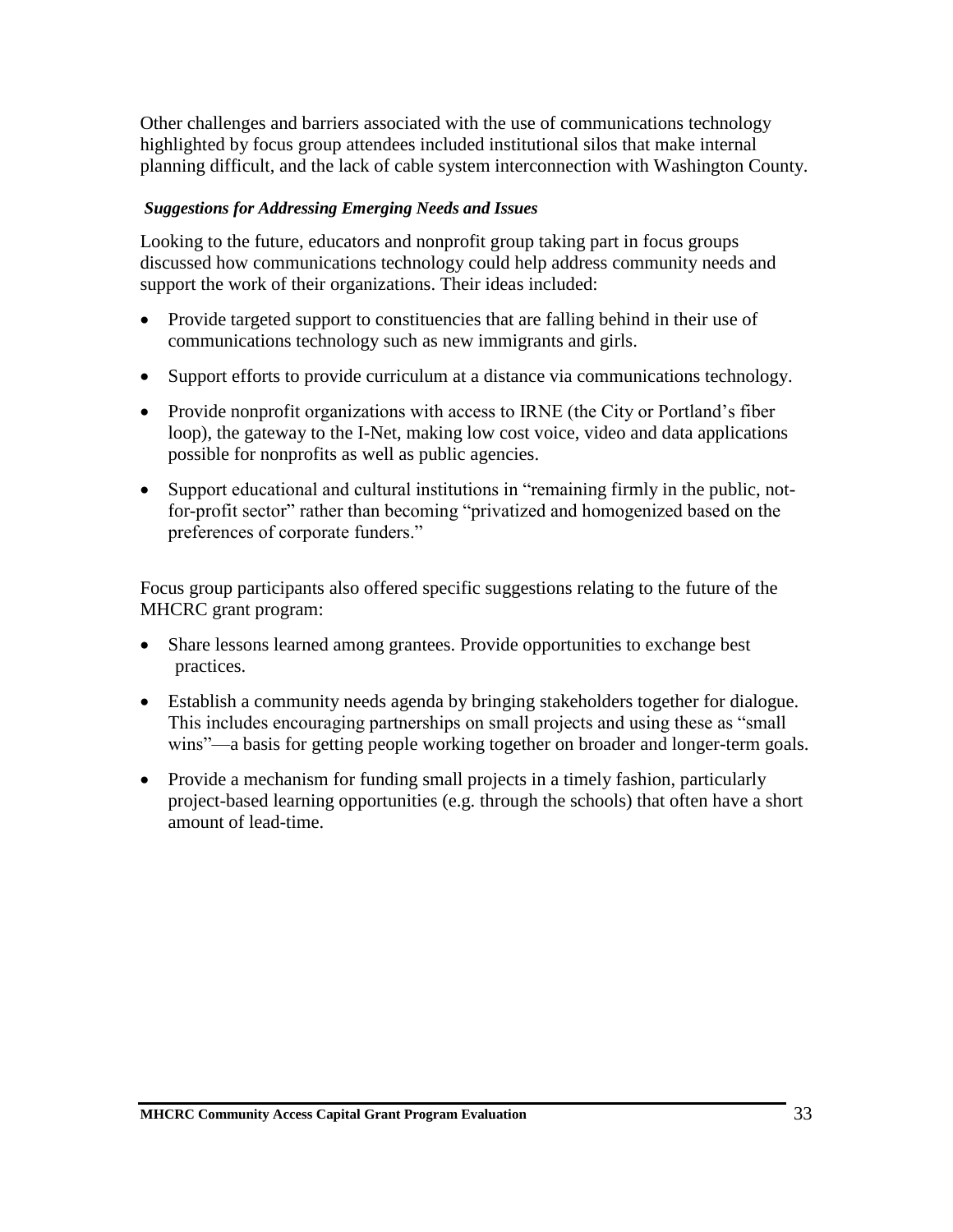# **VIII. Discussion of Findings**

The MHCRC Community Access Capital Grant Program funds a diverse array of small and large projects, creating an important test-bed that makes advanced cable system technologies available to the community at low cost. Twenty-five grant projects were reviewed as part of this evaluation, representing an investment of more than \$2 million in grant program funding; when institutional matching funds are considered, the total is over \$4.8 million in capital resources. These grant funded projects employed a wide range of cable-related technologies to benefit a diverse public, including educational, nonprofit and local government agencies in Multnomah County.

## **Funding Patterns and Impact of the Capital Grant Program**

#### *Results of Grant Investments, How Grant Funds were Spent*

The educational community of students, parents, teachers and schools is the largest beneficiary of the MHCRC Community Access Capital Grant Program. Seventy-six percent (76%) of all grant awards reviewed resulted in educational benefits for students, teachers, parents and schools. Forty-eight percent (48%) of the projects serve the general public, and thirty-two percent (32%) benefit governmental agencies, which in turn also provide more efficient and cost effective services for the general public. Sixteen percent (16%) serve clients of nonprofit organizations. Twelve percent (12%) of the grantees reported service to traditionally underserved groups such as ethnically diverse communities or citizens with special needs. With several grant awards funding production equipment, video producers and their audiences (8%) benefit from the grant program.

When general institution types are reviewed, educational institutions received the majority (60%) of grant funds to improve their technological capacity. In the face of budget shortfalls, grant program investments enable public schools and institutions of higher learning to use  $21<sup>st</sup>$  Century literacy tools that enhance teaching and learning opportunities, reduce the costs of service, and improve school efficiency. Advanced digital video production tools provided by the grant program enable students to demonstrate their learning with the full range of contemporary communication tools and to participate as citizens in the public sphere through the distribution of their creative products. Institutions of higher learning, as well as public schools, use the tools provided by the grant program to reach more students through distance learning.

Local government agencies represent twenty percent (20%) of grant projects. The grant program enables municipal offices, health and social service agencies, firehouses, police stations, libraries, courts and transportation agencies to better serve the public by offering wider, lower-cost access to services through the uses of advanced communication technologies. Community Access Capital Grant funding also is used to reduce disparities in government service to underserved communities. For example, the City of Portland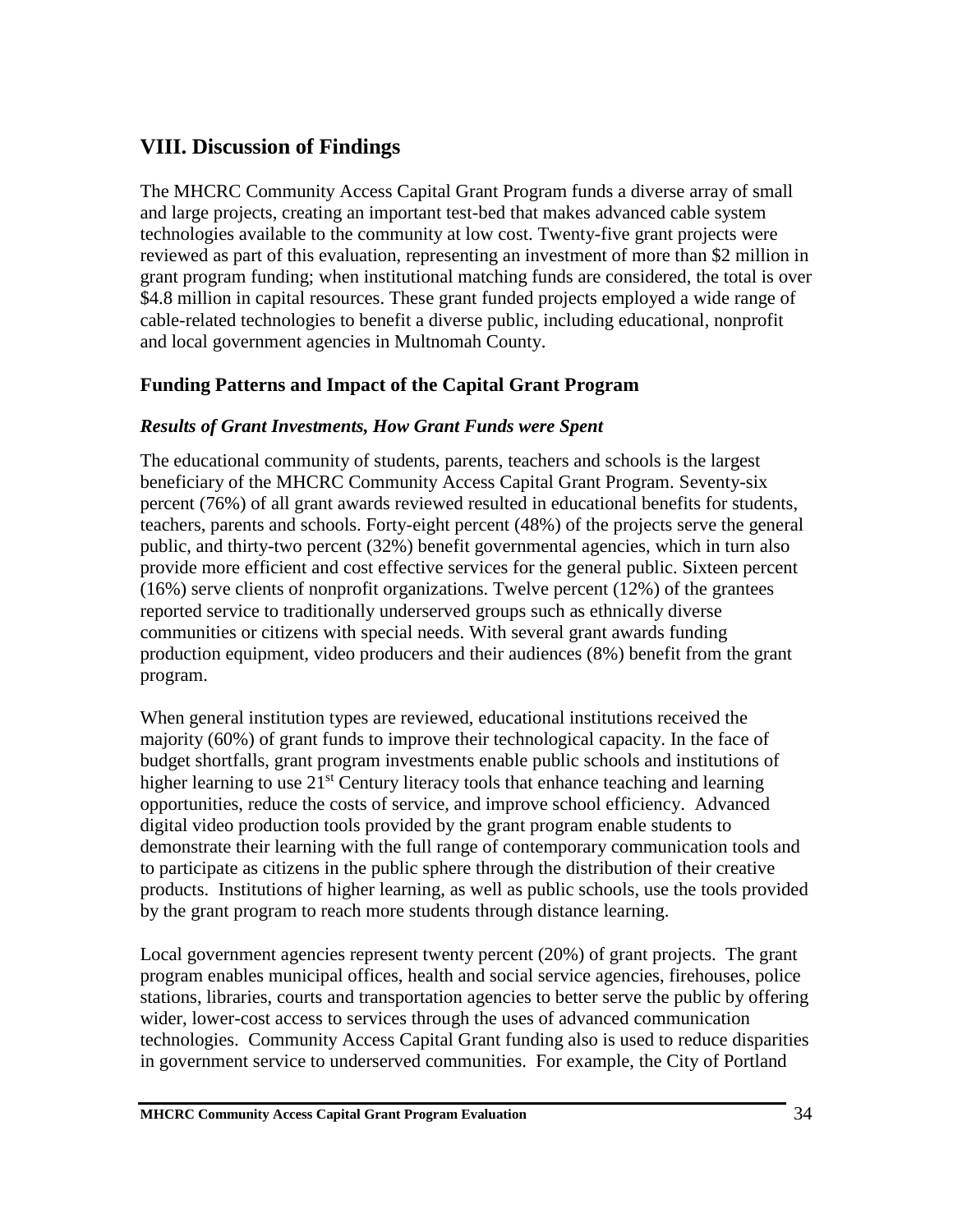Auditor's Office was able to install closed captioning equipment to better serve hearing impaired citizens.

Nonprofit organizations, including PEG Access providers, make up twenty percent (20%) of the grantees. These grants include projects that reached underserved communities, such as the Northwest Film Center's award for digital video production equipment for an educational project involving Latino youth. Another nonprofit grantee, Innovation Partners, uses a special initiative grant award to improve community involvement through the use of residential broadband Internet technology. With a grant-funded robotic multi-camera system, Multnomah Community Television cablecasts local government meetings from Troutdale City Hall and the Multnomah County Board Room, improving citizen access to local government. Other grant awards to PEG access providers have provided equipment to support citizens and nonprofit groups in creating educational, artistic, civic and public issue oriented video projects for the cable system.

The majority of projects in the regular competitive grant program (80%) benefited the public through improved delivery or increased effectiveness of services. A majority (68%) reduced disparities in underserved communities. Over half (52%) supported community involvement in issues of importance to the community and nearly half (48%) reduced or avoided costs of public services or functions.

Evaluators analyzed twenty-four completed projects by technology type. Because the interactive data category included over \$407,000 for all I-Net connectivity projects, it was the largest technology category, followed by digital video production equipment (21%).

*Downstream video technologies* are transport systems that provide one-way access to distributed content. Downstream video technologies were the focus of nineteen percent (19%) of the projects. Interactive video was used by fifteen percent (15%). Other types of production equipment, such as an audio suite and special equipment for hearing impaired citizens made up only five percent (5%) of the projects. Upstream video technologies are transport systems that provide access to one-way, locally-originated content. Upstream video technologies are represented by one project (3%).

## *Extent to Which Grant-Funded Projects Accomplished Their Goals*

The nineteen projects evaluated from the annual competitive grant rounds demonstrate high levels of program success and a track record of commitment. Although over half (53%) of the grantees experienced barriers to the success of their projects, a large majority (84%) report that they overcame them to meet proposed outcomes. The remaining projects (16%) met many or most of the outcomes that they proposed. In addition, nearly half (43%) reported unanticipated positive outcomes, such as the formation of new partnerships, or the ability to leverage new funding. Many programs demonstrated commitment by exceeding the Community Access Capital Grant program's matching funding requirements.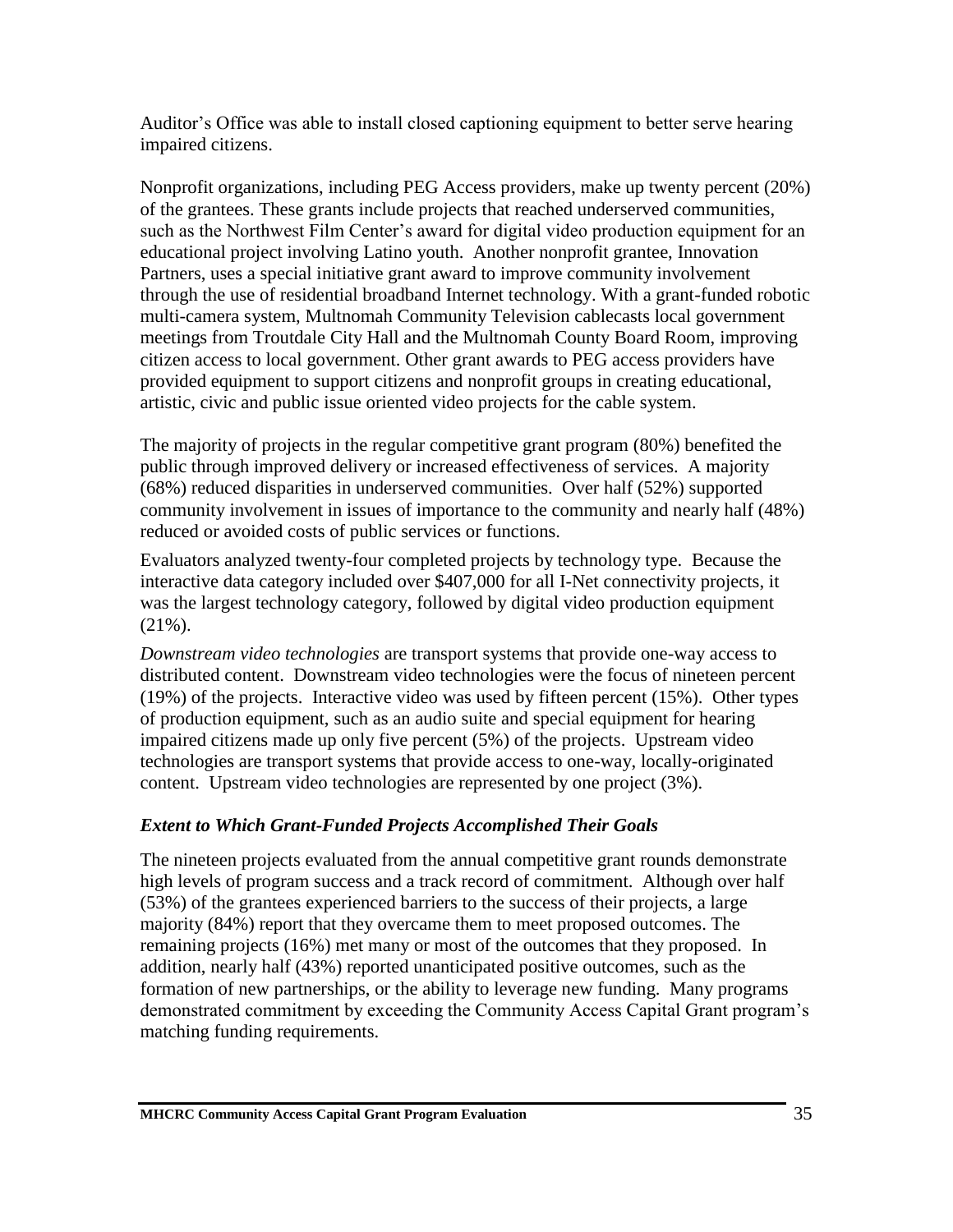The success of these projects has the potential to spread. All projects are replicable (100%) and a majority of the projects are innovative (84%) thus contributing to the knowledge, effective use and spread of cable-related technologies for the public good. The remaining projects (16%) effectively used traditional technologies in proven ways to enhance public benefit. More support for dissemination of success factors and lessons learned would help to spread best practices in the field.

Although projects were successful overall, anticipated timelines and milestones were only partially met by twenty-six percent (26%) of the completed projects in the annual competitive grant rounds. Some delays were due to circumstances beyond the grantees' control, such as institutional restructuring, staff turnover, problems with equipment vendors or the cable service provider, and budget shortfalls related to the overall economic recession. Also, with an emphasis on innovation, some grantees were working with new and unproven technologies. However, many delays resulted from factors that could have been addressed with more incremental and realistic planning for technology before the projects began.

Because of the MHCRC grant program provides for capital costs only, operational support—such as planning, staff time, technical expertise, training, evaluation and community outreach—is provided through matching resources. In interviews, many grantees reported that the projects took more staff time than anticipated, thus requiring more matching contributions than reported. Clearly, additional funding for support would contribute to program success.

Although the evaluators did not find a direct correlation between the size of the grant awards and overall program success, research indicates that small and large organizations have different needs and capacities. Based on reports from interviews and focus groups it is clear that smaller organizations generally lack adequate expertise in technology project planning and management. Evidence indicates that the grantees with less initial capacity and smaller grant awards would benefit from broader staff and peer support, as well as from a streamlined application and reporting process.

#### *How Grant Funds Leveraged Other Resources*

In written reports, nearly half (47%) reported the ability to attract and leverage new funding with the Community Access Capital Grant award with an additional sixteen percent (16%) actively seeking funding with proposals "in play" at the time of the evaluation. Grantees who participated in interviews, representing seventeen projects, highlighted fifteen examples of additional resources leveraged due to grant funds. Examples included foundation grants, a National Endowment for the Humanities grant, user fees, in-kind donations of software, federal vocational funding other governmental funding.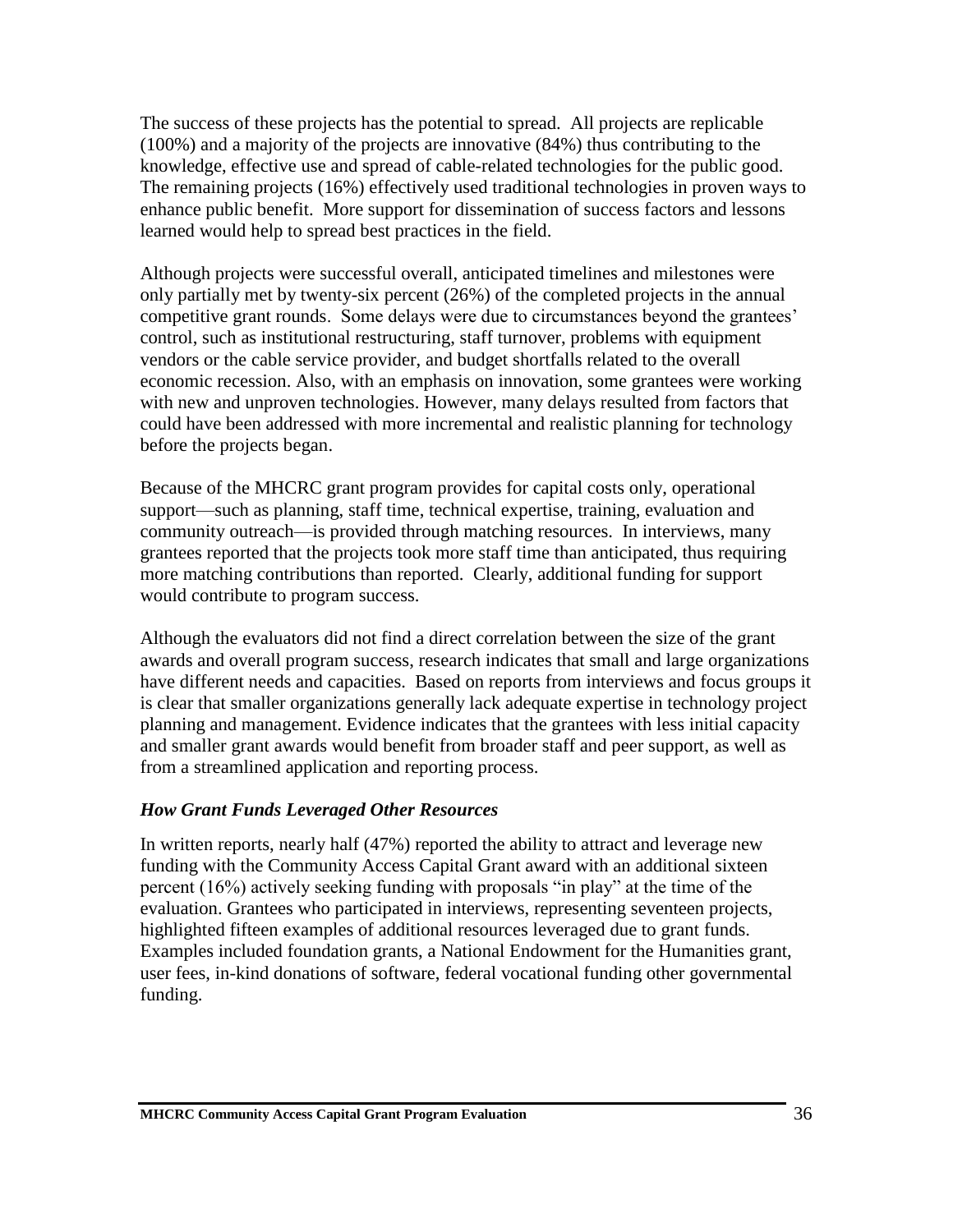#### *Extent to Which Projects Have Been Sustained*

According to the document review, 89% of the nineteen completed grant projects expect to continue beyond the funding period. Grantees interviewed specified that two projects are continuing in part (e.g. technology is maintained and used by the institution, but not for the original grant purpose). It is noteworthy that some grantees emphasized that their institutions lack adequate resources to appropriately upgrade and maintain grant-funded equipment, a potential obstacle to long-term project sustainability.

## **Lessons Learned**

### *Supporting Factors for Grantees*

*Cooperation of partners* was paramount in the accomplishment of grant-funded project goals. Through working with partners, grantees accessed additional equipment resources, networks for outreach, and specialized expertise. Partnerships were important to large institutions as well as small organizations. For example, higher education institutions developed relationships through a distance education project enabled them to learn and trouble-shoot together. Smaller organizations benefited from the cooperation of PEG Access organizations as partners, enabling access to needed technical expertise, training and equipment.

Another supportive factor for grantees was the *ability to leverage MHCRC grant funding* to secure additional resources such as grants, general funds and in-kind donations. The *accessibility, knowledge, and helpfulness of the MHCRC staff* was acknowledged as a strong supporting factor by many grantees. Having internal *political support from top leaders* was an important factor for some of the large, complex projects funded by the grant program. For example, an ambitious distance education project was championed by the superintendent, which helped to preserve the program despite extreme internal budget pressures. The *vision and flexibility of the MHCRC* Commission and staff were also highlighted as key supports by grantees, due to the Commission's willingness to respond to emerging needs and changing conditions (e.g. creation of the I-Net Connectivity Capital Grant Program).

### *Barriers for Grantees*

Chief among the barriers experienced by grantees in the accomplishment of project goals were internal organizational issues, equipment issues, and problems with the cable provider and/or the cable system's technical capabilities. Other barriers included the recession, state budget crisis, and socio-economic challenges experienced by those served by grant projects. Many barriers were addressed through the initiative of grantees and the support of the MHCRC staff as a partner in problem-solving. For example, equipment problems were addressed through technical trouble-shooting, replacement equipment and upgrades. In one case challenges in reaching disadvantaged project participants were addressed through attracting an additional project partner to provide needed computers for low-income households. Some barriers were not fully addressed due to their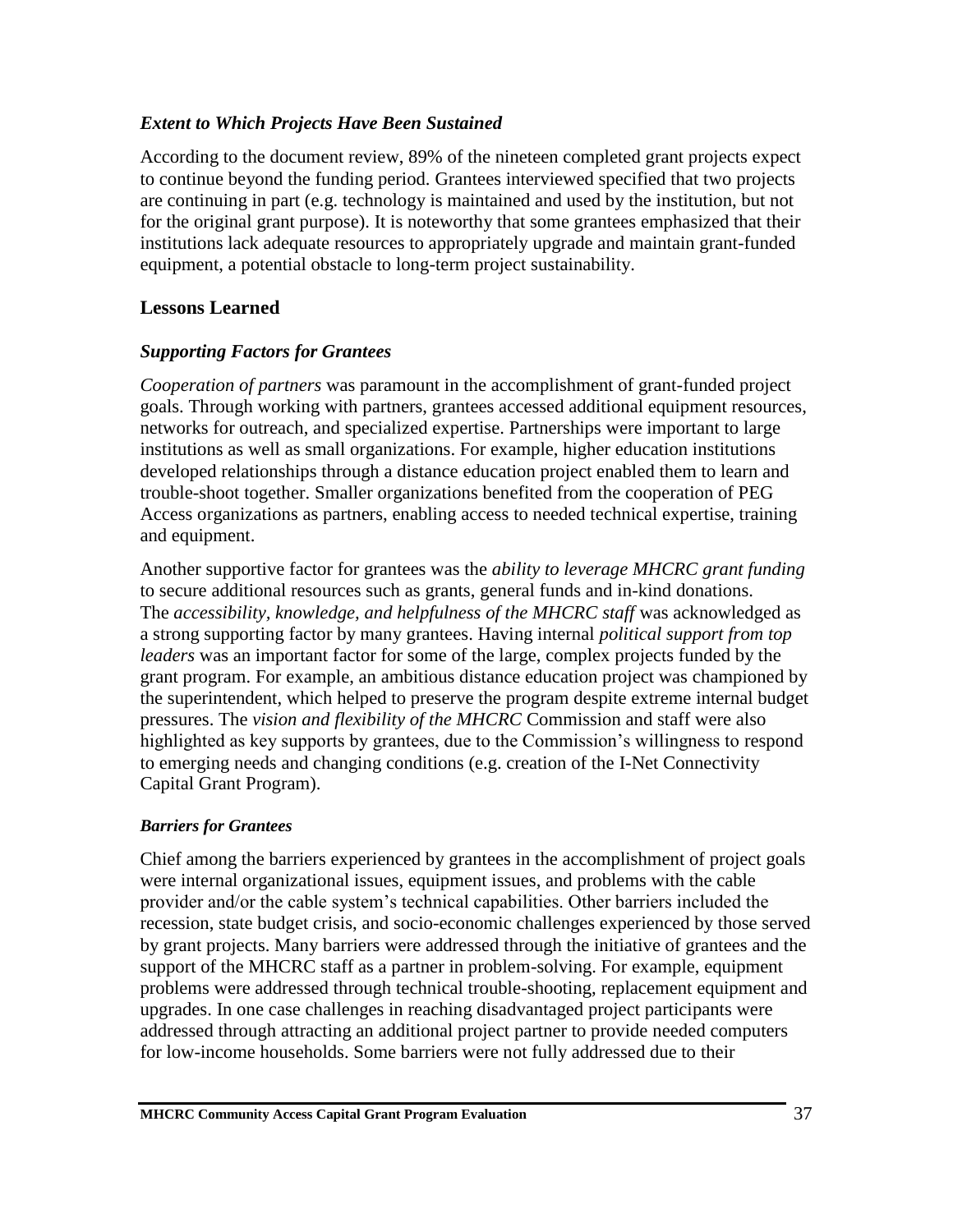complexity, including technical and/or institutional issues beyond the direct influence of the MHCRC and grant project implementers.

The barriers most frequently cited by grantees were internal organizational issues including leadership changes, restructuring, the failure to transition project knowledge internally with staff turnover, a lack of advance planning regarding integrating new equipment with existing operations, and inadequate in-house technical skills. Although some internal issues are beyond the control of the MHCRC, many could be positively influenced through refinements to grant making processes (e.g. streamlining the application and reporting requirements to be less time intensive) and partnerships with other funders (e.g. to provide support for project planning and evaluation). As has been noted previously, projects would benefit from better support for initial project planning and more access to technical expertise in the beginning stages.

### *Predictors of Successful Projects*

Past experience is a powerful source of learning for future success. Most grantees interviewed said they would make changes if they had the opportunity to re-do their projects. These grantees emphasized the following major lessons learned: Be cautious with new (unproven) technology; take time to assess needs and involve stakeholders in project planning; build internal support; conduct research and provide for training and integration; and start small and build incrementally.

A useful framework for considering predictors of successful future grant projects is the list of six success factors in technology funding culled from the evaluators' review of technology grant making literature in *Appendix B*. Many of these success factors are already embedded in the MHCRC's grant making criteria and were evident in past projects based on interviews with grantees and the documentation review. In addition, the major lessons learned by MHCRC grantees are strongly correlated with success factors from the literature with one notable exception—the importance of evaluation activities.

Table 13 compares success factors found in the research about technology-related grant making with the lessons learned by MHCRC grantees. Following the table is a discussion relating six predictors of success in technology projects to the experiences of MHCRC grantees.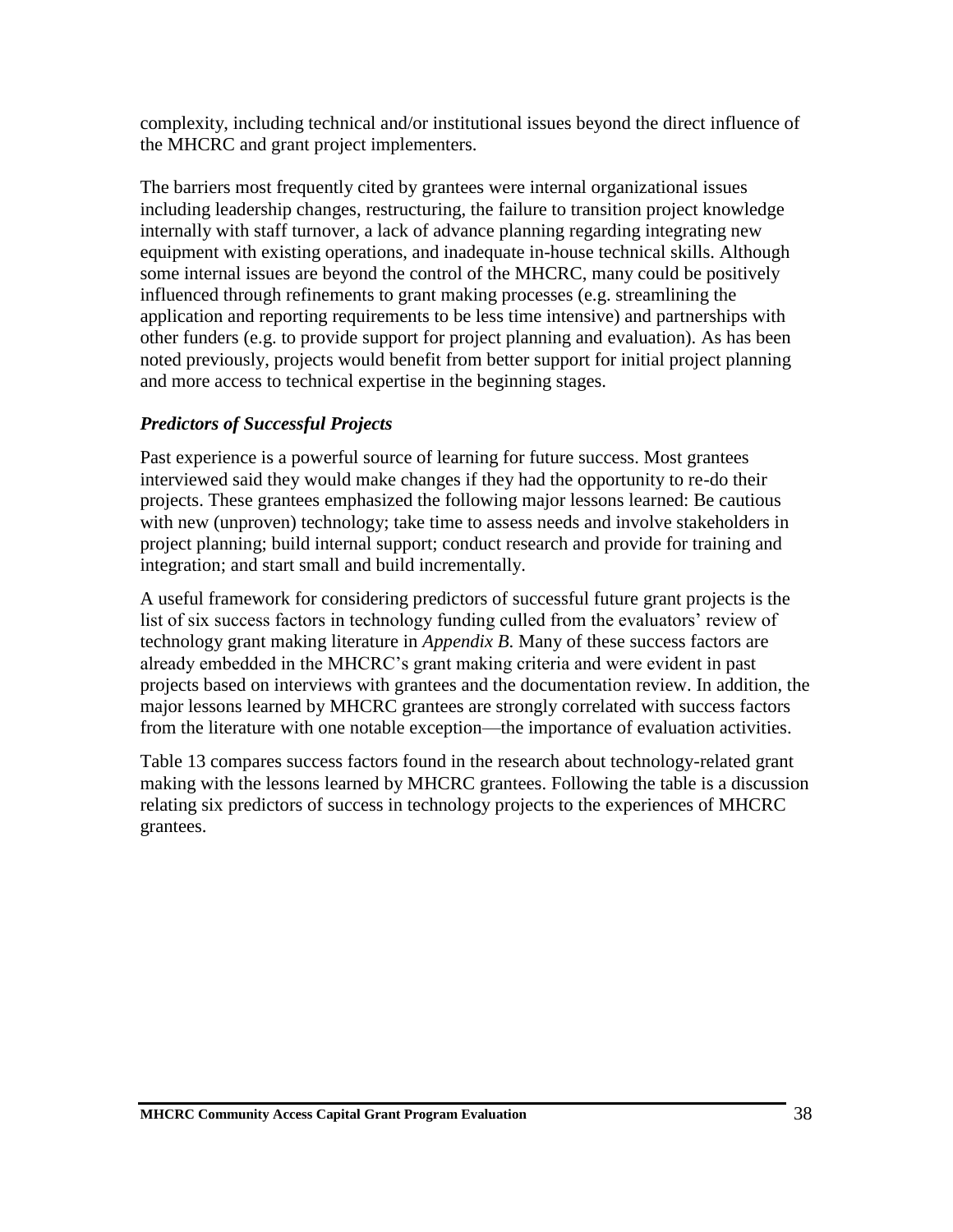#### **Table 13 Correlation of Major Lessons Learned by MHCRC Grantees To Success Factors in Technology Grant Making**

| <b>Success Factors from a Review of Technology Grant</b><br><b>Making Literature</b>                                     | <b>Major Lessons Learned as Reported by MHCRC</b><br><b>Grantees</b>                                                   |
|--------------------------------------------------------------------------------------------------------------------------|------------------------------------------------------------------------------------------------------------------------|
| Determined and committed leadership.                                                                                     | Build internal support.                                                                                                |
| A strong, involved consortium of mission-driven<br>stakehodlers.                                                         | Take time to assess needs and involve<br>stakeholders in project planning.                                             |
| An infrastructure that includes people, knowledge<br>and skill attainment, as well as integrated<br>technology networks. | Conduct research and provide for training and<br>٠<br>integration.                                                     |
| Adequate technology planning within an<br>integrated, organizational planning process.                                   | Conduct research and provide for training and<br>٠<br>integration.<br>Be cautious with new (unproven) technology.<br>٠ |
| An incremental approach that maintains flexibility<br>for change.                                                        | Start small and build incrementally.<br>٠                                                                              |
| Evaluation and assessment strategies that inform<br>٠<br>implementation and program improvement.                         |                                                                                                                        |

#### *Success Factor 1: Determined and committed leadership.*

Although research demonstrating the importance of having support "at the top" for technology projects was based on the technology experiences of nonprofit organiziaotns, the principle also applies to technology initiatives in other sectors. The MHCRC grant program's requirement of matching resources from grantee organizations is one measure of committed leadership, and the strong support of leaders as project champions was specifically highlighted as a supporting factor by grantees. Conversely, grantees whose institutions underwent repeated changes in top leadership (e.g. a college president, school principals) experienced this as a barrier to be overcome.

#### *Success Factor 2: A strong, involved consortium of mission-driven stakeholders.*

The involvement and/or support of stakeholders are strongly encouraged within the MHCRC grant making application—an approach that is supported by research on technology grant making. Grantees emphasized the importance of working in partnership with others to achieve maximum community impact and efficiencies. In recounting lessons learned, numerous grantees reported that they would do even more in the future to involve stakeholders and work more closely with partners.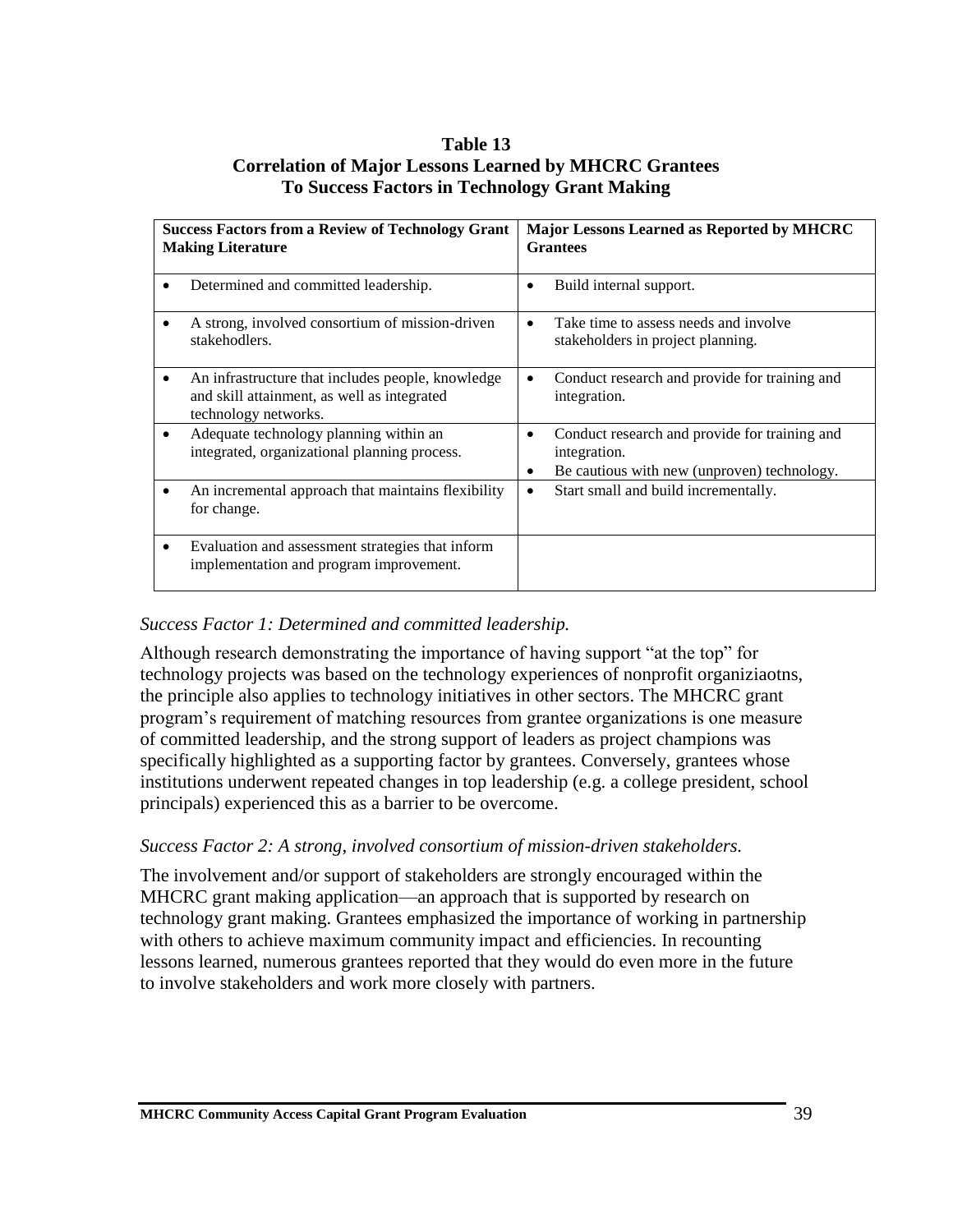#### *Success Factor 3: An infrastructure that includes people, knowledge and skill attainment, as well as integrated technology networks.*

Consistent with many studies of technology projects, grantees emphasized the need for adequate staffing, training and technical support—as well as technology. Although the MHCRC grant program focuses on capital rather than operational expenses, the match requirement encourages grantee organizations to provide for staffing resources and other operational expenses, such as training and technical support, that are necessary for project success. Based on grantee experiences, however, it is clear that additional technical assistance resources would be useful. Peer-to-peer learning opportunities (in addition to the annual Community Media Roundtable) were also suggested by grantees in order to exchange promising practices, identify common needs and seed additional partnerships.

### *Success Factor 4: Adequate technology planning within an integrated, organizational planning process.*

Research has shown that many organizations—particularly nonprofits—do not plan strategically for the integration for technology, and that small organizations (less than 20 employees) are the least likely to plan. Grantees recognized the importance of integrating technology within overall planning and operations, although this did not always occur. For larger grantee organizations, a lack of cross-departmental cooperation (silos) may have inhibited an integrated approach to planning in some cases. For nonprofit organizations and some educators, the lack of adequate technical support and staff capacity are potential barriers to the integration of technology planning. Without attending to integration, short-term project outcomes are often possible, but long-term sustainability is difficult.

#### *Success Factor 5: An incremental approach that maintains flexibility for change.*

Research on government technology projects demonstrates the effectiveness of building up projects from a small scale or a pilot project. This approach has been modeled well by some MHCRC grant-funded projects: A youth video project started small, had some initial success, learned along the way, and continues to attract additional community support and partners far beyond the original grant term. In another instance, a distance education project was piloted on a small scale before being expanded to reach every elementary school in Multnomah County. In both examples, important lessons were learned that enabled the projects to successfully expand.

#### *Success Factor 6: Evaluation and assessment strategies that inform implementation and program improvement.*

The potential benefits of evaluation to grantees and funders are well documented in research—including the potential for program improvement, sharing lessons learned, and making the most of limited resources The MHCRC grant program emphasizes project evaluation and requires grantees to have an evaluation plan with measurable project results. However, grantee follow-through on implementing evaluation plans, and the effectiveness of evaluation activities, has been mixed. Challenges in program evaluation are often closely related to inadequate capacity for organizational and project planning.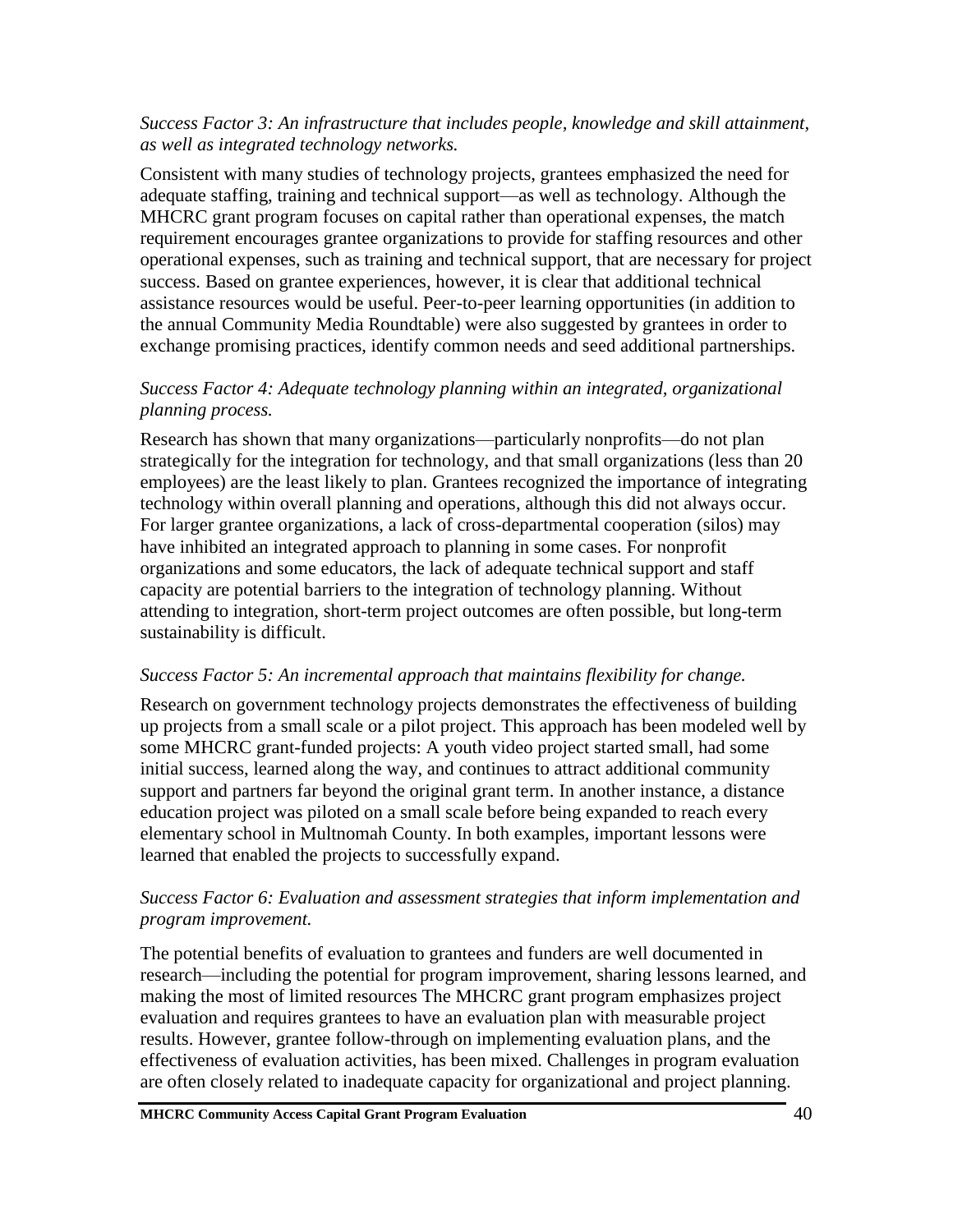Grantees, particularly smaller organizations, would no doubt benefit from technical assistance in developing and implementing evaluation activities.

## **MHCRC's Grant Making Processes**

## *Pre-Application and Application Process*

Although most grantees interviewed reported that the pre-application and application process was clear, three found the processes "daunting" or "overwhelming" and two others reported being confused by the application's funding criteria and budget section. As one grantee commented, "It's a steep learning curve for a first-time applicant." Grantees consistently reported that conversations with MHCRC staff were the most helpful aspect of the pre-application and application process, and that staff were highly knowledgeable and supportive. All but one grantee interviewed was aware of the informational meeting conducted for prospective grantees and almost all reported that they had attended an informational meeting.

The level of detail and complexity within the application has proved challenging for some grantees and, in particular, is likely to pose difficulties for small organizations with limited capacity. Focus group participants, including educators and representatives of nonprofits, emphasized that teachers and small groups are over-stretched with inadequate staffing, training and technical support.

Grantees offered specific suggestions aimed at simplifying the application process, including simplifying categories, creating customized packages for constituencies with particular needs (e.g. a customized package for teachers that includes equipment, training and technical support), and creating a two-tiered granting system with reduced application and reporting requirements for small projects.

# *Budgeting and Reporting*

A comparison of proposed project budgets and actual expenditures shows little variation. Eighty-nine percent (89%) of the grantees met their proposed budgets and in many cases, the grantees reported more matching funds than were proposed. However, according to grantees interviewed, in many instances additional matching requirements—particularly staff time—were provided but were not reported.

Most (74%) of the nineteen completed projects analyzed and all of the special funding round projects filed clear, accurate and timely financial reports with their required narrative reports. In reports that were less than adequate or revealed discrepancies, the grantees' need for technical assistance for the reporting process was clear. However, these reports were seldom completed on time. Fewer than half (48%) of the nineteen projects evaluated from the annual competitive grant round filed their final report on time and thirty-seven percent (37%) filed interim reports on time. By all indications, the current reporting process is difficult for both grantees and MHCRC staff. It would be useful to consider a streamlined, simplified and standardized reporting process, especially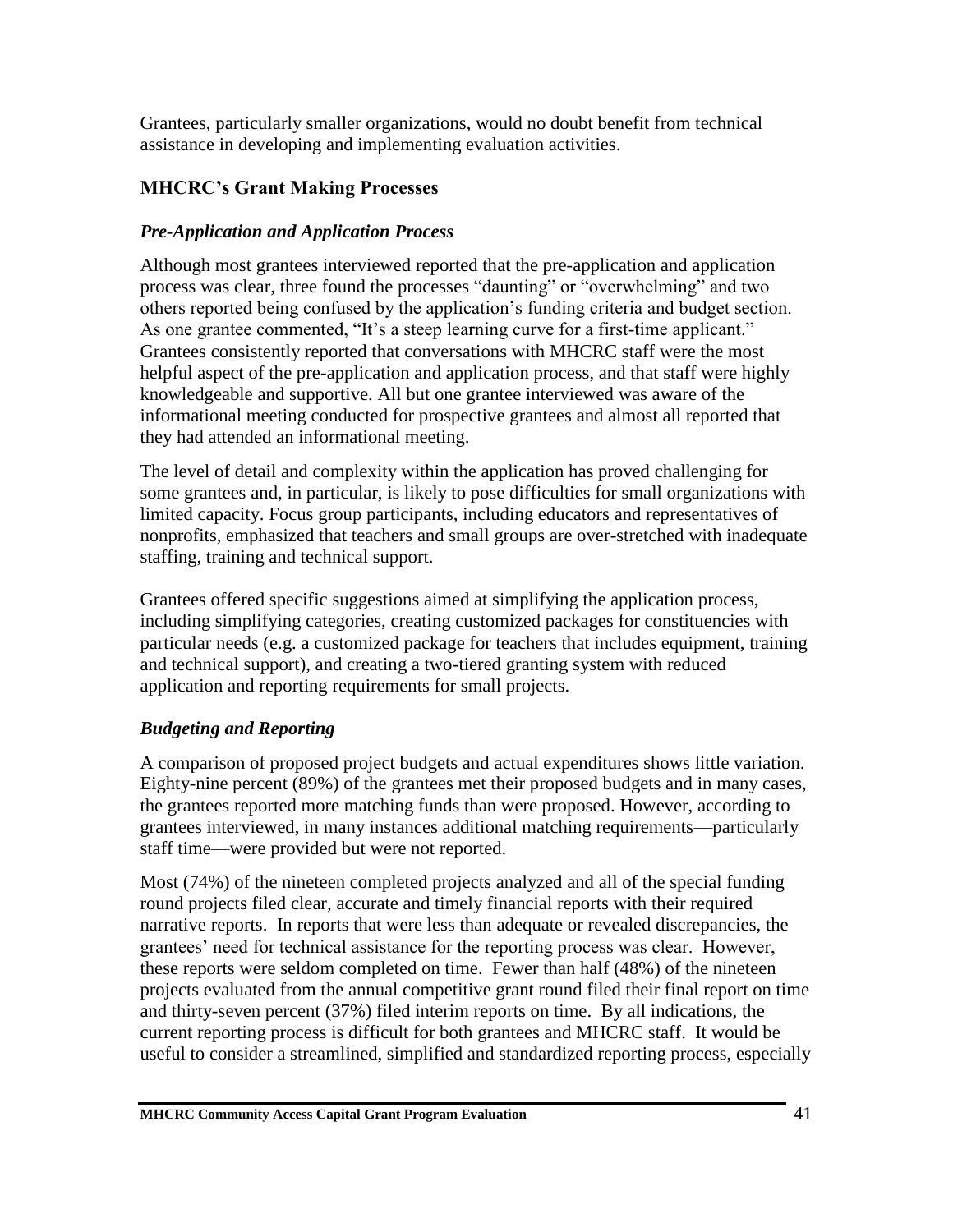for grantees with small awards. Reporting of this kind is also a value-added data collection tool for MHCRC staff.

### *Evaluation Plans*

Evaluation plans were in place for every grantee to measure the degree to which project outcomes were successful. Outcomes related to the projects' technical goals and objectives were accurately and extensively documented in the reporting process. These were often expressed as the numbers of clients served, equipment purchased, sites connected, etc. However, the degree of successful implementation for qualitative outcomes was unclear in many cases. Examples of qualitative outcomes include student learning, participant satisfaction, increased collaboration, etc. The lack of clarity in evaluation data is exacerbated by the fact that in a review of final reports, over half of the nineteen completed projects either did not complete (26%) or partially completed (26%) their proposed evaluation plans. Those who did complete the plans (47%) referred to their evaluation reports, but did not always include the results.

In interviews, several grantees remarked on the usefulness of evaluation activities for program improvement. They expressed a desire to do more evaluation and to share the lessons they have learned with other grantees. Those who worked with external evaluators remarked that they would have gained from bringing evaluation into the project earlier. Some grantees reported success with evaluation for team-building, meeting project milestones, and making program changes. Evaluation results of this kind are especially useful to new grantees and to MHCRC staff.

However, as reflected in the research literature about technology-related grant making, most of the grantees struggled with evaluation. They said that their original plans were overly ambitious, or that they did not have the time or resources to implement them. Without formal records and well-organized evaluation results from each project, it is a difficult task for MHCRC staff to collect, organize and disseminate evidence of successful outcomes and lessons learned across programs for decision-making purposes. Technical assistance for measurement of simple, clear and reliable data collection would be a benefit to both staff and grantees.

#### *Extent to Which the Grant Program is Supportive to Small Organizations and Special Needs Populations*

Participation in the MHCRC grant program is challenging for groups with limited capacity such as small nonprofits and teachers. For these constituencies, tailored technical assistance and simplified granting requirements would encourage more participation and greater effectiveness. Furthermore, traditionally underserved communities were the targeted beneficiaries for fifteen percent (15%) of grant projects, according to grantees' self-reported documentation, suggesting the need for additional strategies to assure that Multnomah County's increasingly diverse communities are served more directly by the grant program. It may also be that grantees do more service to these communities, but count them within the "general public" category in their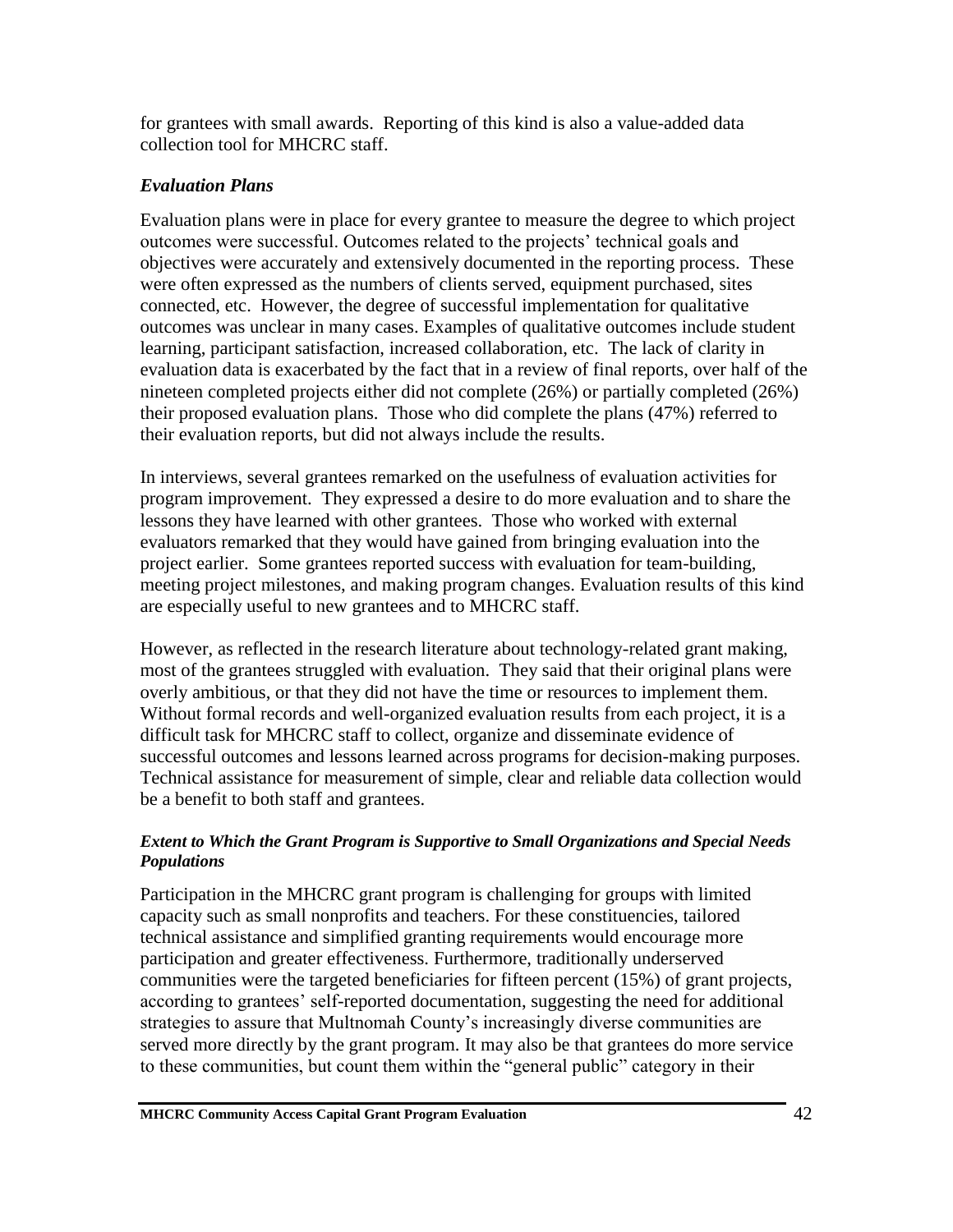reporting. More assistance to grantees with the reporting process may also help to capture a more accurate picture of communities served.

Because the grant program provides capital resources for cable system technology, it has attracted organizations that have some awareness and experience with communications technology. To involve groups below a certain "technology threshold" would require new strategies and tactics. For example, as focus group participants noted, some new immigrants are challenged due language and cultural barriers combined with a lack of communications technology experience. To involve such groups in the grant program would require a concerted effort that emphasizes personal contact and one-on-one relationship building with individuals who are able to serve as cultural "bridge people."

#### **Emerging Issues and Areas of Need**

Collectively, the Community Access Capital Grant Program grantees represent an extensive body of knowledge based on their lived experiences with: grant projects, organizational life in diverse institutions, and a vast array of community networks (social and technological). To assist the MHCRC in considering future directions for the grant program, grantees were asked how communications technology could help address needs in the communities they serve, and what advice they would give to a technology grant maker about emerging areas of need. Looking to the grant program's future, grantees emphasized several important themes:

- Grantees see the need for *leading edge applications* that combine print, audio and moving image communications. This suggests a desire to continue the grant program's commitment to innovation. At the same time, grantees have learned lessons about the dangers of relying on new technology without adequate research, planning, and testing.
- In emphasizing *multilingual communications*, grantees are concerned with bridging the digital divide to assure that the area's increasing diversity, as represented by many cultural and language groups are able to share in the benefits of education and public life through greater use of communications technology.
- The strong interest on the part of grantees in promoting a high-capacity *regional communications infrastructure* in the tri-county area reflects the current reality that most government agencies, education institutions and nonprofit groups provide information and/or services beyond the cable system service area.
- Based on their experiences with public, nonprofit and educational institutions, grantees understand the importance of utilizing communications networks to support the *professional development for public servants*—for example through in-service training for teachers, government workers, healthcare and social service providers.
- Due to the rapid pace of technological change and continual needs to replace equipment and upgrade software, grantees also emphasized the importance of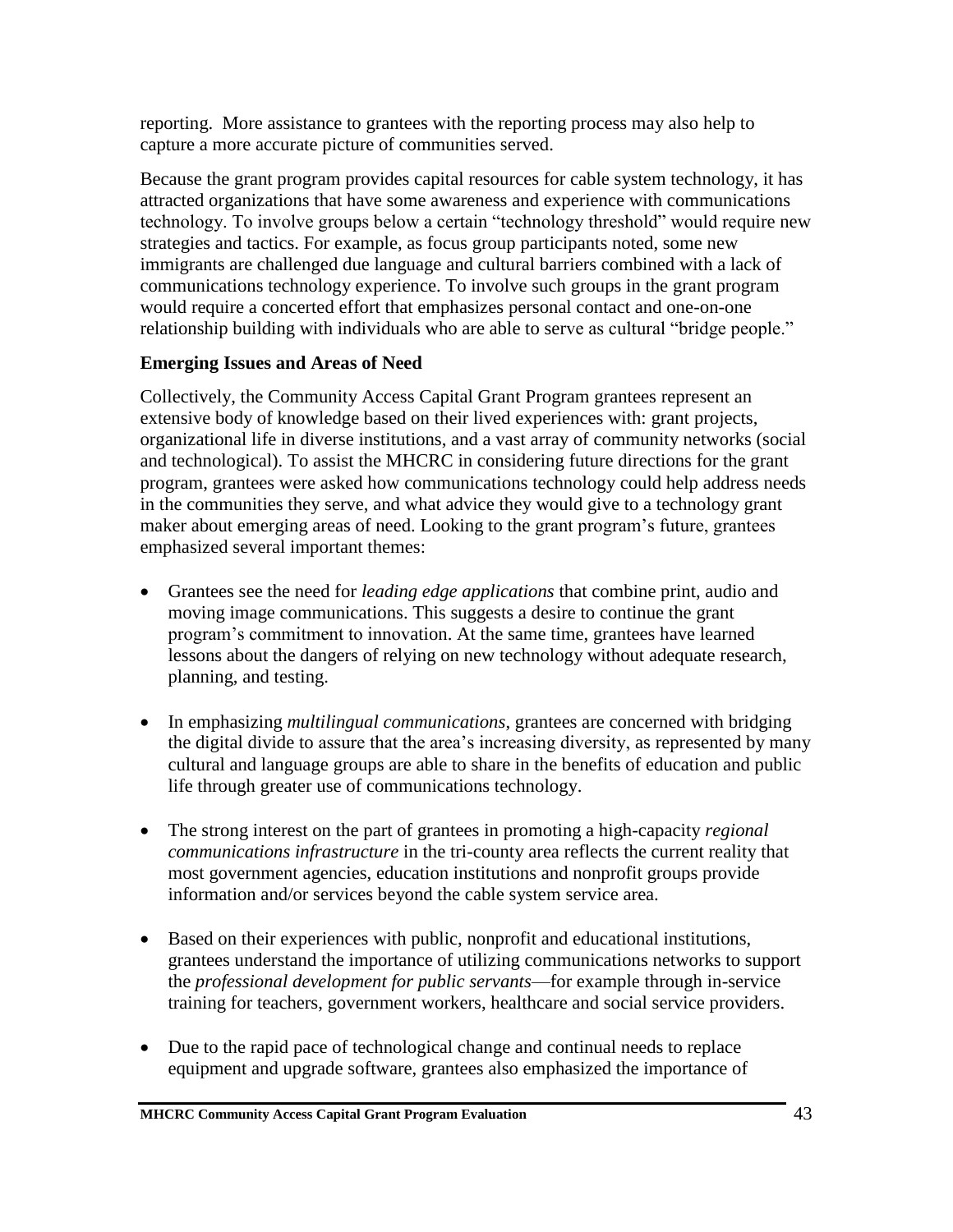providing for *technology upgrades and maintenance* so that the benefits of grant funded projects can continue to be realized over time.

An even broader perspective on the future of the grant program was offered by one grantee:

> Keep the core values that have driven the grant program: benefiting people not technology for technology's sake, democratic participation and voice, a functional social structure, better communities, civility and understanding of cultural differences.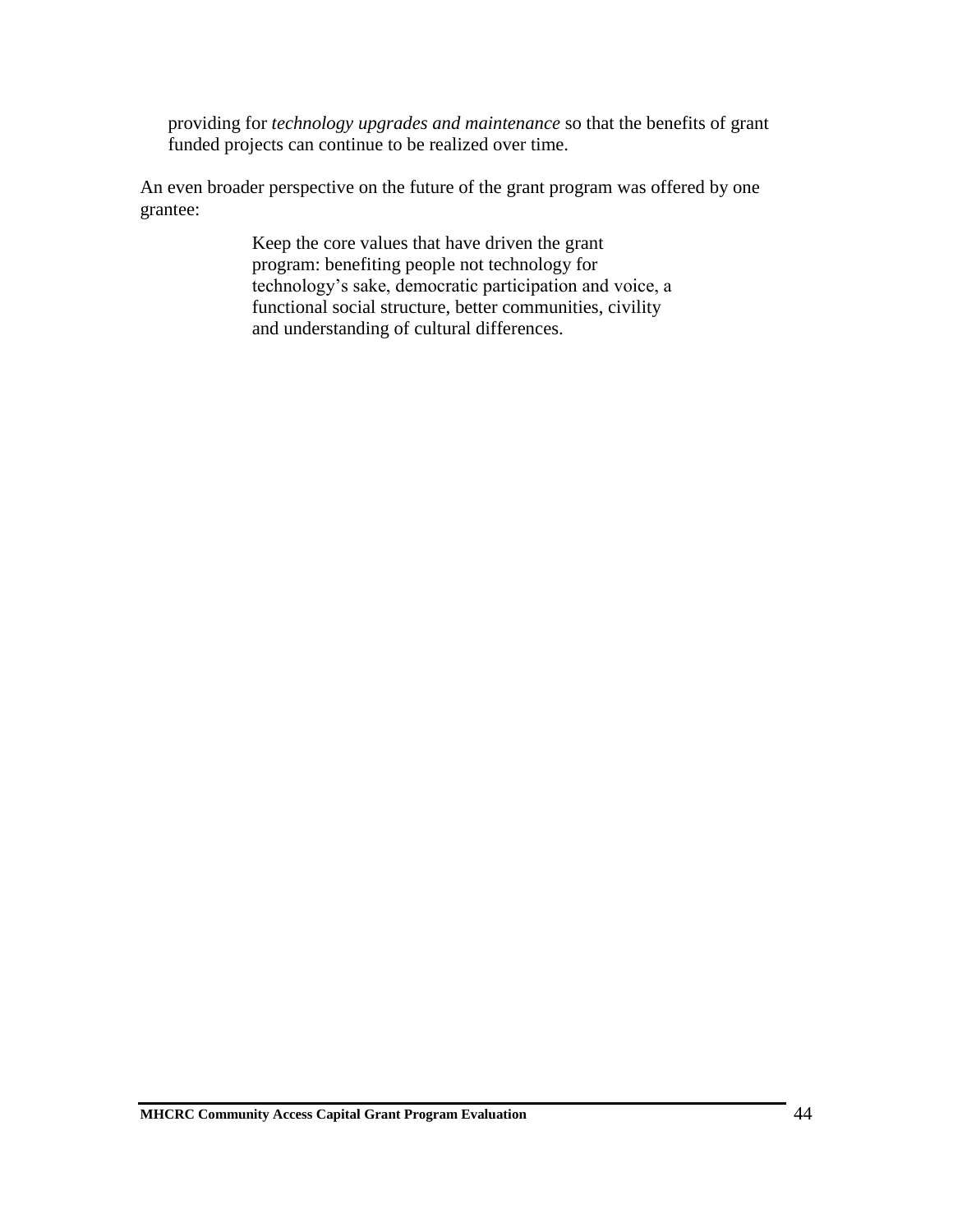## **VIII: Recommendations**

The MHCRC's Community Access Capital Grant Program is a significant community resource that has contributed to the achievement of important public benefits in the past four years. In making recommendations for the future, this evaluation—which included a review of grant documents, interviews with grantees, and focus groups with current and potential grantees—finds much success on which to build. Specific recommendations offered to strengthen the impact and efficiency of the grant program are: Streamline reporting requirements and reporting process; Implement a visibility plan for ethicallydiverse and special needs populations; Foster a learning community with grantees; Create a philanthropic network; Facilitate technical assistance; Provide more customization of the grant program; and Provide leadership to strengthen regional interconnectivity

**Streamline Reporting Requirements and Reporting Process.** Reporting requirements are currently burdensome to many grantees and are not systematic enough to assist staff with troubleshooting and decision-making. The current reporting process results in both too much and not enough data, making it difficult to quickly reconcile the evidence needed to generalize across projects. Some of the information collected is anecdotal and difficult to share with stakeholders. Other information is much more detailed than it needs to be, creating a data glut that is difficult for a small staff to analyze and organize efficiently.

Reporting can be standardized and simplified to assist informed, timely, evidence-based decision making. Streamlined reporting requirements would assist both MHCRC staff members and grantees by 1) simplifying the reporting process for grantees, thus contributing to their timely accountability and 2) standardizing the reporting process, thus facilitating uniform, cross-project data collection. In addition, logs of anecdotal evidence, such as letters, verbal and emailed conversations, contribute to a more complete overview of grantee success and can be formally incorporated into the data collection design without sacrificing reporting efficiency. MHCRC staff already document and log anecdotal program information about financial and programmatic compliance. However, this evidence is not always systematically included with other written documentation. As a result, although staff awareness of grantee progress is highly detailed and accurate, the informal nature of this documentation makes it difficult to share with stakeholders.

The first step is to prioritize indicators of success with key stakeholders. These indicators can also be used for internal evaluation of MHCRC grant making activities. The document review indicators located in *Appendix C* provide a place to start. These indicators can be analyzed, refined and prioritized by stakeholders for use in designing a new reporting system. Once the information architecture is designed, an online reporting process could be developed. An online system would provide grantees with accessible, organized and simplified reporting tools and processes. The online system could also be used by staff to monitor project activity and to sort and aggregate the collected data across programs.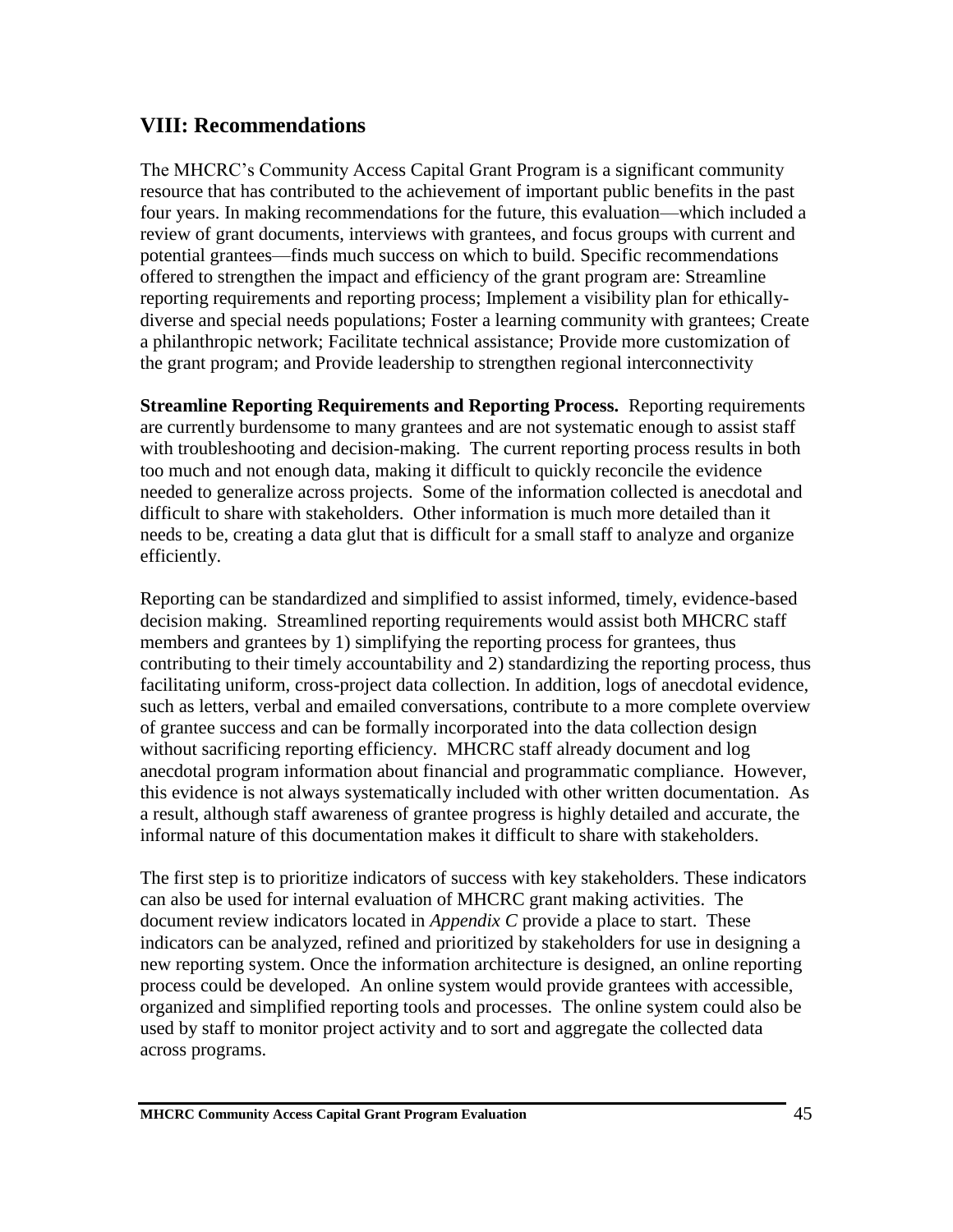#### **Implement a Visibility Plan for Ethically-Diverse and Special Needs Populations.**

Fifteen percent (15%) of grantees identify traditionally underserved communities, such as ethnically diverse communities and citizens with special needs as their target audiences. For example, one project was customized for hearing impaired individuals. In addition, interviews reflected the need for strategic support for non-English speakers and culturally diverse communities who hope to bridge the digital divide

A visibility plan to increase awareness about the MHCRC Community Access Grant Program for ethnically diverse communities and special needs populations would enable more participation from and for a broader range of grantees. The plan could identify the degree of need for specific communities, create linguistically and culturally appropriate materials, strategically disseminate information about MHCRC funding, and put appropriate supports in place to encourage and sustain grantees that reflect the demographics in Multnomah County.

Undoubtedly, projects provide public benefit for ethnically diverse and other traditionally underserved community members as part of their service to the general public. In addition to higher visibility for the MHCRC Community Access Capital Grant Program, improved reporting systems may better capture more specific data about audience and client demographics for these projects in the future.

**Foster a Learning Community with Grantees.** Increased opportunities for shared learning with Community Access Capital Grant Program grantees would provide important peer-to-peer support and contribute to program improvement. In addition, a learning community moves grantees from a limited "grant compliance" mindset to one of shared vision, creativity, innovation and mutual support.

There are numerous ways that MHCRC staff can facilitate and initiate convening activities that bring grantees together. Online bulletins related to funding opportunities, workshops, research, and technical assistance information are a start. Posting of information, such as grantee profiles is another. Convening meetings with affinity groups within the overall grant program, such as educators, digital video equipment users, small or large organizations, small or large awards, and groups with varying capacity express slightly different needs, would also contribute to project learning and advancement.

**Create a Philanthropic Network.** A consortium of regional philanthropic organizations interested in technology funding could bring the necessary flexibility and the potential to leverage technology funding for planning, technical assistance, training, evaluation and convening activities necessary for widespread, integrated and effective deployment. These types of philanthropic relationships and collaborations have the potential to promote synergistic, systemic projects that overcome the funding limitations imposed by individual grant makers. They also provide a broader dissemination network for lessons learned in technology-related grant making.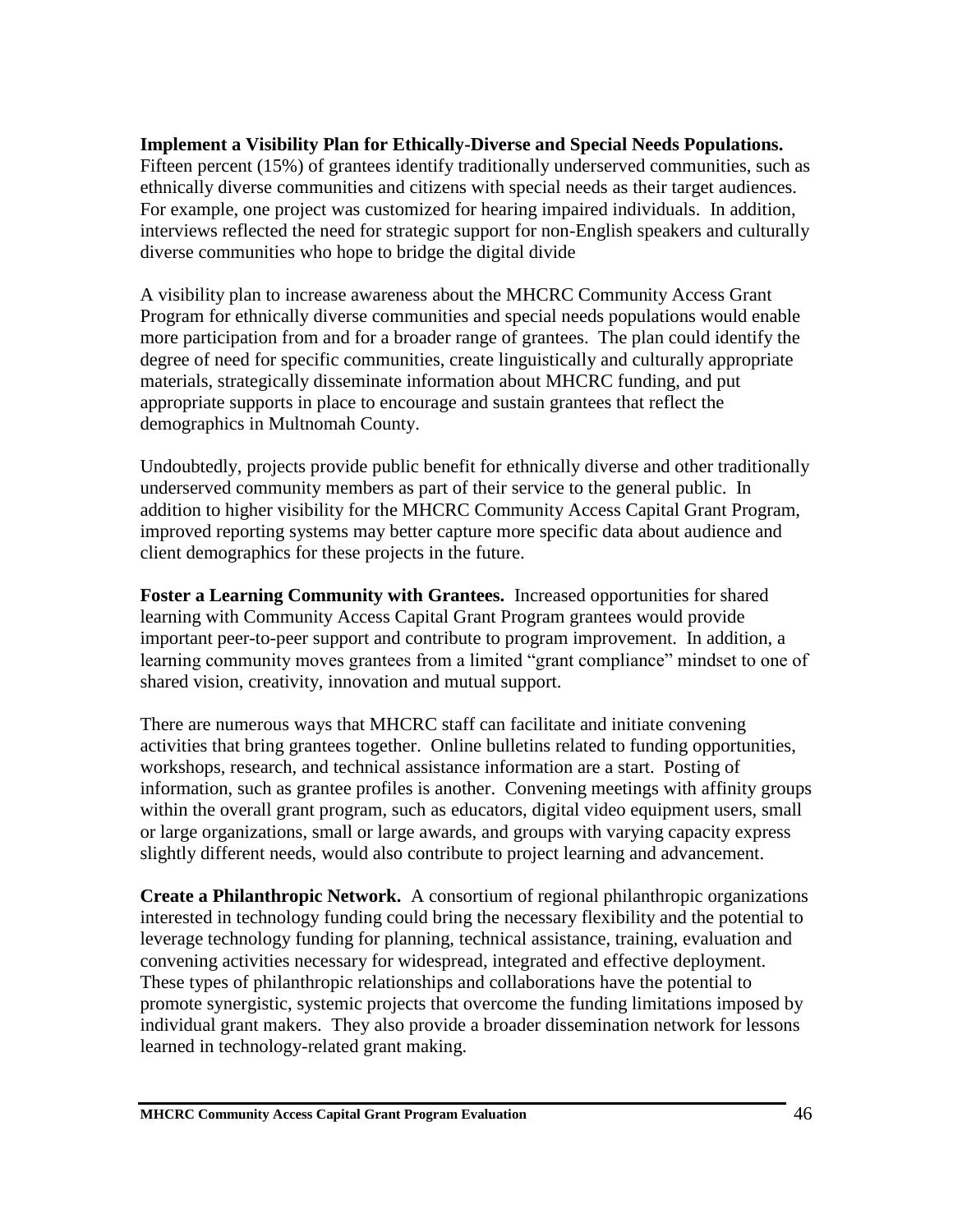A committee established by the MHCRC could be charged to research and establish relationships with a diverse array of local, regional and national philanthropic institutions interested in technology-related grant making in the Multnomah County area with a goal of establishing both informal and formal philanthropic networks.

**Facilitate Technical Assistance.** Clearly, additional funding for supporting factors outside the scope of the Community Access Capital Grant Program would contribute to program success. One option is to specify a percentage of non-capital matching funds for specific supporting factors (e.g. project evaluation), as condition of MHCRC funding. However, if matching funds are to be strategically directed, it is important to understand grantees' need for technical assistance. Grantees express a need for technical assistance and efficiency in the application process, planning, evaluation, training and reporting.

Although the topics are consistent, the degree and kind of technical assistance vary. Affinity groups within the overall grant program, express slightly different needs by institution, technologies used, size or communities served. Technical assistance can be identified or efficiently designed for these affinity groups to support the core funding initiative of the MHCRC Community Access Capital Grant program and at the same time, to address the ancillary issues necessary for project success.

All grantees would welcome evaluation assistance that would help them to improve and advance their projects, such as support with: identifying and prioritizing measurable outcomes; designing and conducing realistic, cost-effective evaluation plans; locating evaluation expertise, and reporting evaluation results. In addition, standardized information-gathering tools across all projects would assist MCHRC staff in aggregating the information about best practices and lessons learned.

To strengthen grantee project evaluation practices, MHCRC must take the lead by recommending cost-effective and efficient evaluation strategies. In order to simplify and clarify the evaluation process so that it is useful to both grantees and the MHCRC, the purposes of evaluation must be clear. It would be useful if the Commission could internally prioritize what evidence would prove most valuable for use in both program improvement and MHCRC grant making decisions and recommend appropriate data collection tools for use by grantees.

**Provide More Customization of the Grant Program.** Several grantees urged consideration of a tiered and/or customized granting system to accommodate small projects (e.g. under \$20,000), defray the costs of technology upgrades for projects funded in previous grant rounds, or serve specialized constituencies (e.g. packages for teachers that include equipment, training and technical support). The special funding rounds already piloted by the grant program are providing the MHCRC with some experience in customizing to meet particular needs outside the regular annual competitive grant rounds. Additional customization would require development time and ongoing MHCRC staff support. Benefits could include: addressing targeted and/or time-specific (one time only) community needs, a shortened and simplified grant cycle for awards to small and